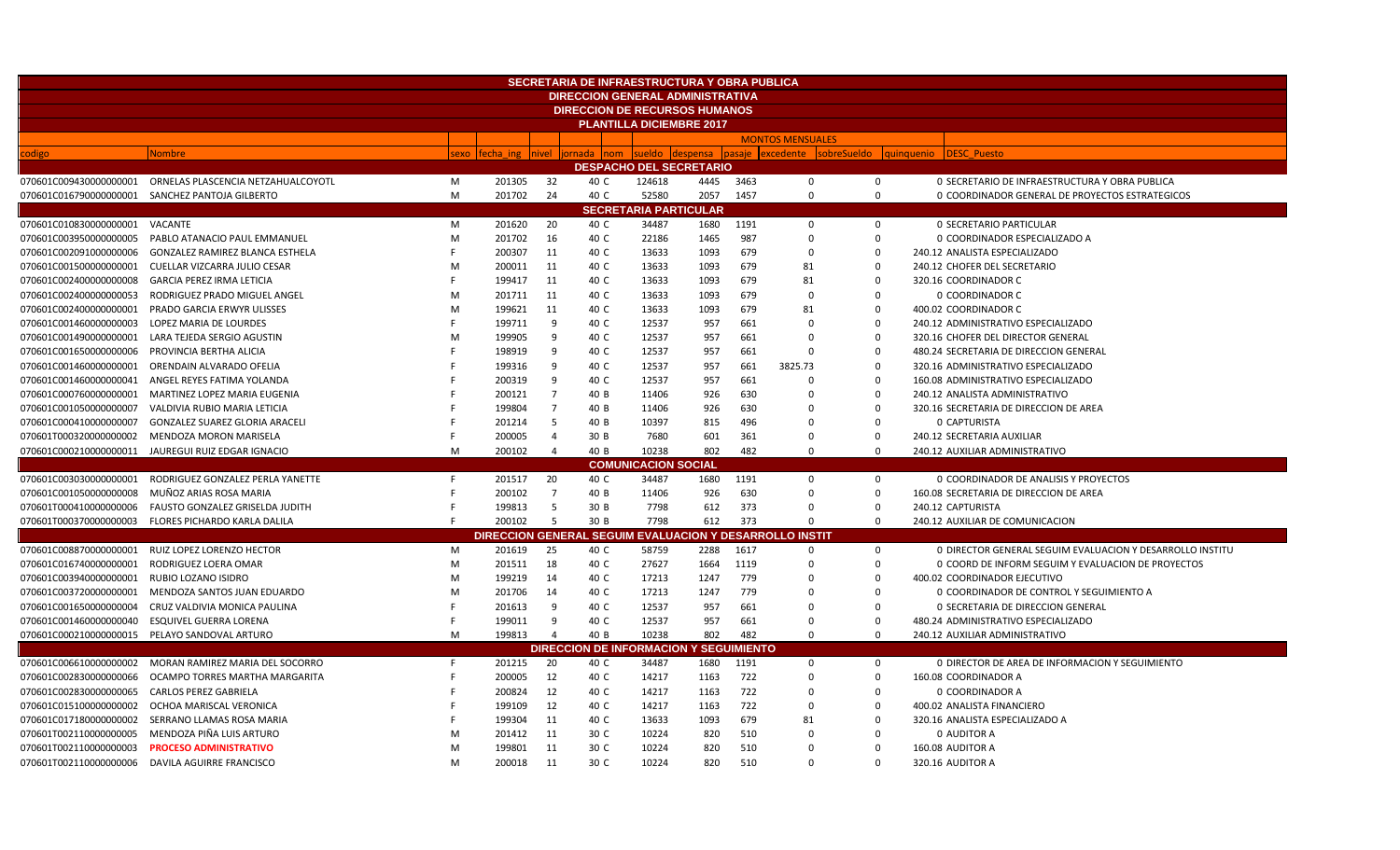| $\overline{7}$<br>926<br>BUENROSTRO GONZALEZ MARIA DEL REFUGIO<br>199501<br>40 B<br>11406<br>630<br>$\Omega$<br>$\mathbf 0$<br>400.02 SECRETARIA DE DIRECCION DE AREA<br>070601C0010500000000050<br><b>DESARROLLO</b><br><b>DIRECCION DE LOGISTICA Y</b><br><b>GUERRERO SOTO JUAN RUBEN</b><br>27627<br>M<br>201621<br>18<br>40 C<br>1664<br>1119<br>$\mathbf 0$<br>0<br>0 DIRECTOR DE AREA DE LOGISTICA Y DESARROLLO<br>40 C<br>140<br><b>BARRERA BARAJAS ALONSO</b><br>M<br>200102<br>11<br>13633<br>1093<br>679<br>0<br>240.12 COORDINADOR B<br>$\mathbf 0$<br>JASSO BARRERA RAUL<br>M<br>200220<br>11<br>40 C<br>13633<br>1093<br>679<br>81<br>240.12 SUPERVISOR DE AREA TECNICA<br>RODRIGUEZ MATA HECTOR LEONARDO<br>M<br>201621<br>11<br>40 C<br>13633<br>1093<br>679<br>81<br>$\mathbf 0$<br><b>0 SUPERVISOR DE AREA TECNICA</b><br>GARDUÑO VARGAS MARIA ISABEL<br>200311<br>9<br>40 C<br>12537<br>957<br>661<br>$\Omega$<br>$\mathbf 0$<br>240.12 ADMINISTRATIVO ESPECIALIZADO<br>REGALADO DOMINGUEZ LUCIA<br>199309<br>$\overline{7}$<br>30 B<br>8554<br>695<br>473<br>$\Omega$<br>$\Omega$<br>400.02 SECRETARIA DE DIRECCION DE AREA<br><b>DIRECCION DE CONTROL PRESUPUESTAI</b><br>18<br>27627<br>1664<br>LEMUS RABELERO HUGO<br>M<br>201711<br>40 C<br>1119<br>$\mathbf 0$<br><b>0 DIRECTOR DE AREA CONTROL PRESUPUESTAL</b><br>0<br>MUÑOZ JARA IRMA LETICIA<br>11<br>40 C<br>13633<br>1093<br>679<br>$\Omega$<br>$\mathbf 0$<br>201719<br>0 ANALISTA ESPECIALIZADO A<br>13633<br>TORRES OROZCO YADIRA IVONE<br>200705<br>11<br>40 C<br>1093<br>679<br>81<br>0<br>240.12 COORDINADOR C<br>9<br>957<br>$\mathbf 0$<br>070601C001460000000002<br>MIRANDA DUARTE GRACIELA<br>201719<br>40 C<br>12537<br>661<br>$\Omega$<br>0 ADMINISTRATIVO ESPECIALIZADO<br>$\overline{7}$<br>RODRIGUEZ DIAZ MARTHA<br>200211<br>40 B<br>11406<br>926<br>630<br>$\Omega$<br>0<br>160.08 SECRETARIA DE DIRECCION DE AREA<br>5<br>$\Omega$<br>MORENO ESPARZA ELENA<br>200003<br>40 B<br>10397<br>815<br>496<br>240.12 CAPTURISTA<br>$\Omega$<br>070601C000140000000015 ROSALEZ MESA JOSE DE JESUS<br>M<br>199619<br>$\overline{3}$<br>40 B<br>9869<br>788<br>468<br>$\mathbf 0$<br>$\Omega$<br>320.16 CHOFER<br><b>DIRECCION DE PROGRAMAS</b><br>PRESUPUESTOS<br>27627<br>CHAVARIN FUENTES JOSE LUIS<br>201710<br>18<br>40 C<br>1664<br>1119<br>0 DIRECTOR DE AREA DE PROGRAMAS Y PRESUPUESTOS<br>M<br>0<br>0<br>M<br>201720<br>16<br>40 C<br>22186<br>1465<br>987<br>$\Omega$<br>PEREZ MEZA JAIME GABRIEL<br>$\Omega$<br>0 COORDINADOR ESPECIALIZADO A<br>MERCADO ESCARCEGA JAIME<br>M<br>198509<br>13<br>40 B<br>15675<br>1206<br>755<br>0<br>480.24 TECNICO EN DESARROLLO SOCIAL Y CULTURAL B<br>$\Omega$<br>NUÑEZ RUIZ VICTOR HUGO<br>M<br>199819<br>40 C<br>13633<br>1093<br>679<br>$\Omega$<br>320.16 ANALISTA ESPECIALIZADO<br>-11<br>$\Omega$<br><b>VARGAS TORRES MARTHA EDITH</b><br>11<br>40 C<br>13633<br>679<br>$\mathbf 0$<br>240.12 COORDINADOR B<br>070601C0025700000000016<br>200221<br>1093<br>81<br><b>GUZMAN RODRIGUEZ DARIO</b><br>201605<br>11<br>40 C<br>13633<br>679<br>M<br>1093<br>$\Omega$<br>0<br>0 SUPERVISOR DE OBRA PUBLICA A<br>10<br>12905<br>666<br>070601C002021000000001<br>LOPEZ GARCIA EDGAR EDUARDO<br>M<br>201712<br>40 C<br>1046<br>$\mathbf 0$<br>0 TECNICO ESPECIALIZADO A<br>$\Omega$<br>MIRANDA HERNANDEZ ALEJANDRA<br>199414<br>30 B<br>7680<br>601<br>361<br>0<br>400.02 SECRETARIA AUXILIAR<br>$\overline{4}$<br>$\Omega$<br>070601C000320000000011 SILVA RAMIREZ LOURDES<br>199113<br>$\overline{4}$<br>40 B<br>10238<br>802<br>482<br>$\mathbf 0$<br>320.16 SECRETARIA AUXILIAR<br>$\Omega$<br>198919<br>070601T000320000000048 SANTOS MARTINEZ LAURA JOSEFINA<br>30 B<br>7680<br>601<br>361<br>445.83<br>$\mathbf 0$<br>480.24 SECRETARIA AUXILIAR<br>$\overline{4}$<br><b>DIRECCION DE GESTION METROPOLITANA Y PROGRAMAS ESPECIALES</b><br>1680<br>1191<br>SOTO VEGA CARLOS MIGUEL<br>20<br>40 C<br>34487<br>$\mathbf 0$<br>0 DIRECTOR DE AREA DE GESTION METROPOLIT Y PROGR ESPECIALES<br>201710<br>$\Omega$<br>M<br>19<br>40 C<br>30883<br>1671<br>1133<br>$\mathbf 0$<br>SARACCO SOLTERO MARIA TRINIDAD<br>199212<br>400.02 COORDINADOR DE ANALISIS Y PROYECTOS A<br>$\Omega$<br>201219<br>18<br>40 C<br>27627<br>1664<br>1119<br>$\mathbf 0$<br>GONZALEZ JASO SILVA GRACIELA MARGARITA<br>$\Omega$<br>O COORDINADOR DE PROYECTOS ESTRATEGICOS<br>GOMEZ BERACOECHEA ZAIRA ELENA<br>200005<br>13<br>40 C<br>15675<br>1206<br>755<br>$\mathbf 0$<br>320.16 COORDINADOR DE AREA TECNICA<br>$\Omega$<br>HERNANDEZ AMBROSIO FERNANDO<br>M<br>200222<br>12<br>40 C<br>14217<br>722<br>$\mathbf 0$<br>160.08 COORDINADOR A<br>070601C0028300000000056<br>1163<br>$\Omega$<br>10<br>30 C<br>9679<br>784<br>499<br>$\mathbf 0$<br>070601T001720000000001<br>MORENO PLASCENCIA ANA CECILIA<br>200102<br>240.12 CONTADOR B<br>$\Omega$<br>AREVALO NUÑEZ NELI MARIA<br>201217<br>$\overline{7}$<br>40 B<br>070601C001050000000062<br>11406<br>926<br>630<br>$\Omega$<br>$\Omega$<br>0 SECRETARIA DE DIRECCION DE AREA<br>DIRECCION GENERAL DE PROYECTOS DE OBRA PUBLICA<br>GOYA CARMONA JOSE MARIA<br>1794<br>201704<br>26<br>40 C<br>65679<br>2544<br>$\mathbf 0$<br>0 DIRECTOR GENERAL DE PROYECTOS DE OBRA PUBLICA<br>M<br>$\Omega$<br>HERRERA MUÑOZ OSCAR SAMUEL<br>M<br>201306<br>18<br>40 C<br>27627<br>1664<br>1119<br>$\mathbf 0$<br>0 COORDINADOR DE PROYECTOS ESTRATEGICOS<br>$\Omega$<br>M<br>200013<br>16<br>40 C<br>22186<br>1465<br>987<br>$\mathbf 0$<br>BARRAZA REGALADO EDUARDO<br>$\Omega$<br>240.12 COORDINADOR ESPECIALIZADO A<br>722<br>$\Omega$<br>FLORES HUERTA JOSE DE JESUS<br>M<br>199014<br>12<br>40 C<br>14217<br>1163<br>400.02 COORDINADOR A<br>$\Omega$<br>VARGAS RUIZ MIGUEL ANGEL<br>M<br>200704<br>11<br>40 C<br>13633<br>1093<br>679<br>140<br>$\Omega$<br>160.08 COORDINADOR B<br><b>GALVAN MORA FRANCISCO DANIEL</b><br>200502<br>9<br>40 C<br>12537<br>957<br>$\Omega$<br>M<br>661<br>240.12 CHOFER DEL DIRECTOR GENERAL<br>$\Omega$<br>198811<br>12537<br>$\mathbf 0$<br>LEON MACIAS VERONICA JUDITH<br>9<br>40 C<br>957<br>661<br>$\Omega$<br>400.02 SECRETARIA DE DIRECCION GENERAL<br>199113<br>12537<br>957<br>$\mathbf 0$<br>LOZANO FLORES ANA FRANCISCA<br>9<br>40 C<br>661<br>$\Omega$<br>400.02 SECRETARIA DE DIRECCION GENERAL<br>199403<br>30 B<br>7680<br>$\Omega$<br>070601T000320000000008<br>BELTRAN ENRIQUEZ SARA<br>$\overline{4}$<br>601<br>361<br>2039.33<br>160.08 SECRETARIA AUXILIAR<br>10238<br>802<br>482<br>070601C000320000000008 ESPINOSA NAVARRO LAURA ESTELA<br>199711<br>40 B<br>$\Omega$<br>$\mathbf 0$<br>320.16 SECRETARIA AUXILIAR<br><b>DIRECCION DE PROYECTOS CARRETEROS</b><br>070601C006470000000001 GAYTAN HERNANDEZ JOSE MANUEL<br>1119 | 070601C001460000000004  | CUELLAR COVARRUBIAS ALMA JUDITH |   | 201416 | 9  | 40 C | 12537 | 957  | 661 | $\Omega$    | $\Omega$    | 0 ADMINISTRATIVO ESPECIALIZADO             |
|---------------------------------------------------------------------------------------------------------------------------------------------------------------------------------------------------------------------------------------------------------------------------------------------------------------------------------------------------------------------------------------------------------------------------------------------------------------------------------------------------------------------------------------------------------------------------------------------------------------------------------------------------------------------------------------------------------------------------------------------------------------------------------------------------------------------------------------------------------------------------------------------------------------------------------------------------------------------------------------------------------------------------------------------------------------------------------------------------------------------------------------------------------------------------------------------------------------------------------------------------------------------------------------------------------------------------------------------------------------------------------------------------------------------------------------------------------------------------------------------------------------------------------------------------------------------------------------------------------------------------------------------------------------------------------------------------------------------------------------------------------------------------------------------------------------------------------------------------------------------------------------------------------------------------------------------------------------------------------------------------------------------------------------------------------------------------------------------------------------------------------------------------------------------------------------------------------------------------------------------------------------------------------------------------------------------------------------------------------------------------------------------------------------------------------------------------------------------------------------------------------------------------------------------------------------------------------------------------------------------------------------------------------------------------------------------------------------------------------------------------------------------------------------------------------------------------------------------------------------------------------------------------------------------------------------------------------------------------------------------------------------------------------------------------------------------------------------------------------------------------------------------------------------------------------------------------------------------------------------------------------------------------------------------------------------------------------------------------------------------------------------------------------------------------------------------------------------------------------------------------------------------------------------------------------------------------------------------------------------------------------------------------------------------------------------------------------------------------------------------------------------------------------------------------------------------------------------------------------------------------------------------------------------------------------------------------------------------------------------------------------------------------------------------------------------------------------------------------------------------------------------------------------------------------------------------------------------------------------------------------------------------------------------------------------------------------------------------------------------------------------------------------------------------------------------------------------------------------------------------------------------------------------------------------------------------------------------------------------------------------------------------------------------------------------------------------------------------------------------------------------------------------------------------------------------------------------------------------------------------------------------------------------------------------------------------------------------------------------------------------------------------------------------------------------------------------------------------------------------------------------------------------------------------------------------------------------------------------------------------------------------------------------------------------------------------------------------------------------------------------------------------------------------------------------------------------------------------------------------------------------------------------------------------------------------------------------------------------------------------------------------------------------------------------------------------------------------------------------------------------------------------------------------------------------------------------------------------------------------------------------------------------------------------------------------------------------------------------------------------------------------------------------------------------------------------------------------------------------------------------------------------------------------------------------------------------------------------------------------------------------------------------------------------------------------------------------------------------------------------------------------------------------------------------------------------------------------------------------------------------------------------------------------------------------------------------------------------------------------------------------------------------------------------------------------------------------------------------------------------------------|-------------------------|---------------------------------|---|--------|----|------|-------|------|-----|-------------|-------------|--------------------------------------------|
|                                                                                                                                                                                                                                                                                                                                                                                                                                                                                                                                                                                                                                                                                                                                                                                                                                                                                                                                                                                                                                                                                                                                                                                                                                                                                                                                                                                                                                                                                                                                                                                                                                                                                                                                                                                                                                                                                                                                                                                                                                                                                                                                                                                                                                                                                                                                                                                                                                                                                                                                                                                                                                                                                                                                                                                                                                                                                                                                                                                                                                                                                                                                                                                                                                                                                                                                                                                                                                                                                                                                                                                                                                                                                                                                                                                                                                                                                                                                                                                                                                                                                                                                                                                                                                                                                                                                                                                                                                                                                                                                                                                                                                                                                                                                                                                                                                                                                                                                                                                                                                                                                                                                                                                                                                                                                                                                                                                                                                                                                                                                                                                                                                                                                                                                                                                                                                                                                                                                                                                                                                                                                                                                                                                                                                                                                                                                                                                                                                                                                                                                                                                                                                                                                                                                                         |                         |                                 |   |        |    |      |       |      |     |             |             |                                            |
|                                                                                                                                                                                                                                                                                                                                                                                                                                                                                                                                                                                                                                                                                                                                                                                                                                                                                                                                                                                                                                                                                                                                                                                                                                                                                                                                                                                                                                                                                                                                                                                                                                                                                                                                                                                                                                                                                                                                                                                                                                                                                                                                                                                                                                                                                                                                                                                                                                                                                                                                                                                                                                                                                                                                                                                                                                                                                                                                                                                                                                                                                                                                                                                                                                                                                                                                                                                                                                                                                                                                                                                                                                                                                                                                                                                                                                                                                                                                                                                                                                                                                                                                                                                                                                                                                                                                                                                                                                                                                                                                                                                                                                                                                                                                                                                                                                                                                                                                                                                                                                                                                                                                                                                                                                                                                                                                                                                                                                                                                                                                                                                                                                                                                                                                                                                                                                                                                                                                                                                                                                                                                                                                                                                                                                                                                                                                                                                                                                                                                                                                                                                                                                                                                                                                                         |                         |                                 |   |        |    |      |       |      |     |             |             |                                            |
|                                                                                                                                                                                                                                                                                                                                                                                                                                                                                                                                                                                                                                                                                                                                                                                                                                                                                                                                                                                                                                                                                                                                                                                                                                                                                                                                                                                                                                                                                                                                                                                                                                                                                                                                                                                                                                                                                                                                                                                                                                                                                                                                                                                                                                                                                                                                                                                                                                                                                                                                                                                                                                                                                                                                                                                                                                                                                                                                                                                                                                                                                                                                                                                                                                                                                                                                                                                                                                                                                                                                                                                                                                                                                                                                                                                                                                                                                                                                                                                                                                                                                                                                                                                                                                                                                                                                                                                                                                                                                                                                                                                                                                                                                                                                                                                                                                                                                                                                                                                                                                                                                                                                                                                                                                                                                                                                                                                                                                                                                                                                                                                                                                                                                                                                                                                                                                                                                                                                                                                                                                                                                                                                                                                                                                                                                                                                                                                                                                                                                                                                                                                                                                                                                                                                                         | 070601C004070000000001  |                                 |   |        |    |      |       |      |     |             |             |                                            |
|                                                                                                                                                                                                                                                                                                                                                                                                                                                                                                                                                                                                                                                                                                                                                                                                                                                                                                                                                                                                                                                                                                                                                                                                                                                                                                                                                                                                                                                                                                                                                                                                                                                                                                                                                                                                                                                                                                                                                                                                                                                                                                                                                                                                                                                                                                                                                                                                                                                                                                                                                                                                                                                                                                                                                                                                                                                                                                                                                                                                                                                                                                                                                                                                                                                                                                                                                                                                                                                                                                                                                                                                                                                                                                                                                                                                                                                                                                                                                                                                                                                                                                                                                                                                                                                                                                                                                                                                                                                                                                                                                                                                                                                                                                                                                                                                                                                                                                                                                                                                                                                                                                                                                                                                                                                                                                                                                                                                                                                                                                                                                                                                                                                                                                                                                                                                                                                                                                                                                                                                                                                                                                                                                                                                                                                                                                                                                                                                                                                                                                                                                                                                                                                                                                                                                         | 070601C002570000000003  |                                 |   |        |    |      |       |      |     |             |             |                                            |
|                                                                                                                                                                                                                                                                                                                                                                                                                                                                                                                                                                                                                                                                                                                                                                                                                                                                                                                                                                                                                                                                                                                                                                                                                                                                                                                                                                                                                                                                                                                                                                                                                                                                                                                                                                                                                                                                                                                                                                                                                                                                                                                                                                                                                                                                                                                                                                                                                                                                                                                                                                                                                                                                                                                                                                                                                                                                                                                                                                                                                                                                                                                                                                                                                                                                                                                                                                                                                                                                                                                                                                                                                                                                                                                                                                                                                                                                                                                                                                                                                                                                                                                                                                                                                                                                                                                                                                                                                                                                                                                                                                                                                                                                                                                                                                                                                                                                                                                                                                                                                                                                                                                                                                                                                                                                                                                                                                                                                                                                                                                                                                                                                                                                                                                                                                                                                                                                                                                                                                                                                                                                                                                                                                                                                                                                                                                                                                                                                                                                                                                                                                                                                                                                                                                                                         | 070601C002510000000001  |                                 |   |        |    |      |       |      |     |             |             |                                            |
|                                                                                                                                                                                                                                                                                                                                                                                                                                                                                                                                                                                                                                                                                                                                                                                                                                                                                                                                                                                                                                                                                                                                                                                                                                                                                                                                                                                                                                                                                                                                                                                                                                                                                                                                                                                                                                                                                                                                                                                                                                                                                                                                                                                                                                                                                                                                                                                                                                                                                                                                                                                                                                                                                                                                                                                                                                                                                                                                                                                                                                                                                                                                                                                                                                                                                                                                                                                                                                                                                                                                                                                                                                                                                                                                                                                                                                                                                                                                                                                                                                                                                                                                                                                                                                                                                                                                                                                                                                                                                                                                                                                                                                                                                                                                                                                                                                                                                                                                                                                                                                                                                                                                                                                                                                                                                                                                                                                                                                                                                                                                                                                                                                                                                                                                                                                                                                                                                                                                                                                                                                                                                                                                                                                                                                                                                                                                                                                                                                                                                                                                                                                                                                                                                                                                                         | 070601C002510000000002  |                                 |   |        |    |      |       |      |     |             |             |                                            |
|                                                                                                                                                                                                                                                                                                                                                                                                                                                                                                                                                                                                                                                                                                                                                                                                                                                                                                                                                                                                                                                                                                                                                                                                                                                                                                                                                                                                                                                                                                                                                                                                                                                                                                                                                                                                                                                                                                                                                                                                                                                                                                                                                                                                                                                                                                                                                                                                                                                                                                                                                                                                                                                                                                                                                                                                                                                                                                                                                                                                                                                                                                                                                                                                                                                                                                                                                                                                                                                                                                                                                                                                                                                                                                                                                                                                                                                                                                                                                                                                                                                                                                                                                                                                                                                                                                                                                                                                                                                                                                                                                                                                                                                                                                                                                                                                                                                                                                                                                                                                                                                                                                                                                                                                                                                                                                                                                                                                                                                                                                                                                                                                                                                                                                                                                                                                                                                                                                                                                                                                                                                                                                                                                                                                                                                                                                                                                                                                                                                                                                                                                                                                                                                                                                                                                         | 070601C001460000000046  |                                 |   |        |    |      |       |      |     |             |             |                                            |
|                                                                                                                                                                                                                                                                                                                                                                                                                                                                                                                                                                                                                                                                                                                                                                                                                                                                                                                                                                                                                                                                                                                                                                                                                                                                                                                                                                                                                                                                                                                                                                                                                                                                                                                                                                                                                                                                                                                                                                                                                                                                                                                                                                                                                                                                                                                                                                                                                                                                                                                                                                                                                                                                                                                                                                                                                                                                                                                                                                                                                                                                                                                                                                                                                                                                                                                                                                                                                                                                                                                                                                                                                                                                                                                                                                                                                                                                                                                                                                                                                                                                                                                                                                                                                                                                                                                                                                                                                                                                                                                                                                                                                                                                                                                                                                                                                                                                                                                                                                                                                                                                                                                                                                                                                                                                                                                                                                                                                                                                                                                                                                                                                                                                                                                                                                                                                                                                                                                                                                                                                                                                                                                                                                                                                                                                                                                                                                                                                                                                                                                                                                                                                                                                                                                                                         | 070601T001050000000019  |                                 |   |        |    |      |       |      |     |             |             |                                            |
|                                                                                                                                                                                                                                                                                                                                                                                                                                                                                                                                                                                                                                                                                                                                                                                                                                                                                                                                                                                                                                                                                                                                                                                                                                                                                                                                                                                                                                                                                                                                                                                                                                                                                                                                                                                                                                                                                                                                                                                                                                                                                                                                                                                                                                                                                                                                                                                                                                                                                                                                                                                                                                                                                                                                                                                                                                                                                                                                                                                                                                                                                                                                                                                                                                                                                                                                                                                                                                                                                                                                                                                                                                                                                                                                                                                                                                                                                                                                                                                                                                                                                                                                                                                                                                                                                                                                                                                                                                                                                                                                                                                                                                                                                                                                                                                                                                                                                                                                                                                                                                                                                                                                                                                                                                                                                                                                                                                                                                                                                                                                                                                                                                                                                                                                                                                                                                                                                                                                                                                                                                                                                                                                                                                                                                                                                                                                                                                                                                                                                                                                                                                                                                                                                                                                                         |                         |                                 |   |        |    |      |       |      |     |             |             |                                            |
|                                                                                                                                                                                                                                                                                                                                                                                                                                                                                                                                                                                                                                                                                                                                                                                                                                                                                                                                                                                                                                                                                                                                                                                                                                                                                                                                                                                                                                                                                                                                                                                                                                                                                                                                                                                                                                                                                                                                                                                                                                                                                                                                                                                                                                                                                                                                                                                                                                                                                                                                                                                                                                                                                                                                                                                                                                                                                                                                                                                                                                                                                                                                                                                                                                                                                                                                                                                                                                                                                                                                                                                                                                                                                                                                                                                                                                                                                                                                                                                                                                                                                                                                                                                                                                                                                                                                                                                                                                                                                                                                                                                                                                                                                                                                                                                                                                                                                                                                                                                                                                                                                                                                                                                                                                                                                                                                                                                                                                                                                                                                                                                                                                                                                                                                                                                                                                                                                                                                                                                                                                                                                                                                                                                                                                                                                                                                                                                                                                                                                                                                                                                                                                                                                                                                                         | 070601C006620000000001  |                                 |   |        |    |      |       |      |     |             |             |                                            |
|                                                                                                                                                                                                                                                                                                                                                                                                                                                                                                                                                                                                                                                                                                                                                                                                                                                                                                                                                                                                                                                                                                                                                                                                                                                                                                                                                                                                                                                                                                                                                                                                                                                                                                                                                                                                                                                                                                                                                                                                                                                                                                                                                                                                                                                                                                                                                                                                                                                                                                                                                                                                                                                                                                                                                                                                                                                                                                                                                                                                                                                                                                                                                                                                                                                                                                                                                                                                                                                                                                                                                                                                                                                                                                                                                                                                                                                                                                                                                                                                                                                                                                                                                                                                                                                                                                                                                                                                                                                                                                                                                                                                                                                                                                                                                                                                                                                                                                                                                                                                                                                                                                                                                                                                                                                                                                                                                                                                                                                                                                                                                                                                                                                                                                                                                                                                                                                                                                                                                                                                                                                                                                                                                                                                                                                                                                                                                                                                                                                                                                                                                                                                                                                                                                                                                         | 070601C017180000000001  |                                 |   |        |    |      |       |      |     |             |             |                                            |
|                                                                                                                                                                                                                                                                                                                                                                                                                                                                                                                                                                                                                                                                                                                                                                                                                                                                                                                                                                                                                                                                                                                                                                                                                                                                                                                                                                                                                                                                                                                                                                                                                                                                                                                                                                                                                                                                                                                                                                                                                                                                                                                                                                                                                                                                                                                                                                                                                                                                                                                                                                                                                                                                                                                                                                                                                                                                                                                                                                                                                                                                                                                                                                                                                                                                                                                                                                                                                                                                                                                                                                                                                                                                                                                                                                                                                                                                                                                                                                                                                                                                                                                                                                                                                                                                                                                                                                                                                                                                                                                                                                                                                                                                                                                                                                                                                                                                                                                                                                                                                                                                                                                                                                                                                                                                                                                                                                                                                                                                                                                                                                                                                                                                                                                                                                                                                                                                                                                                                                                                                                                                                                                                                                                                                                                                                                                                                                                                                                                                                                                                                                                                                                                                                                                                                         | 070601C002400000000010  |                                 |   |        |    |      |       |      |     |             |             |                                            |
|                                                                                                                                                                                                                                                                                                                                                                                                                                                                                                                                                                                                                                                                                                                                                                                                                                                                                                                                                                                                                                                                                                                                                                                                                                                                                                                                                                                                                                                                                                                                                                                                                                                                                                                                                                                                                                                                                                                                                                                                                                                                                                                                                                                                                                                                                                                                                                                                                                                                                                                                                                                                                                                                                                                                                                                                                                                                                                                                                                                                                                                                                                                                                                                                                                                                                                                                                                                                                                                                                                                                                                                                                                                                                                                                                                                                                                                                                                                                                                                                                                                                                                                                                                                                                                                                                                                                                                                                                                                                                                                                                                                                                                                                                                                                                                                                                                                                                                                                                                                                                                                                                                                                                                                                                                                                                                                                                                                                                                                                                                                                                                                                                                                                                                                                                                                                                                                                                                                                                                                                                                                                                                                                                                                                                                                                                                                                                                                                                                                                                                                                                                                                                                                                                                                                                         |                         |                                 |   |        |    |      |       |      |     |             |             |                                            |
|                                                                                                                                                                                                                                                                                                                                                                                                                                                                                                                                                                                                                                                                                                                                                                                                                                                                                                                                                                                                                                                                                                                                                                                                                                                                                                                                                                                                                                                                                                                                                                                                                                                                                                                                                                                                                                                                                                                                                                                                                                                                                                                                                                                                                                                                                                                                                                                                                                                                                                                                                                                                                                                                                                                                                                                                                                                                                                                                                                                                                                                                                                                                                                                                                                                                                                                                                                                                                                                                                                                                                                                                                                                                                                                                                                                                                                                                                                                                                                                                                                                                                                                                                                                                                                                                                                                                                                                                                                                                                                                                                                                                                                                                                                                                                                                                                                                                                                                                                                                                                                                                                                                                                                                                                                                                                                                                                                                                                                                                                                                                                                                                                                                                                                                                                                                                                                                                                                                                                                                                                                                                                                                                                                                                                                                                                                                                                                                                                                                                                                                                                                                                                                                                                                                                                         | 070601C001050000000015  |                                 |   |        |    |      |       |      |     |             |             |                                            |
|                                                                                                                                                                                                                                                                                                                                                                                                                                                                                                                                                                                                                                                                                                                                                                                                                                                                                                                                                                                                                                                                                                                                                                                                                                                                                                                                                                                                                                                                                                                                                                                                                                                                                                                                                                                                                                                                                                                                                                                                                                                                                                                                                                                                                                                                                                                                                                                                                                                                                                                                                                                                                                                                                                                                                                                                                                                                                                                                                                                                                                                                                                                                                                                                                                                                                                                                                                                                                                                                                                                                                                                                                                                                                                                                                                                                                                                                                                                                                                                                                                                                                                                                                                                                                                                                                                                                                                                                                                                                                                                                                                                                                                                                                                                                                                                                                                                                                                                                                                                                                                                                                                                                                                                                                                                                                                                                                                                                                                                                                                                                                                                                                                                                                                                                                                                                                                                                                                                                                                                                                                                                                                                                                                                                                                                                                                                                                                                                                                                                                                                                                                                                                                                                                                                                                         | 070601C000410000000005  |                                 |   |        |    |      |       |      |     |             |             |                                            |
|                                                                                                                                                                                                                                                                                                                                                                                                                                                                                                                                                                                                                                                                                                                                                                                                                                                                                                                                                                                                                                                                                                                                                                                                                                                                                                                                                                                                                                                                                                                                                                                                                                                                                                                                                                                                                                                                                                                                                                                                                                                                                                                                                                                                                                                                                                                                                                                                                                                                                                                                                                                                                                                                                                                                                                                                                                                                                                                                                                                                                                                                                                                                                                                                                                                                                                                                                                                                                                                                                                                                                                                                                                                                                                                                                                                                                                                                                                                                                                                                                                                                                                                                                                                                                                                                                                                                                                                                                                                                                                                                                                                                                                                                                                                                                                                                                                                                                                                                                                                                                                                                                                                                                                                                                                                                                                                                                                                                                                                                                                                                                                                                                                                                                                                                                                                                                                                                                                                                                                                                                                                                                                                                                                                                                                                                                                                                                                                                                                                                                                                                                                                                                                                                                                                                                         |                         |                                 |   |        |    |      |       |      |     |             |             |                                            |
|                                                                                                                                                                                                                                                                                                                                                                                                                                                                                                                                                                                                                                                                                                                                                                                                                                                                                                                                                                                                                                                                                                                                                                                                                                                                                                                                                                                                                                                                                                                                                                                                                                                                                                                                                                                                                                                                                                                                                                                                                                                                                                                                                                                                                                                                                                                                                                                                                                                                                                                                                                                                                                                                                                                                                                                                                                                                                                                                                                                                                                                                                                                                                                                                                                                                                                                                                                                                                                                                                                                                                                                                                                                                                                                                                                                                                                                                                                                                                                                                                                                                                                                                                                                                                                                                                                                                                                                                                                                                                                                                                                                                                                                                                                                                                                                                                                                                                                                                                                                                                                                                                                                                                                                                                                                                                                                                                                                                                                                                                                                                                                                                                                                                                                                                                                                                                                                                                                                                                                                                                                                                                                                                                                                                                                                                                                                                                                                                                                                                                                                                                                                                                                                                                                                                                         |                         |                                 |   |        |    |      |       |      |     |             |             |                                            |
|                                                                                                                                                                                                                                                                                                                                                                                                                                                                                                                                                                                                                                                                                                                                                                                                                                                                                                                                                                                                                                                                                                                                                                                                                                                                                                                                                                                                                                                                                                                                                                                                                                                                                                                                                                                                                                                                                                                                                                                                                                                                                                                                                                                                                                                                                                                                                                                                                                                                                                                                                                                                                                                                                                                                                                                                                                                                                                                                                                                                                                                                                                                                                                                                                                                                                                                                                                                                                                                                                                                                                                                                                                                                                                                                                                                                                                                                                                                                                                                                                                                                                                                                                                                                                                                                                                                                                                                                                                                                                                                                                                                                                                                                                                                                                                                                                                                                                                                                                                                                                                                                                                                                                                                                                                                                                                                                                                                                                                                                                                                                                                                                                                                                                                                                                                                                                                                                                                                                                                                                                                                                                                                                                                                                                                                                                                                                                                                                                                                                                                                                                                                                                                                                                                                                                         | 070601C006630000000001  |                                 |   |        |    |      |       |      |     |             |             |                                            |
|                                                                                                                                                                                                                                                                                                                                                                                                                                                                                                                                                                                                                                                                                                                                                                                                                                                                                                                                                                                                                                                                                                                                                                                                                                                                                                                                                                                                                                                                                                                                                                                                                                                                                                                                                                                                                                                                                                                                                                                                                                                                                                                                                                                                                                                                                                                                                                                                                                                                                                                                                                                                                                                                                                                                                                                                                                                                                                                                                                                                                                                                                                                                                                                                                                                                                                                                                                                                                                                                                                                                                                                                                                                                                                                                                                                                                                                                                                                                                                                                                                                                                                                                                                                                                                                                                                                                                                                                                                                                                                                                                                                                                                                                                                                                                                                                                                                                                                                                                                                                                                                                                                                                                                                                                                                                                                                                                                                                                                                                                                                                                                                                                                                                                                                                                                                                                                                                                                                                                                                                                                                                                                                                                                                                                                                                                                                                                                                                                                                                                                                                                                                                                                                                                                                                                         | 070601C003950000000004  |                                 |   |        |    |      |       |      |     |             |             |                                            |
|                                                                                                                                                                                                                                                                                                                                                                                                                                                                                                                                                                                                                                                                                                                                                                                                                                                                                                                                                                                                                                                                                                                                                                                                                                                                                                                                                                                                                                                                                                                                                                                                                                                                                                                                                                                                                                                                                                                                                                                                                                                                                                                                                                                                                                                                                                                                                                                                                                                                                                                                                                                                                                                                                                                                                                                                                                                                                                                                                                                                                                                                                                                                                                                                                                                                                                                                                                                                                                                                                                                                                                                                                                                                                                                                                                                                                                                                                                                                                                                                                                                                                                                                                                                                                                                                                                                                                                                                                                                                                                                                                                                                                                                                                                                                                                                                                                                                                                                                                                                                                                                                                                                                                                                                                                                                                                                                                                                                                                                                                                                                                                                                                                                                                                                                                                                                                                                                                                                                                                                                                                                                                                                                                                                                                                                                                                                                                                                                                                                                                                                                                                                                                                                                                                                                                         | 070601C016910000000002  |                                 |   |        |    |      |       |      |     |             |             |                                            |
|                                                                                                                                                                                                                                                                                                                                                                                                                                                                                                                                                                                                                                                                                                                                                                                                                                                                                                                                                                                                                                                                                                                                                                                                                                                                                                                                                                                                                                                                                                                                                                                                                                                                                                                                                                                                                                                                                                                                                                                                                                                                                                                                                                                                                                                                                                                                                                                                                                                                                                                                                                                                                                                                                                                                                                                                                                                                                                                                                                                                                                                                                                                                                                                                                                                                                                                                                                                                                                                                                                                                                                                                                                                                                                                                                                                                                                                                                                                                                                                                                                                                                                                                                                                                                                                                                                                                                                                                                                                                                                                                                                                                                                                                                                                                                                                                                                                                                                                                                                                                                                                                                                                                                                                                                                                                                                                                                                                                                                                                                                                                                                                                                                                                                                                                                                                                                                                                                                                                                                                                                                                                                                                                                                                                                                                                                                                                                                                                                                                                                                                                                                                                                                                                                                                                                         | 070601C002091000000019  |                                 |   |        |    |      |       |      |     |             |             |                                            |
|                                                                                                                                                                                                                                                                                                                                                                                                                                                                                                                                                                                                                                                                                                                                                                                                                                                                                                                                                                                                                                                                                                                                                                                                                                                                                                                                                                                                                                                                                                                                                                                                                                                                                                                                                                                                                                                                                                                                                                                                                                                                                                                                                                                                                                                                                                                                                                                                                                                                                                                                                                                                                                                                                                                                                                                                                                                                                                                                                                                                                                                                                                                                                                                                                                                                                                                                                                                                                                                                                                                                                                                                                                                                                                                                                                                                                                                                                                                                                                                                                                                                                                                                                                                                                                                                                                                                                                                                                                                                                                                                                                                                                                                                                                                                                                                                                                                                                                                                                                                                                                                                                                                                                                                                                                                                                                                                                                                                                                                                                                                                                                                                                                                                                                                                                                                                                                                                                                                                                                                                                                                                                                                                                                                                                                                                                                                                                                                                                                                                                                                                                                                                                                                                                                                                                         |                         |                                 |   |        |    |      |       |      |     |             |             |                                            |
|                                                                                                                                                                                                                                                                                                                                                                                                                                                                                                                                                                                                                                                                                                                                                                                                                                                                                                                                                                                                                                                                                                                                                                                                                                                                                                                                                                                                                                                                                                                                                                                                                                                                                                                                                                                                                                                                                                                                                                                                                                                                                                                                                                                                                                                                                                                                                                                                                                                                                                                                                                                                                                                                                                                                                                                                                                                                                                                                                                                                                                                                                                                                                                                                                                                                                                                                                                                                                                                                                                                                                                                                                                                                                                                                                                                                                                                                                                                                                                                                                                                                                                                                                                                                                                                                                                                                                                                                                                                                                                                                                                                                                                                                                                                                                                                                                                                                                                                                                                                                                                                                                                                                                                                                                                                                                                                                                                                                                                                                                                                                                                                                                                                                                                                                                                                                                                                                                                                                                                                                                                                                                                                                                                                                                                                                                                                                                                                                                                                                                                                                                                                                                                                                                                                                                         | 070601C013510000000022  |                                 |   |        |    |      |       |      |     |             |             |                                            |
|                                                                                                                                                                                                                                                                                                                                                                                                                                                                                                                                                                                                                                                                                                                                                                                                                                                                                                                                                                                                                                                                                                                                                                                                                                                                                                                                                                                                                                                                                                                                                                                                                                                                                                                                                                                                                                                                                                                                                                                                                                                                                                                                                                                                                                                                                                                                                                                                                                                                                                                                                                                                                                                                                                                                                                                                                                                                                                                                                                                                                                                                                                                                                                                                                                                                                                                                                                                                                                                                                                                                                                                                                                                                                                                                                                                                                                                                                                                                                                                                                                                                                                                                                                                                                                                                                                                                                                                                                                                                                                                                                                                                                                                                                                                                                                                                                                                                                                                                                                                                                                                                                                                                                                                                                                                                                                                                                                                                                                                                                                                                                                                                                                                                                                                                                                                                                                                                                                                                                                                                                                                                                                                                                                                                                                                                                                                                                                                                                                                                                                                                                                                                                                                                                                                                                         |                         |                                 |   |        |    |      |       |      |     |             |             |                                            |
|                                                                                                                                                                                                                                                                                                                                                                                                                                                                                                                                                                                                                                                                                                                                                                                                                                                                                                                                                                                                                                                                                                                                                                                                                                                                                                                                                                                                                                                                                                                                                                                                                                                                                                                                                                                                                                                                                                                                                                                                                                                                                                                                                                                                                                                                                                                                                                                                                                                                                                                                                                                                                                                                                                                                                                                                                                                                                                                                                                                                                                                                                                                                                                                                                                                                                                                                                                                                                                                                                                                                                                                                                                                                                                                                                                                                                                                                                                                                                                                                                                                                                                                                                                                                                                                                                                                                                                                                                                                                                                                                                                                                                                                                                                                                                                                                                                                                                                                                                                                                                                                                                                                                                                                                                                                                                                                                                                                                                                                                                                                                                                                                                                                                                                                                                                                                                                                                                                                                                                                                                                                                                                                                                                                                                                                                                                                                                                                                                                                                                                                                                                                                                                                                                                                                                         | 070601T0003200000000043 |                                 |   |        |    |      |       |      |     |             |             |                                            |
|                                                                                                                                                                                                                                                                                                                                                                                                                                                                                                                                                                                                                                                                                                                                                                                                                                                                                                                                                                                                                                                                                                                                                                                                                                                                                                                                                                                                                                                                                                                                                                                                                                                                                                                                                                                                                                                                                                                                                                                                                                                                                                                                                                                                                                                                                                                                                                                                                                                                                                                                                                                                                                                                                                                                                                                                                                                                                                                                                                                                                                                                                                                                                                                                                                                                                                                                                                                                                                                                                                                                                                                                                                                                                                                                                                                                                                                                                                                                                                                                                                                                                                                                                                                                                                                                                                                                                                                                                                                                                                                                                                                                                                                                                                                                                                                                                                                                                                                                                                                                                                                                                                                                                                                                                                                                                                                                                                                                                                                                                                                                                                                                                                                                                                                                                                                                                                                                                                                                                                                                                                                                                                                                                                                                                                                                                                                                                                                                                                                                                                                                                                                                                                                                                                                                                         |                         |                                 |   |        |    |      |       |      |     |             |             |                                            |
|                                                                                                                                                                                                                                                                                                                                                                                                                                                                                                                                                                                                                                                                                                                                                                                                                                                                                                                                                                                                                                                                                                                                                                                                                                                                                                                                                                                                                                                                                                                                                                                                                                                                                                                                                                                                                                                                                                                                                                                                                                                                                                                                                                                                                                                                                                                                                                                                                                                                                                                                                                                                                                                                                                                                                                                                                                                                                                                                                                                                                                                                                                                                                                                                                                                                                                                                                                                                                                                                                                                                                                                                                                                                                                                                                                                                                                                                                                                                                                                                                                                                                                                                                                                                                                                                                                                                                                                                                                                                                                                                                                                                                                                                                                                                                                                                                                                                                                                                                                                                                                                                                                                                                                                                                                                                                                                                                                                                                                                                                                                                                                                                                                                                                                                                                                                                                                                                                                                                                                                                                                                                                                                                                                                                                                                                                                                                                                                                                                                                                                                                                                                                                                                                                                                                                         |                         |                                 |   |        |    |      |       |      |     |             |             |                                            |
|                                                                                                                                                                                                                                                                                                                                                                                                                                                                                                                                                                                                                                                                                                                                                                                                                                                                                                                                                                                                                                                                                                                                                                                                                                                                                                                                                                                                                                                                                                                                                                                                                                                                                                                                                                                                                                                                                                                                                                                                                                                                                                                                                                                                                                                                                                                                                                                                                                                                                                                                                                                                                                                                                                                                                                                                                                                                                                                                                                                                                                                                                                                                                                                                                                                                                                                                                                                                                                                                                                                                                                                                                                                                                                                                                                                                                                                                                                                                                                                                                                                                                                                                                                                                                                                                                                                                                                                                                                                                                                                                                                                                                                                                                                                                                                                                                                                                                                                                                                                                                                                                                                                                                                                                                                                                                                                                                                                                                                                                                                                                                                                                                                                                                                                                                                                                                                                                                                                                                                                                                                                                                                                                                                                                                                                                                                                                                                                                                                                                                                                                                                                                                                                                                                                                                         |                         |                                 |   |        |    |      |       |      |     |             |             |                                            |
|                                                                                                                                                                                                                                                                                                                                                                                                                                                                                                                                                                                                                                                                                                                                                                                                                                                                                                                                                                                                                                                                                                                                                                                                                                                                                                                                                                                                                                                                                                                                                                                                                                                                                                                                                                                                                                                                                                                                                                                                                                                                                                                                                                                                                                                                                                                                                                                                                                                                                                                                                                                                                                                                                                                                                                                                                                                                                                                                                                                                                                                                                                                                                                                                                                                                                                                                                                                                                                                                                                                                                                                                                                                                                                                                                                                                                                                                                                                                                                                                                                                                                                                                                                                                                                                                                                                                                                                                                                                                                                                                                                                                                                                                                                                                                                                                                                                                                                                                                                                                                                                                                                                                                                                                                                                                                                                                                                                                                                                                                                                                                                                                                                                                                                                                                                                                                                                                                                                                                                                                                                                                                                                                                                                                                                                                                                                                                                                                                                                                                                                                                                                                                                                                                                                                                         | 070601C006760000000001  |                                 |   |        |    |      |       |      |     |             |             |                                            |
|                                                                                                                                                                                                                                                                                                                                                                                                                                                                                                                                                                                                                                                                                                                                                                                                                                                                                                                                                                                                                                                                                                                                                                                                                                                                                                                                                                                                                                                                                                                                                                                                                                                                                                                                                                                                                                                                                                                                                                                                                                                                                                                                                                                                                                                                                                                                                                                                                                                                                                                                                                                                                                                                                                                                                                                                                                                                                                                                                                                                                                                                                                                                                                                                                                                                                                                                                                                                                                                                                                                                                                                                                                                                                                                                                                                                                                                                                                                                                                                                                                                                                                                                                                                                                                                                                                                                                                                                                                                                                                                                                                                                                                                                                                                                                                                                                                                                                                                                                                                                                                                                                                                                                                                                                                                                                                                                                                                                                                                                                                                                                                                                                                                                                                                                                                                                                                                                                                                                                                                                                                                                                                                                                                                                                                                                                                                                                                                                                                                                                                                                                                                                                                                                                                                                                         | 070601C016230000000001  |                                 |   |        |    |      |       |      |     |             |             |                                            |
|                                                                                                                                                                                                                                                                                                                                                                                                                                                                                                                                                                                                                                                                                                                                                                                                                                                                                                                                                                                                                                                                                                                                                                                                                                                                                                                                                                                                                                                                                                                                                                                                                                                                                                                                                                                                                                                                                                                                                                                                                                                                                                                                                                                                                                                                                                                                                                                                                                                                                                                                                                                                                                                                                                                                                                                                                                                                                                                                                                                                                                                                                                                                                                                                                                                                                                                                                                                                                                                                                                                                                                                                                                                                                                                                                                                                                                                                                                                                                                                                                                                                                                                                                                                                                                                                                                                                                                                                                                                                                                                                                                                                                                                                                                                                                                                                                                                                                                                                                                                                                                                                                                                                                                                                                                                                                                                                                                                                                                                                                                                                                                                                                                                                                                                                                                                                                                                                                                                                                                                                                                                                                                                                                                                                                                                                                                                                                                                                                                                                                                                                                                                                                                                                                                                                                         | 070601C016760000000006  |                                 |   |        |    |      |       |      |     |             |             |                                            |
|                                                                                                                                                                                                                                                                                                                                                                                                                                                                                                                                                                                                                                                                                                                                                                                                                                                                                                                                                                                                                                                                                                                                                                                                                                                                                                                                                                                                                                                                                                                                                                                                                                                                                                                                                                                                                                                                                                                                                                                                                                                                                                                                                                                                                                                                                                                                                                                                                                                                                                                                                                                                                                                                                                                                                                                                                                                                                                                                                                                                                                                                                                                                                                                                                                                                                                                                                                                                                                                                                                                                                                                                                                                                                                                                                                                                                                                                                                                                                                                                                                                                                                                                                                                                                                                                                                                                                                                                                                                                                                                                                                                                                                                                                                                                                                                                                                                                                                                                                                                                                                                                                                                                                                                                                                                                                                                                                                                                                                                                                                                                                                                                                                                                                                                                                                                                                                                                                                                                                                                                                                                                                                                                                                                                                                                                                                                                                                                                                                                                                                                                                                                                                                                                                                                                                         | 070601C009670000000002  |                                 |   |        |    |      |       |      |     |             |             |                                            |
|                                                                                                                                                                                                                                                                                                                                                                                                                                                                                                                                                                                                                                                                                                                                                                                                                                                                                                                                                                                                                                                                                                                                                                                                                                                                                                                                                                                                                                                                                                                                                                                                                                                                                                                                                                                                                                                                                                                                                                                                                                                                                                                                                                                                                                                                                                                                                                                                                                                                                                                                                                                                                                                                                                                                                                                                                                                                                                                                                                                                                                                                                                                                                                                                                                                                                                                                                                                                                                                                                                                                                                                                                                                                                                                                                                                                                                                                                                                                                                                                                                                                                                                                                                                                                                                                                                                                                                                                                                                                                                                                                                                                                                                                                                                                                                                                                                                                                                                                                                                                                                                                                                                                                                                                                                                                                                                                                                                                                                                                                                                                                                                                                                                                                                                                                                                                                                                                                                                                                                                                                                                                                                                                                                                                                                                                                                                                                                                                                                                                                                                                                                                                                                                                                                                                                         |                         |                                 |   |        |    |      |       |      |     |             |             |                                            |
|                                                                                                                                                                                                                                                                                                                                                                                                                                                                                                                                                                                                                                                                                                                                                                                                                                                                                                                                                                                                                                                                                                                                                                                                                                                                                                                                                                                                                                                                                                                                                                                                                                                                                                                                                                                                                                                                                                                                                                                                                                                                                                                                                                                                                                                                                                                                                                                                                                                                                                                                                                                                                                                                                                                                                                                                                                                                                                                                                                                                                                                                                                                                                                                                                                                                                                                                                                                                                                                                                                                                                                                                                                                                                                                                                                                                                                                                                                                                                                                                                                                                                                                                                                                                                                                                                                                                                                                                                                                                                                                                                                                                                                                                                                                                                                                                                                                                                                                                                                                                                                                                                                                                                                                                                                                                                                                                                                                                                                                                                                                                                                                                                                                                                                                                                                                                                                                                                                                                                                                                                                                                                                                                                                                                                                                                                                                                                                                                                                                                                                                                                                                                                                                                                                                                                         |                         |                                 |   |        |    |      |       |      |     |             |             |                                            |
|                                                                                                                                                                                                                                                                                                                                                                                                                                                                                                                                                                                                                                                                                                                                                                                                                                                                                                                                                                                                                                                                                                                                                                                                                                                                                                                                                                                                                                                                                                                                                                                                                                                                                                                                                                                                                                                                                                                                                                                                                                                                                                                                                                                                                                                                                                                                                                                                                                                                                                                                                                                                                                                                                                                                                                                                                                                                                                                                                                                                                                                                                                                                                                                                                                                                                                                                                                                                                                                                                                                                                                                                                                                                                                                                                                                                                                                                                                                                                                                                                                                                                                                                                                                                                                                                                                                                                                                                                                                                                                                                                                                                                                                                                                                                                                                                                                                                                                                                                                                                                                                                                                                                                                                                                                                                                                                                                                                                                                                                                                                                                                                                                                                                                                                                                                                                                                                                                                                                                                                                                                                                                                                                                                                                                                                                                                                                                                                                                                                                                                                                                                                                                                                                                                                                                         |                         |                                 |   |        |    |      |       |      |     |             |             |                                            |
|                                                                                                                                                                                                                                                                                                                                                                                                                                                                                                                                                                                                                                                                                                                                                                                                                                                                                                                                                                                                                                                                                                                                                                                                                                                                                                                                                                                                                                                                                                                                                                                                                                                                                                                                                                                                                                                                                                                                                                                                                                                                                                                                                                                                                                                                                                                                                                                                                                                                                                                                                                                                                                                                                                                                                                                                                                                                                                                                                                                                                                                                                                                                                                                                                                                                                                                                                                                                                                                                                                                                                                                                                                                                                                                                                                                                                                                                                                                                                                                                                                                                                                                                                                                                                                                                                                                                                                                                                                                                                                                                                                                                                                                                                                                                                                                                                                                                                                                                                                                                                                                                                                                                                                                                                                                                                                                                                                                                                                                                                                                                                                                                                                                                                                                                                                                                                                                                                                                                                                                                                                                                                                                                                                                                                                                                                                                                                                                                                                                                                                                                                                                                                                                                                                                                                         |                         |                                 |   |        |    |      |       |      |     |             |             |                                            |
|                                                                                                                                                                                                                                                                                                                                                                                                                                                                                                                                                                                                                                                                                                                                                                                                                                                                                                                                                                                                                                                                                                                                                                                                                                                                                                                                                                                                                                                                                                                                                                                                                                                                                                                                                                                                                                                                                                                                                                                                                                                                                                                                                                                                                                                                                                                                                                                                                                                                                                                                                                                                                                                                                                                                                                                                                                                                                                                                                                                                                                                                                                                                                                                                                                                                                                                                                                                                                                                                                                                                                                                                                                                                                                                                                                                                                                                                                                                                                                                                                                                                                                                                                                                                                                                                                                                                                                                                                                                                                                                                                                                                                                                                                                                                                                                                                                                                                                                                                                                                                                                                                                                                                                                                                                                                                                                                                                                                                                                                                                                                                                                                                                                                                                                                                                                                                                                                                                                                                                                                                                                                                                                                                                                                                                                                                                                                                                                                                                                                                                                                                                                                                                                                                                                                                         | 070601C012910000000001  |                                 |   |        |    |      |       |      |     |             |             |                                            |
|                                                                                                                                                                                                                                                                                                                                                                                                                                                                                                                                                                                                                                                                                                                                                                                                                                                                                                                                                                                                                                                                                                                                                                                                                                                                                                                                                                                                                                                                                                                                                                                                                                                                                                                                                                                                                                                                                                                                                                                                                                                                                                                                                                                                                                                                                                                                                                                                                                                                                                                                                                                                                                                                                                                                                                                                                                                                                                                                                                                                                                                                                                                                                                                                                                                                                                                                                                                                                                                                                                                                                                                                                                                                                                                                                                                                                                                                                                                                                                                                                                                                                                                                                                                                                                                                                                                                                                                                                                                                                                                                                                                                                                                                                                                                                                                                                                                                                                                                                                                                                                                                                                                                                                                                                                                                                                                                                                                                                                                                                                                                                                                                                                                                                                                                                                                                                                                                                                                                                                                                                                                                                                                                                                                                                                                                                                                                                                                                                                                                                                                                                                                                                                                                                                                                                         | 070601C016760000000002  |                                 |   |        |    |      |       |      |     |             |             |                                            |
|                                                                                                                                                                                                                                                                                                                                                                                                                                                                                                                                                                                                                                                                                                                                                                                                                                                                                                                                                                                                                                                                                                                                                                                                                                                                                                                                                                                                                                                                                                                                                                                                                                                                                                                                                                                                                                                                                                                                                                                                                                                                                                                                                                                                                                                                                                                                                                                                                                                                                                                                                                                                                                                                                                                                                                                                                                                                                                                                                                                                                                                                                                                                                                                                                                                                                                                                                                                                                                                                                                                                                                                                                                                                                                                                                                                                                                                                                                                                                                                                                                                                                                                                                                                                                                                                                                                                                                                                                                                                                                                                                                                                                                                                                                                                                                                                                                                                                                                                                                                                                                                                                                                                                                                                                                                                                                                                                                                                                                                                                                                                                                                                                                                                                                                                                                                                                                                                                                                                                                                                                                                                                                                                                                                                                                                                                                                                                                                                                                                                                                                                                                                                                                                                                                                                                         | 070601C003950000000001  |                                 |   |        |    |      |       |      |     |             |             |                                            |
|                                                                                                                                                                                                                                                                                                                                                                                                                                                                                                                                                                                                                                                                                                                                                                                                                                                                                                                                                                                                                                                                                                                                                                                                                                                                                                                                                                                                                                                                                                                                                                                                                                                                                                                                                                                                                                                                                                                                                                                                                                                                                                                                                                                                                                                                                                                                                                                                                                                                                                                                                                                                                                                                                                                                                                                                                                                                                                                                                                                                                                                                                                                                                                                                                                                                                                                                                                                                                                                                                                                                                                                                                                                                                                                                                                                                                                                                                                                                                                                                                                                                                                                                                                                                                                                                                                                                                                                                                                                                                                                                                                                                                                                                                                                                                                                                                                                                                                                                                                                                                                                                                                                                                                                                                                                                                                                                                                                                                                                                                                                                                                                                                                                                                                                                                                                                                                                                                                                                                                                                                                                                                                                                                                                                                                                                                                                                                                                                                                                                                                                                                                                                                                                                                                                                                         | 070601C002830000000019  |                                 |   |        |    |      |       |      |     |             |             |                                            |
|                                                                                                                                                                                                                                                                                                                                                                                                                                                                                                                                                                                                                                                                                                                                                                                                                                                                                                                                                                                                                                                                                                                                                                                                                                                                                                                                                                                                                                                                                                                                                                                                                                                                                                                                                                                                                                                                                                                                                                                                                                                                                                                                                                                                                                                                                                                                                                                                                                                                                                                                                                                                                                                                                                                                                                                                                                                                                                                                                                                                                                                                                                                                                                                                                                                                                                                                                                                                                                                                                                                                                                                                                                                                                                                                                                                                                                                                                                                                                                                                                                                                                                                                                                                                                                                                                                                                                                                                                                                                                                                                                                                                                                                                                                                                                                                                                                                                                                                                                                                                                                                                                                                                                                                                                                                                                                                                                                                                                                                                                                                                                                                                                                                                                                                                                                                                                                                                                                                                                                                                                                                                                                                                                                                                                                                                                                                                                                                                                                                                                                                                                                                                                                                                                                                                                         | 070601C002570000000013  |                                 |   |        |    |      |       |      |     |             |             |                                            |
|                                                                                                                                                                                                                                                                                                                                                                                                                                                                                                                                                                                                                                                                                                                                                                                                                                                                                                                                                                                                                                                                                                                                                                                                                                                                                                                                                                                                                                                                                                                                                                                                                                                                                                                                                                                                                                                                                                                                                                                                                                                                                                                                                                                                                                                                                                                                                                                                                                                                                                                                                                                                                                                                                                                                                                                                                                                                                                                                                                                                                                                                                                                                                                                                                                                                                                                                                                                                                                                                                                                                                                                                                                                                                                                                                                                                                                                                                                                                                                                                                                                                                                                                                                                                                                                                                                                                                                                                                                                                                                                                                                                                                                                                                                                                                                                                                                                                                                                                                                                                                                                                                                                                                                                                                                                                                                                                                                                                                                                                                                                                                                                                                                                                                                                                                                                                                                                                                                                                                                                                                                                                                                                                                                                                                                                                                                                                                                                                                                                                                                                                                                                                                                                                                                                                                         | 070601C001490000000005  |                                 |   |        |    |      |       |      |     |             |             |                                            |
|                                                                                                                                                                                                                                                                                                                                                                                                                                                                                                                                                                                                                                                                                                                                                                                                                                                                                                                                                                                                                                                                                                                                                                                                                                                                                                                                                                                                                                                                                                                                                                                                                                                                                                                                                                                                                                                                                                                                                                                                                                                                                                                                                                                                                                                                                                                                                                                                                                                                                                                                                                                                                                                                                                                                                                                                                                                                                                                                                                                                                                                                                                                                                                                                                                                                                                                                                                                                                                                                                                                                                                                                                                                                                                                                                                                                                                                                                                                                                                                                                                                                                                                                                                                                                                                                                                                                                                                                                                                                                                                                                                                                                                                                                                                                                                                                                                                                                                                                                                                                                                                                                                                                                                                                                                                                                                                                                                                                                                                                                                                                                                                                                                                                                                                                                                                                                                                                                                                                                                                                                                                                                                                                                                                                                                                                                                                                                                                                                                                                                                                                                                                                                                                                                                                                                         | 070601C001650000000002  |                                 |   |        |    |      |       |      |     |             |             |                                            |
|                                                                                                                                                                                                                                                                                                                                                                                                                                                                                                                                                                                                                                                                                                                                                                                                                                                                                                                                                                                                                                                                                                                                                                                                                                                                                                                                                                                                                                                                                                                                                                                                                                                                                                                                                                                                                                                                                                                                                                                                                                                                                                                                                                                                                                                                                                                                                                                                                                                                                                                                                                                                                                                                                                                                                                                                                                                                                                                                                                                                                                                                                                                                                                                                                                                                                                                                                                                                                                                                                                                                                                                                                                                                                                                                                                                                                                                                                                                                                                                                                                                                                                                                                                                                                                                                                                                                                                                                                                                                                                                                                                                                                                                                                                                                                                                                                                                                                                                                                                                                                                                                                                                                                                                                                                                                                                                                                                                                                                                                                                                                                                                                                                                                                                                                                                                                                                                                                                                                                                                                                                                                                                                                                                                                                                                                                                                                                                                                                                                                                                                                                                                                                                                                                                                                                         | 070601C001650000000003  |                                 |   |        |    |      |       |      |     |             |             |                                            |
|                                                                                                                                                                                                                                                                                                                                                                                                                                                                                                                                                                                                                                                                                                                                                                                                                                                                                                                                                                                                                                                                                                                                                                                                                                                                                                                                                                                                                                                                                                                                                                                                                                                                                                                                                                                                                                                                                                                                                                                                                                                                                                                                                                                                                                                                                                                                                                                                                                                                                                                                                                                                                                                                                                                                                                                                                                                                                                                                                                                                                                                                                                                                                                                                                                                                                                                                                                                                                                                                                                                                                                                                                                                                                                                                                                                                                                                                                                                                                                                                                                                                                                                                                                                                                                                                                                                                                                                                                                                                                                                                                                                                                                                                                                                                                                                                                                                                                                                                                                                                                                                                                                                                                                                                                                                                                                                                                                                                                                                                                                                                                                                                                                                                                                                                                                                                                                                                                                                                                                                                                                                                                                                                                                                                                                                                                                                                                                                                                                                                                                                                                                                                                                                                                                                                                         |                         |                                 |   |        |    |      |       |      |     |             |             |                                            |
|                                                                                                                                                                                                                                                                                                                                                                                                                                                                                                                                                                                                                                                                                                                                                                                                                                                                                                                                                                                                                                                                                                                                                                                                                                                                                                                                                                                                                                                                                                                                                                                                                                                                                                                                                                                                                                                                                                                                                                                                                                                                                                                                                                                                                                                                                                                                                                                                                                                                                                                                                                                                                                                                                                                                                                                                                                                                                                                                                                                                                                                                                                                                                                                                                                                                                                                                                                                                                                                                                                                                                                                                                                                                                                                                                                                                                                                                                                                                                                                                                                                                                                                                                                                                                                                                                                                                                                                                                                                                                                                                                                                                                                                                                                                                                                                                                                                                                                                                                                                                                                                                                                                                                                                                                                                                                                                                                                                                                                                                                                                                                                                                                                                                                                                                                                                                                                                                                                                                                                                                                                                                                                                                                                                                                                                                                                                                                                                                                                                                                                                                                                                                                                                                                                                                                         |                         |                                 |   |        |    |      |       |      |     |             |             |                                            |
|                                                                                                                                                                                                                                                                                                                                                                                                                                                                                                                                                                                                                                                                                                                                                                                                                                                                                                                                                                                                                                                                                                                                                                                                                                                                                                                                                                                                                                                                                                                                                                                                                                                                                                                                                                                                                                                                                                                                                                                                                                                                                                                                                                                                                                                                                                                                                                                                                                                                                                                                                                                                                                                                                                                                                                                                                                                                                                                                                                                                                                                                                                                                                                                                                                                                                                                                                                                                                                                                                                                                                                                                                                                                                                                                                                                                                                                                                                                                                                                                                                                                                                                                                                                                                                                                                                                                                                                                                                                                                                                                                                                                                                                                                                                                                                                                                                                                                                                                                                                                                                                                                                                                                                                                                                                                                                                                                                                                                                                                                                                                                                                                                                                                                                                                                                                                                                                                                                                                                                                                                                                                                                                                                                                                                                                                                                                                                                                                                                                                                                                                                                                                                                                                                                                                                         |                         |                                 |   |        |    |      |       |      |     |             |             |                                            |
|                                                                                                                                                                                                                                                                                                                                                                                                                                                                                                                                                                                                                                                                                                                                                                                                                                                                                                                                                                                                                                                                                                                                                                                                                                                                                                                                                                                                                                                                                                                                                                                                                                                                                                                                                                                                                                                                                                                                                                                                                                                                                                                                                                                                                                                                                                                                                                                                                                                                                                                                                                                                                                                                                                                                                                                                                                                                                                                                                                                                                                                                                                                                                                                                                                                                                                                                                                                                                                                                                                                                                                                                                                                                                                                                                                                                                                                                                                                                                                                                                                                                                                                                                                                                                                                                                                                                                                                                                                                                                                                                                                                                                                                                                                                                                                                                                                                                                                                                                                                                                                                                                                                                                                                                                                                                                                                                                                                                                                                                                                                                                                                                                                                                                                                                                                                                                                                                                                                                                                                                                                                                                                                                                                                                                                                                                                                                                                                                                                                                                                                                                                                                                                                                                                                                                         |                         |                                 | M | 200113 | 18 | 40 C | 27627 | 1664 |     | $\mathbf 0$ | $\mathbf 0$ | 0 DIRECTOR DE AREA DE PROYECTOS CARRETEROS |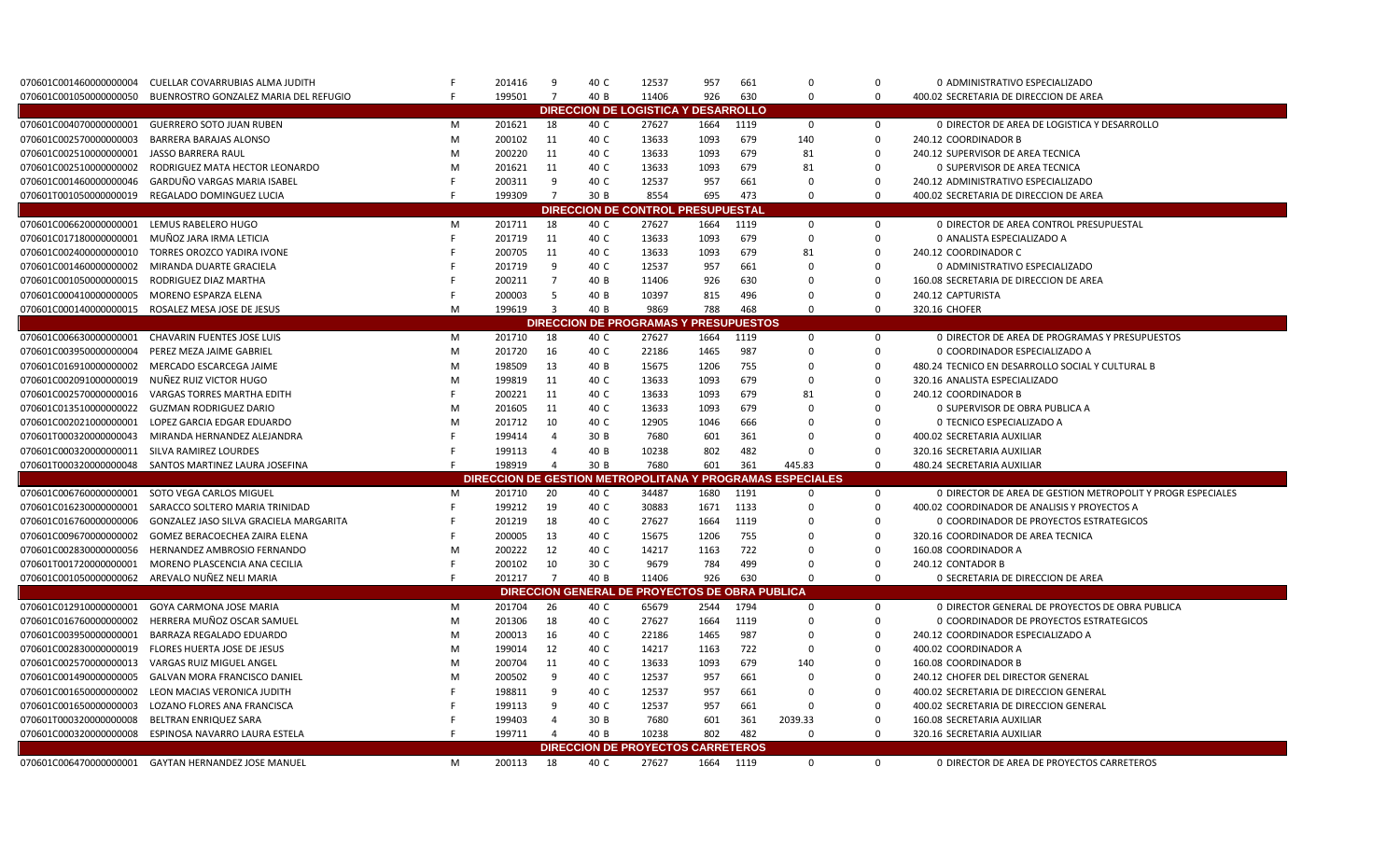| 070601C002830000000007                     | ROMERO LEON GONZALO LUIS                        | м      | 199810           | 12             | 40 C         | 14217                                      | 1163         | 722        | $\Omega$                                                     | $\Omega$             | 240.12 COORDINADOR A                                                       |
|--------------------------------------------|-------------------------------------------------|--------|------------------|----------------|--------------|--------------------------------------------|--------------|------------|--------------------------------------------------------------|----------------------|----------------------------------------------------------------------------|
| 070601C002510000000007                     | <b>TORRES GONZALEZ GERARDO</b>                  | M      | 199901           | 11             | 40 C         | 13633                                      | 1093         | 679        | 81                                                           | $\Omega$             | 320.16 SUPERVISOR DE AREA TECNICA                                          |
| 070601C004460000000001                     | RODRIGUEZ DURAN ROBERTO                         | M      | 199716           | 11             | 40 C         | 13633                                      | 1093         | 679        | 140                                                          | $\Omega$             | 320.16 TECNICO ESPECIALIZADO                                               |
| 070601C002400000000028                     | RAMIREZ GUERRERO CESAR ARMANDO                  | M      | 201717           | 11             | 40 C         | 13633                                      | 1093         | 679        | $\mathbf 0$                                                  | $\Omega$             | 0 COORDINADOR C                                                            |
| 070601C013510000000009                     | <b>RUIZ TORRES GUSTAVO</b>                      | M      | 199102           | 11             | 40 C         | 13633                                      | 1093         | 679        | 81                                                           | $\Omega$             | 480.24 SUPERVISOR DE OBRA PUBLICA A                                        |
| 070601C002400000000026                     | <b>CERVANTES ALVAREZ JUAN</b>                   | M      | 200415           | 11             | 40 C         | 13633                                      | 1093         | 679        | 81                                                           | $\Omega$             | 240.12 COORDINADOR C                                                       |
| 070601C013510000000007                     | LICENCIA                                        |        | $\mathbf 0$      | 11             | 40 C         | 13633                                      | 1093         | 679        | 0                                                            | 0                    | 0 SUPERVISOR DE OBRA PUBLICA A                                             |
| 070601T000750000000005                     | VACANTE                                         |        |                  | -7             | 30 B         | 8554                                       | 695          | 473        | $\Omega$                                                     | $\Omega$             | 0 ANALISTA A                                                               |
| 070601C001050000000004                     | DELGADO MORFIN MARIA CLEMENTINA DE LA ROSA      | -F     | 198818           | $\overline{7}$ | 40 B         | 11406                                      | 926          | 630        | $\Omega$                                                     | $\Omega$             | 400.02 SECRETARIA DE DIRECCION DE AREA                                     |
|                                            |                                                 |        |                  |                |              | DIRECCION DE PROYECTOS DE APOYO MUNICIPAL  |              |            |                                                              |                      |                                                                            |
| 070601C0063300000000001                    | RAMOS TIRADO CARLOS ENRIQUE                     | M      | 201711           | 18             | 40 C         | 27627                                      | 1664         | 1119       | $\mathbf 0$                                                  | $\mathbf 0$          | 0 DIRECTOR DE AREA DE PROYECTOS DE APOYO MUNICIPAL                         |
| 070601C013880000000003                     | VALERIANO CHAVEZ ABRIL BRISA                    | F      | 200111           | 15             | 40 C         | 19532                                      | 1286         | 857        | $\Omega$                                                     | $\Omega$             | O ESPECIALISTA EN GESTION Y FOMENTO DE INFRAESTRUCTURA                     |
| 070601C002510000000003                     | ORTIZ VAZQUEZ GUILLERMO                         | M      | 200121           | 11             | 40 C         | 13633                                      | 1093         | 679        | 81                                                           | 0                    | 240.12 SUPERVISOR DE AREA TECNICA                                          |
| 070601C001740000000005                     | <b>GONZALEZ GUTIERREZ MOISES</b>                | M      | 198823           | 10             | 40 C         | 12905                                      | 1046         | 666        | 0                                                            | $\Omega$             | 480.24 DICTAMINADOR                                                        |
| 070601T001050000000030                     | <b>FREGOSO BECERRA ADRIANA</b>                  |        | 199406           | $\overline{7}$ | 30 B         | 8554                                       | 695          | 473        | $\mathbf 0$                                                  | $\mathbf 0$          | 400.02 SECRETARIA DE DIRECCION DE AREA                                     |
| 070601C001050000000063                     | PEREZ NIEVES TERESA DEL CARMEN                  |        | 200718           | $\overline{7}$ | 40 B         | 11406                                      | 926          | 630        | 0                                                            | $\Omega$             | 160.08 SECRETARIA DE DIRECCION DE AREA                                     |
| 070601T000470000000001                     | BALTAZAR CADENA JUAN CARLOS                     | M      | 200217           | -5             | 30 B         | 7798                                       | 612          | 373        | $\Omega$                                                     | $\Omega$             | 160.08 TECNICO ADMINISTRATIVO                                              |
|                                            |                                                 |        |                  |                |              | <b>DIRECCION DE PATRIMONIO URBANO</b>      |              |            |                                                              |                      |                                                                            |
| 070601C006590000000001                     | SANCHEZ HERNANDEZ JAIME                         | M      | 201707           | 18             | 40 C         | 27627                                      | 1664         | 1119       | $\mathbf 0$                                                  | 0                    | 0 DIRECTOR DE AREA DE PATRIMONIO URBANO                                    |
| 070601C009770000000001                     | AGUAYO PEREZ DORIAN ALEJANDRO                   | M      | 201621           | 13             | 40 C         | 15675                                      | 1206         | 755        | $\mathbf 0$                                                  | $\Omega$             | O COORDINADOR DE PROG DE AHORRO DE ENERGIA ELECTRICA                       |
| 070601C002510000000006                     | RODRIGUEZ GONZALEZ ROSALBA                      |        | 198610           | 11             | 40 C         | 13633                                      | 1093         | 679        | 81                                                           | $\Omega$             | 480.24 SUPERVISOR DE AREA TECNICA                                          |
| 070601C002570000000015                     | <b>GONZALEZ SALAZAR JOSE LUIS</b>               | M      | 200217           | 11             | 40 C         | 13633                                      | 1093         | 679        | 81                                                           | $\Omega$             | 240.12 COORDINADOR B                                                       |
| 070601T000750000000006                     | MACIAS CHAVEZ DANIEL                            | M      | 201720           | $\overline{7}$ | 30 B         | 8554                                       | 695          | 473        | $\Omega$                                                     | $\Omega$             | 0 ANALISTA A                                                               |
| 070601T000210000000028                     | MENDOZA HERRERA MARIA DE JESUS                  |        | 200703           | $\Delta$       | 30 B         | 7680                                       | 601          | 361        | $\Omega$                                                     | $\Omega$             | 160.08 AUXILIAR ADMINISTRATIVO                                             |
|                                            |                                                 |        |                  |                |              |                                            |              |            | DIRECCION DE ENLACE DE PROG GUBERNAM P/INFRAESTRUCTURA       |                      |                                                                            |
|                                            |                                                 |        |                  |                |              |                                            |              |            |                                                              |                      |                                                                            |
|                                            |                                                 |        |                  |                |              |                                            |              |            |                                                              |                      |                                                                            |
| 070601C007160000000001 ROMO GONZALEZ NANCY |                                                 | F      | 201621           | 19             | 40 C         | 30883                                      | 1671         | 1133       | $\mathbf 0$                                                  | $\mathbf 0$          | 0 DIRECTOR DE AREA DE ENLACE DE PROGR GUBERN P/INFRAESTR                   |
| 070601C002400000000015                     | HAN ALONSO ARTURO                               | M      | 199101           | 11             | 40 C         | 13633                                      | 1093         | 679        | 81                                                           | $\mathbf 0$          | 400.02 COORDINADOR C                                                       |
| 070601C002091000000008                     | <b>VEGA CORTEZ SALVADOR</b>                     | M      | 199807           | 11             | 40 C         | 13633                                      | 1093         | 679        | $\mathbf 0$                                                  | $\mathbf 0$          | 240.12 ANALISTA ESPECIALIZADO                                              |
|                                            | 070601T001460000000012 BORRAYO BARRAGAN ENRIQUE | M      | 200102           | 9              | 30 C         | 9403                                       | 719          | 497        | $\mathbf 0$                                                  | $\mathbf 0$          | 240.12 ADMINISTRATIVO ESPECIALIZADO                                        |
|                                            |                                                 |        |                  |                |              | <b>DIRECCION GENERAL DE OBRAS PUBLICAS</b> |              |            |                                                              |                      |                                                                            |
| 070601C008830000000001                     | RUIZ MARTINEZ JOEL                              | M<br>F | 201305           | 26             | 40 C         | 65679                                      | 2544         | 1794       | $\mathbf 0$                                                  | $\mathbf 0$          | <b>0 DIRECTOR GENERAL DE OBRAS PUBLICAS</b>                                |
| 070601C002400000000054                     | BARRAZA ARELLANO ADRIANA YANETT                 |        | 200824           | 11             | 40 C         | 13633                                      | 1093         | 679        | 81                                                           | 0                    | 160.08 COORDINADOR C                                                       |
| 070601C013510000000044                     | CHAVEZ AGUILAR MARIA DE FATIMA                  |        | 201711           | 11             | 40 C         | 13633                                      | 1093         | 679        | 0                                                            | $\Omega$             | 0 SUPERVISOR DE OBRA PUBLICA A                                             |
| 070601C013510000000046                     | <b>GOMEZ VIRGEN SILVERIO</b>                    | M      | 201614           | 11             | 40 C         | 13633                                      | 1093         | 679        | 0                                                            | $\Omega$             | 0 SUPERVISOR DE OBRA PUBLICA A                                             |
| 070601C001650000000007                     | MARTINEZ FUENTES MARIA MICAELA                  |        | 199105           | 9              | 40 C         | 12537                                      | 957          | 661        | 0                                                            | $\Omega$             | 400.02 SECRETARIA DE DIRECCION GENERAL                                     |
| 070601C001460000000005                     | MARTINEZ MUNGUIA ELVA LAURA DEL CARMEN          |        | 199808           | -9             | 40 C         | 12537                                      | 957          | 661        | 0                                                            | $\Omega$             | 240.12 ADMINISTRATIVO ESPECIALIZADO                                        |
| 070601C001490000000004                     | PEREZ VERA NARCISO LEOBARDO                     | M      | 200816           | 9              | 40 C         | 12537                                      | 957          | 661        | 0                                                            | $\Omega$             | 160.08 CHOFER DEL DIRECTOR GENERAL                                         |
| 070601T000320000000038                     | SANDOVAL JARAMILLO JUANA                        |        | 199707           | $\Delta$       | 30 B         | 7680                                       | 601          | 361        | $\Omega$                                                     | $\Omega$             | 320.16 SECRETARIA AUXILIAR                                                 |
| 070601T000320000000051                     | TOSTADO HERMOSILLO MA ASUNCION                  |        | 199215           | $\overline{a}$ | 30 B         | 7680                                       | 601          | 361        | ი                                                            | $\Omega$             | 320.16 SECRETARIA AUXILIAR                                                 |
| 070601T000290000000001                     | <b>GARCIA SANTIAGO RAUL</b>                     | M      | 199411           | $\overline{a}$ | 30 B         | 7680                                       | 601          | 361        | 477.38                                                       | $\Omega$             | 400.02 OFICIAL DE PARTES                                                   |
|                                            |                                                 |        |                  |                |              |                                            |              |            | DIR DE CONSTR ZONAS NTE VALLE SIERRA OCCTAL COSTAS NTE Y SUR |                      |                                                                            |
| 070601C006380000000001                     | MEZA RIVERA MANUEL ANTONIO                      | M      | 201305           | 18             | 40 C         | 27627                                      | 1664         | 1119       | $\mathbf 0$                                                  | 0                    | 0 DIRECTOR DE AREA DE CONST Z NTE V SIERRA OCCTAL COSTA N Y S              |
| 070601C003090000000002                     | ESPINOZA MARTINEZ ROBERTO                       | M      | 199520           | 13             | 40 C         | 15675                                      | 1206         | 755        | 7607.66                                                      | 0                    | 320.16 COORDINADOR DE CONSTRUCCION                                         |
| 070601C013510000000026                     | VAZQUEZ HERNANDEZ SILVIA GUILLERMINA            | F      | 199705           | 11             | 40 C         | 13633                                      | 1093         | 679        | 81                                                           | $\Omega$             | 320.16 SUPERVISOR DE OBRA PUBLICA A                                        |
| 070601C013510000000038                     | COVARRUBIAS QUEZADA FRANCISCO SAMUEL            | M      | 201605           | 11             | 40 C         | 13633                                      | 1093         | 679        | $\mathbf 0$                                                  | $\mathbf 0$          | 0 SUPERVISOR DE OBRA PUBLICA A                                             |
| 070601C013510000000033                     | <b>GUZMAN AVILA ROBERTO</b>                     | M      | 199109           | 11             | 40 C         | 13633                                      | 1093         | 679        | 81                                                           | $\Omega$             | 400.02 SUPERVISOR DE OBRA PUBLICA A                                        |
| 070601C013510000000036                     | ATANACIO MARTINEZ ANTONIO                       | M      | 201613           | 11             | 40 C         | 13633                                      | 1093         | 679        | 0                                                            | $\Omega$             | 0 SUPERVISOR DE OBRA PUBLICA A                                             |
| 070601C013510000000020                     | OLMEDO GUEVARA JOSE REFUGIO                     | M<br>M | 200415<br>200424 | 11<br>11       | 40 C<br>40 C | 13633<br>13633                             | 1093<br>1093 | 679<br>679 | 81<br>81                                                     | $\Omega$<br>$\Omega$ | 160.08 SUPERVISOR DE OBRA PUBLICA A<br>160.08 SUPERVISOR DE OBRA PUBLICA A |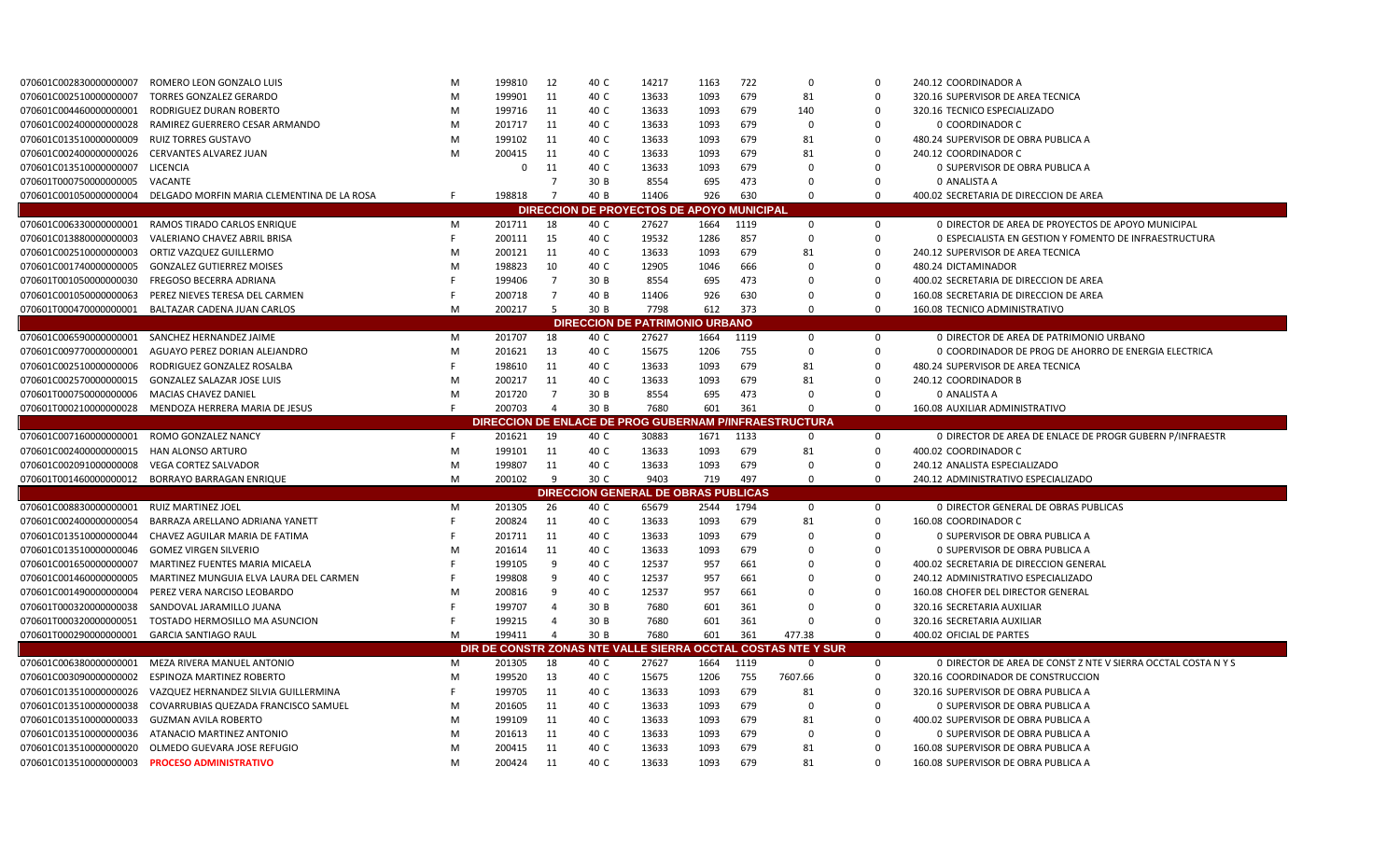| 070601C013510000000048  | CASTRO GONZALEZ OMAR ALEJANDRO         | M | 201620   | 11             | 40 C                        | 13633                                   | 1093 | 679  | $\Omega$                                                     | $\Omega$    | <b>0 SUPERVISOR DE OBRA PUBLICA A</b>                         |
|-------------------------|----------------------------------------|---|----------|----------------|-----------------------------|-----------------------------------------|------|------|--------------------------------------------------------------|-------------|---------------------------------------------------------------|
| 070601C002010000000026  | <b>HERNANDEZ VENEGAS OMAR</b>          | M | 201606   | 10             | 40 C                        | 12905                                   | 1046 | 666  | $\mathbf 0$                                                  | $\mathbf 0$ | <b>0 SUPERVISOR DE OBRA PUBLICA B</b>                         |
| 070601T0003200000000033 | HERRERA COVARRUBIAS CLAUDIA GUADALUPE  | F | 199303   | $\overline{4}$ | 30 B                        | 7680                                    | 601  | 361  | $\Omega$                                                     | $\Omega$    | 320.16 SECRETARIA AUXILIAR                                    |
| 070601T000210000000011  | PONCE MADRIGAL ALEJANDRA               |   | 201720   | $\overline{4}$ | 30 B                        | 7680                                    | 601  | 361  | $\Omega$                                                     | $\Omega$    | 0 AUXILIAR ADMINISTRATIVO                                     |
| 070601T0003200000000040 | LUNA SAUCEDO EVA KARINA                |   | 199419   | $\overline{4}$ | 30 B                        | 7680                                    | 601  | 361  | $\Omega$                                                     | $\Omega$    | 320.16 SECRETARIA AUXILIAR                                    |
|                         |                                        |   |          |                |                             |                                         |      |      | DIR DE CONSTR ZONAS CTRO SUR SURESTE CIENEGA ALTOS SUR Y NTE |             |                                                               |
| 070601C015500000000001  | RODRIGUEZ CARDENAS JUAN ANTONIO        | M | 201305   | 18             | 40 C                        | 27627                                   | 1664 | 1119 | 0                                                            | $\mathbf 0$ | 0 DIRECTOR DE A DE CONST Z CTRO SUR SUREST CIENEGA ALTO S Y N |
| 070601C013510000000027  | JIMENEZ MARQUEZ MARIANO                | M | 201205   | 11             | 40 C                        | 13633                                   | 1093 | 679  | 81                                                           | $\Omega$    | 0 SUPERVISOR DE OBRA PUBLICA A                                |
| 070601C013510000000039  | CONGELADA                              |   | $\Omega$ | 11             | 40 C                        | 13633                                   | 1093 | 679  | 0                                                            | $\Omega$    | 0 SUPERVISOR DE OBRA PUBLICA A                                |
| 070601C013510000000031  | <b>CABRALES DIAZ CHRISTOPHER DAVID</b> | M | 201606   | 11             | 40 C                        | 13633                                   | 1093 | 679  | $\Omega$                                                     | $\Omega$    | 0 SUPERVISOR DE OBRA PUBLICA A                                |
| 070601C013510000000034  | HERNANDEZ BERMUDEZ FELIPE              | M | 198902   | 11             | 40 C                        | 13633                                   | 1093 | 679  | 81                                                           | $\mathbf 0$ | 400.02 SUPERVISOR DE OBRA PUBLICA A                           |
| 070601C013510000000035  | <b>CABRALES DIAZ DIEGO ALBERTO</b>     | M | 201717   | 11             | 40 C                        | 13633                                   | 1093 | 679  | $\Omega$                                                     | $\Omega$    | <b>0 SUPERVISOR DE OBRA PUBLICA A</b>                         |
| 070601C013510000000032  | OCHOA LAZCANO JESUS                    | M | 201715   | 11             | 40 C                        | 13633                                   | 1093 | 679  | $\Omega$                                                     | $\Omega$    | O SUPERVISOR DE OBRA PUBLICA A                                |
| 070601C013510000000030  | ACEVES NAVARRO GUILLERMO ARTURO        | M | 199215   | 11             | 40 C                        | 13633                                   | 1093 | 679  | 81                                                           | $\Omega$    | 320.16 SUPERVISOR DE OBRA PUBLICA A                           |
| 070601C013510000000017  | BERACOECHEA HERNANDEZ JOSE FRANCISCO   | M | 200611   | 11             | 40 C                        | 13633                                   | 1093 | 679  | 81                                                           | $\mathbf 0$ | 160.08 SUPERVISOR DE OBRA PUBLICA A                           |
| 070601T001050000000006  | RAMIREZ GUTIERREZ ARACELI              | F | 201723   | $\overline{7}$ | 30 B                        | 8554                                    | 695  | 473  | $\mathbf 0$                                                  | $\Omega$    | 320.16 SECRETARIA DE DIRECCION DE AREA                        |
| 070601C000790000000005  | GONZALEZ GUTIERREZ BLANCA ELIZABETH    | F | 199919   | $\overline{7}$ | 40 B                        | 11406                                   | 926  | 630  | $\Omega$                                                     | $\Omega$    | 320.16 ASISTENTE A                                            |
| 070601T000500000000002  | SOLANO VARGAS VIRGINIA GUADALUPE       | F | 200003   | 6              | 30 B                        | 8181                                    | 687  | 462  | $\Omega$                                                     | $\Omega$    | 320.16 ANALISTA B                                             |
| 070601T0003200000000049 | SILVA CABRERA ANA ROSA                 | F | 199303   | $\overline{4}$ | 30 B                        | 7680                                    | 601  | 361  | $\Omega$                                                     | $\Omega$    | 320.16 SECRETARIA AUXILIAR                                    |
|                         |                                        |   |          |                |                             | <b>DIRECCION DE INFRAESTRUCTURA VIA</b> |      |      | L ZONA METROPOLITANA                                         |             |                                                               |
| 070601C006940000000001  | <b>GARCIA BARAJAS CARLOS</b>           | M | 201305   | 19             | 40 C                        | 30883                                   | 1671 | 1133 | $\mathbf 0$                                                  | 0           | 0 DIRECTOR DE AREA DE INFRAESTRUC VIAL ZONA METROPOLITANA     |
| 070601C005220000000001  | <b>VILLA CHAVEZ ARTURO</b>             | M | 201211   | 16             | 40 C                        | 22186                                   | 1465 | 987  | $\Omega$                                                     | $\Omega$    | O COORDINADOR ESPECIALIZADO DE OBRAS PUBLICAS                 |
| 070601C003090000000001  | CHAVEZ DURAN ANA ROSA                  | F | 201717   | 13             | 40 C                        | 15675                                   | 1206 | 755  | $\Omega$                                                     | 0           | 0 COORDINADOR DE CONSTRUCCION                                 |
| 070601C002830000000022  | ALFARO VELA JORGE                      | M | 199814   | 12             | 40 C                        | 14217                                   | 1163 | 722  | 0                                                            | $\Omega$    | 320.16 COORDINADOR A                                          |
| 070601C002830000000063  | <b>GALVAN HERNANDEZ RUBEN</b>          | M | 198401   | 12             | 40 C                        | 14217                                   | 1163 | 722  | $\mathbf 0$                                                  | $\Omega$    | 480.24 COORDINADOR A                                          |
| 070601C013510000000041  | HERNANDEZ GARCIA GILDARDO              | M | 198603   | 11             | 40 C                        | 13633                                   | 1093 | 679  | 81                                                           | $\Omega$    | 400.02 SUPERVISOR DE OBRA PUBLICA A                           |
| 070601C013510000000028  | AVALOS VERGARA FERNANDO DANIEL         | M | 201205   | 11             | 40 C                        | 13633                                   | 1093 | 679  | 81                                                           | $\Omega$    | 0 SUPERVISOR DE OBRA PUBLICA A                                |
| 070601C013510000000040  | SOTO VAZQUEZ JOSE DOLORES              | M | 198901   | 11             | 40 C                        | 13633                                   | 1093 | 679  | 81                                                           | $\Omega$    | 240.12 SUPERVISOR DE OBRA PUBLICA A                           |
| 070601C013510000000043  | DELGADO HERRERA ROSALIA                | F | 201410   | 11             | 40 C                        | 13633                                   | 1093 | 679  | 81                                                           | $\Omega$    | 0 SUPERVISOR DE OBRA PUBLICA A                                |
| 070601C013510000000042  | <b>BUSTOS CARBAJAL MARCELINO</b>       | M | 199905   | 11             | 40 C                        | 13633                                   | 1093 | 679  | 81                                                           | $\mathbf 0$ | 320.16 SUPERVISOR DE OBRA PUBLICA A                           |
| 070601C013510000000021  | SOTO CARDENAS JOSE                     | M | 200122   | 11             | 40 C                        | 13633                                   | 1093 | 679  | 81                                                           | $\Omega$    | 240.12 SUPERVISOR DE OBRA PUBLICA A                           |
| 070601C013510000000024  | GONZALEZ CERVANTES VICTOR HUGO         | M | 200424   | 11             | 40 C                        | 13633                                   | 1093 | 679  | 81                                                           | $\Omega$    | 0 SUPERVISOR DE OBRA PUBLICA A                                |
| 070601C013510000000018  | <b>PROCESO ADMINISTRATIVO</b>          | M | 200412   | 11             | 40 C                        | 13633                                   | 1093 | 679  | 81                                                           | $\Omega$    | 0 SUPERVISOR DE OBRA PUBLICA A                                |
| 070601T001050000000011  | IÑIGUEZ GAVIÑO GLORIA ESTHER           | F | 198903   | $\overline{7}$ | 30 B                        | 8554                                    | 695  | 473  | $\mathbf 0$                                                  | $\mathbf 0$ | 400.02 SECRETARIA DE DIRECCION DE AREA                        |
| 070601C000500000000003  | <b>GARCIA MENDEZ PATRICIA</b>          | F | 199414   | 6              | 40 B                        | 10908                                   | 915  | 616  | 0                                                            | $\Omega$    | 400.02 ANALISTA B                                             |
| 070601T000460000000004  | ROMERO BAUTISTA PEDRO                  | M | 199414   | 5              | 30 B                        | 7798                                    | 612  | 373  | $\Omega$                                                     | $\Omega$    | 240.12 TECNICO A                                              |
| 070601T000410000000016  | RAMIREZ PRECIADO CELIA                 | F | 201210   | -5             | 30 B                        | 7798                                    | 612  | 373  | $\Omega$                                                     | $\Omega$    | 0 CAPTURISTA                                                  |
| 070601T000410000000005  | CHAVEZ ANGUIANO JUAN                   | M | 199303   | -5             | 30 B                        | 7798                                    | 612  | 373  | $\Omega$                                                     | $\Omega$    | 400.02 CAPTURISTA                                             |
| 070601T000320000000022  | GARCIA GOMEZ LAURA OTILIA              | F | 199403   | $\overline{4}$ | 30 B                        | 7680                                    | 601  | 361  | $\Omega$                                                     | $\mathbf 0$ | 320.16 SECRETARIA AUXILIAR                                    |
|                         |                                        |   |          |                | <b>DIRECCION GENERAL DE</b> | INFRAESTRUCTURA CARRETERA               |      |      |                                                              |             |                                                               |
| 070601C008790000000001  | <b>FLORES ALVAREZ ESAU</b>             | M | 201511   | 25             | 40 C                        | 58759                                   | 2288 | 1617 | $\mathbf 0$                                                  | $\mathbf 0$ | 0 DIRECTOR GENERAL DE INFRAESTRUCTURA CARRETERA               |
| 070601C002400000000021  | RINCON TOSCANO RODRIGO                 | M | 200622   | 11             | 40 C                        | 13633                                   | 1093 | 679  | 81                                                           | $\mathbf 0$ | 160.08 COORDINADOR C                                          |
| 070601C002570000000006  | MUÑOZ CASTELLANOS ANTONIO              | M | 200121   | 11             | 40 C                        | 13633                                   | 1093 | 679  | 140                                                          | $\Omega$    | 320.16 COORDINADOR B                                          |
| 070601T002570000000001  | <b>MACIEL RAMIREZ VICTOR</b>           | M | 201714   | 11             | 30 C                        | 10224                                   | 820  | 510  | $\mathbf 0$                                                  | $\Omega$    | <b>0 COORDINADOR B</b>                                        |
| 070601C013510000000011  | RIVERA REYES ADRIANA                   | F | 200102   | 11             | 40 C                        | 13633                                   | 1093 | 679  | 81                                                           | $\Omega$    | 160.08 SUPERVISOR DE OBRA PUBLICA A                           |
| 070601C013510000000010  | GOMEZ JIMENEZ ALMA DELIA               |   | 201720   | 11             | 40 C                        | 13633                                   | 1093 | 679  | $\Omega$                                                     | $\Omega$    | 0 SUPERVISOR DE OBRA PUBLICA A                                |
| 070601C002091000000011  | <b>GALVAN ALFARO GRACIELA</b>          |   | 199216   | 11             | 40 C                        | 13633                                   | 1093 | 679  | $\Omega$                                                     | $\Omega$    | 240.12 ANALISTA ESPECIALIZADO                                 |
| 070601C001650000000005  | RODRIGUEZ RODRIGUEZ GEORGINA           |   | 199115   | 9              | 40 C                        | 12537                                   | 957  | 661  | $\Omega$                                                     | $\Omega$    | 320.16 SECRETARIA DE DIRECCION GENERAL                        |
| 070601C001650000000019  | PERALTA CHOLICO LAURA MARIA            | F | 201714   | 9              | 40 C                        | 12537                                   | 957  | 661  | $\Omega$                                                     | $\Omega$    | <b>0 SECRETARIA DE DIRECCION GENERAL</b>                      |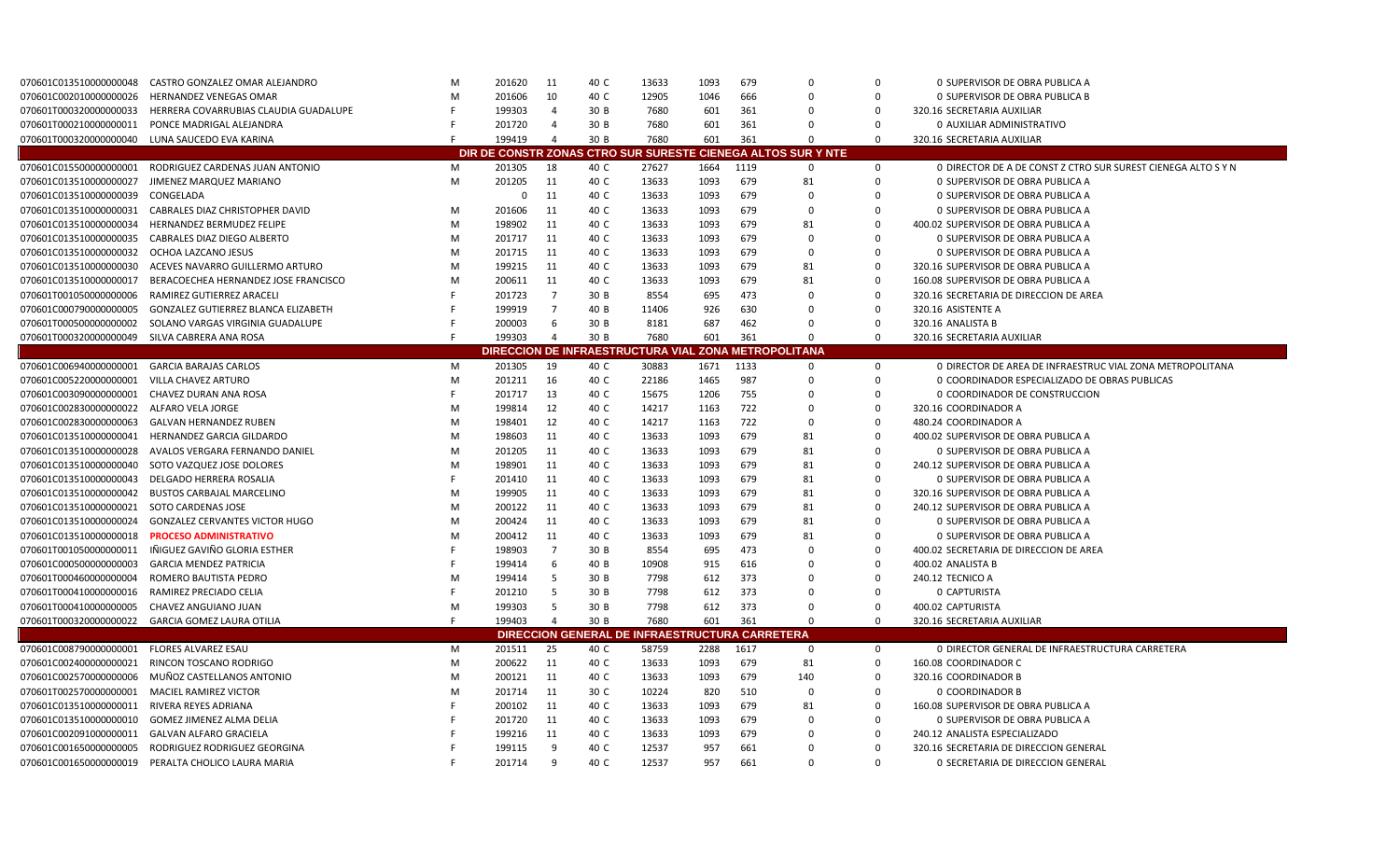| 070601T001460000000013                         | ROMERO MOJARRO ARCELIA                                    |   | 199809           | 9              | 30 C | 9403                                          | 719       | 497        | $\Omega$             | $\mathbf 0$        | 320.16 ADMINISTRATIVO ESPECIALIZADO             |
|------------------------------------------------|-----------------------------------------------------------|---|------------------|----------------|------|-----------------------------------------------|-----------|------------|----------------------|--------------------|-------------------------------------------------|
| 070601C001490000000003                         | PONCE HUERTA GUSTAVO                                      | M | 199118           | 9              | 40 C | 12537                                         | 957       | 661        | $\Omega$             | $\mathbf 0$        | 320.16 CHOFER DEL DIRECTOR GENERAL              |
| 070601T001150000000001                         | DIAZ FLORES OSCAR OSVALDO                                 | M | 200102           | 8              | 30 C | 8892                                          | 707       | 484        | $\Omega$             | $\mathbf 0$        | 320.16 ENCARGADO DE ALMACEN                     |
| 070601C000850000000001                         | VAZQUEZ GUZMAN TEODORO                                    | M | 200102           | $\overline{7}$ | 40 C | 11406                                         | 926       | 630        | $\Omega$             | 0                  | 320.16 CHOFER ESPECIALIZADO                     |
| 070601C000750000000011                         | PACHECO ALMARAZ MARIA DE JESUS                            |   | 200102           | $\overline{7}$ | 40 B | 11406                                         | 926       | 630        | $\Omega$             | $\Omega$           | 320.16 ANALISTA A                               |
| 070601C0010500000000059                        | COSIO ZARATE BLANCA ESTELA                                |   | 199903           | 7              | 40 B | 11406                                         | 926       | 630        | $\Omega$             | $\Omega$           | 400.02 SECRETARIA DE DIRECCION DE AREA          |
| 070601T000750000000025                         | <b>QUINTANA SALAZAR RAUL</b>                              | M | 199417           | $\overline{7}$ | 30 B | 8554                                          | 695       | 473        | $\Omega$             | $\Omega$           | 400.02 ANALISTA A                               |
| 070601RR00030000000002                         | LE ROYAL LEAL PABLO RENE                                  | M | 200501           | 6              | 40 B | 10908                                         | 915       | 616        | $\Omega$             | $\Omega$           | 160.08 MECANICO DE MAQUINARIA PESADA            |
| 070601C019850000000001                         | CAMACHO ESPINOSA JULIAN RODRIGO                           | M | 201621           | 6              | 40 C | 10908                                         | 915       | 616        | $\Omega$             | $\mathbf 0$        | <b>0 SUPERVISOR B</b>                           |
| 070601C000410000000006                         | HERNANDEZ IBARRA MARIA ELENA                              |   | 200621           | -5             | 40 B | 10397                                         | 815       | 496        | $\Omega$             | $\mathbf 0$        | 160.08 CAPTURISTA                               |
| 070601T000470000000005                         | BARUQUI MADRIGAL CLAUDIA CECILIA                          |   | 200102           | 5              | 30 B | 7798                                          | 612       | 373        | $\Omega$             | $\Omega$           | 320.16 TECNICO ADMINISTRATIVO                   |
| 070601C000470000000001                         | ARELLANO VALERA REBECA                                    |   | 199713           | -5             | 40 B | 10397                                         | 815       | 496        | $\Omega$             | $\mathbf 0$        | 320.16 TECNICO ADMINISTRATIVO                   |
| 070601C000470000000003                         | GOMEZ DE LA TORRE ANTONIA DEL CARMEN                      |   | 199813           | -5             | 40 B | 10397                                         | 815       | 496        | $\Omega$             | 0                  | 320.16 TECNICO ADMINISTRATIVO                   |
| 070601T000470000000006                         | ENCISO ORNELAS LORENA ARACELI                             |   | 200009           | -5             | 30 B | 7798                                          | 612       | 373        | $\Omega$             | $\mathbf 0$        | 160.08 TECNICO ADMINISTRATIVO                   |
| 070601T000410000000013                         | MARQUEZ SANCHEZ SARA FATIMA                               |   | 199119           | 5              | 30 B | 7798                                          | 612       | 373        | $\Omega$             | $\mathbf 0$        | 400.02 CAPTURISTA                               |
| 070601C000470000000002                         | ZAMORA MOYA MIREYA                                        |   | 199010           | -5             | 40 B | 10397                                         | 815       | 496        | $\Omega$             | $\mathbf 0$        | 480.24 TECNICO ADMINISTRATIVO                   |
| 070601C000210000000008                         | FLORES DIAZ ANA CATALINA                                  |   | 199919           | $\overline{4}$ | 40 B | 10238                                         | 802       | 482        | 0                    | $\mathbf 0$        | 320.16 AUXILIAR ADMINISTRATIVO                  |
|                                                | 070601C000210000000018 SANCHEZ SANTIAGO ANDRES            | M | 200102           | $\overline{4}$ | 40 B | 10238                                         | 802       | 482        | $\Omega$             | $\mathbf 0$        | 160.08 AUXILIAR ADMINISTRATIVO                  |
|                                                | 070601T000210000000022 PEREZ MURO FRANCISCO JAVIER        | M | 200102           | $\overline{4}$ | 30 B | 7680                                          | 601       | 361        | $\Omega$             | 0                  | 320.16 AUXILIAR ADMINISTRATIVO                  |
|                                                | 070601T000320000000011 RAMIREZ SERNA JESSICA ALEJANDRA    |   | 200505           | $\overline{4}$ | 30 B | 7680                                          | 601       | 361        | $\Omega$             | 0                  | 240.12 SECRETARIA AUXILIAR                      |
| 070601C000120000000024                         | PEREZ GARCIA FERNANDO                                     | M | 200812           | -3             | 40 B | 9869                                          | 788       | 468        | $\Omega$             | 0                  | 160.08 AYUDANTE DE SERVICIO                     |
| 070601T000130000000002                         | <b>FONSECA RUIZ J JESUS</b>                               | M | 200218           | $\overline{3}$ | 30 B | 7402                                          | 592       | 352        | $\Omega$             | $\mathbf 0$        | 240.12 CHECADOR DE ESTACIONAMIENTO              |
| 070601C000090000000003                         | VACANTE                                                   |   | 0                | $\overline{2}$ | 40 B | 9479                                          | 737       | 455        | $\Omega$             | $\mathbf 0$        | 0 VELADOR                                       |
| 070601C0000900000000014                        | RAMIREZ ROMERO J REFUGIO                                  | M | 200102           | $\overline{2}$ | 40 B | 9479                                          | 737       | 455        | $\Omega$             | $\mathbf 0$        | 320.16 VELADOR                                  |
| 070601C0000000000000006                        | FLORES UREÑA SILVINA                                      |   | 200102           | $\mathbf{1}$   | 40 B | 9107                                          | 717       | 447        | $\Omega$             | $\mathbf 0$        | 320.16 AUXILIAR DE INTENDENCIA                  |
| 070601C0000000000000005                        | RODRIGUEZ MORA EVELIA                                     |   | 200102           | 1              | 40 B | 9107                                          | 717       | 447        | $\Omega$             | $\mathbf 0$        | 320.16 AUXILIAR DE INTENDENCIA                  |
|                                                |                                                           |   | 200102           | 1              | 30 B | 6831                                          | 539       | 335        | $\Omega$             | $\mathbf 0$        | 320.16 AUXILIAR DE INTENDENCIA                  |
| 070601T0000000000000018 ROSTRO FLORES ENGRACIA |                                                           |   |                  |                |      |                                               |           |            |                      |                    |                                                 |
|                                                |                                                           |   |                  |                |      | <b>DIRECCION DE CONSERVACION Y MAQUINARIA</b> |           |            |                      |                    |                                                 |
|                                                | 070601C006930000000001 TREJO ALBA DAVID AUGUSTO           | M | 201619           | 19             | 40 C | 30883                                         | 1671 1133 |            | $\mathbf 0$          | 0                  | 0 DIRECTOR DE AREA DE CONSERVACION Y MAQUINARIA |
| 070601C009560000000023                         | MALDONADO GUTIERREZ ABRAHAM                               | M | 200120           | 9              | 40 B | 12537                                         | 957       | 661        | $\Omega$             | $\mathbf 0$        | 160.08 OPERADOR DE MAQUINARIA PESADA            |
| 070601C001460000000012 DURAN AVILA MARTIN      |                                                           | M | 199011           | 9              | 40 C | 12537                                         | 957       | 661        | $\Omega$             | $\mathbf 0$        | 480.24 ADMINISTRATIVO ESPECIALIZADO             |
| 070601T001050000000025                         | SANCHEZ MARISCAL ELIZA                                    |   | 199004           | $\overline{7}$ | 30 B | 8554                                          | 695       | 473        | $\Omega$             | $\Omega$           | 480.24 SECRETARIA DE DIRECCION DE AREA          |
| 070601T000750000000001                         | MADRIGAL LOPEZ ROSA MARIA                                 |   | 200218           | 7              | 30 B | 8554                                          | 695       | 473        | $\Omega$             | $\Omega$           | 240.12 ANALISTA A                               |
| 070601C000330000000007                         | BARBA CARRASCO GONZALEZ CARLOS VIDAL DIEGO                | M | 201208           | $\Delta$       | 40 B | 10238                                         | 802       | 482        | $\Omega$             | $\Omega$           | 160.08 TECNICO B                                |
|                                                |                                                           |   |                  |                |      | <b>RESIDENCIA DE OBRA EN AUTLAN</b>           |           |            |                      |                    |                                                 |
| 070601C013020000000007                         | <b>GARCIA TORTOLEDO HECTOR DAVID</b>                      | M | 201716           | 12             | 40 C | 14217                                         | 1163      | 722        | $\mathbf 0$          | 2034.21            | 0 SUPERVISOR INGENIERO RESIDENTE DE OBRA        |
| 070601C009560000000034                         | <b>MARTINEZ MARTINEZ FELIPE</b>                           | M | 200501           | 9              | 40 B | 12537                                         | 957       | 661        | $\mathbf 0$          | 1456.81            | 160.08 OPERADOR DE MAQUINARIA PESADA            |
| 070601C009560000000035                         | <b>GABRIEL PELAYO JOSE ALBERTO</b>                        | M | 201414           | 9              | 40 B | 12537                                         | 957       | 661        | $\mathbf 0$          | 1456.81            | 0 OPERADOR DE MAQUINARIA PESADA                 |
| 070601RR00100000000001                         | AGUILAR RODRIGUEZ RODOLFO                                 | M | 200501           | 8              | 40 C | 11856                                         | 941       | 645        | $\mathbf 0$          | 1352.78            | 160.08 ENCARGADO DE MANTENIMIENTO CARRETERO     |
| 070601RR00030000000003                         | <b>RAMIREZ VIGIL JOSE</b>                                 | M | 200501           | 6              | 40 B | 10908                                         | 915       | 616        | 0                    | 1204.15            | 160.08 MECANICO DE MAQUINARIA PESADA            |
| 070601C000611000000002                         | <b>GALLARDO FLORES JOSE DE JESUS</b>                      | M | 198605           | 6              | 40 C | 10908                                         | 915       | 616        | $\Omega$             | 1204.15            | 480.24 ENCARGADO DE AREA C                      |
| 070601RR00130000000003                         | MORENO NUÑEZ JOSE GABRIEL                                 | M | 201504           | 6              | 40 B | 10908                                         | 915       | 616        | 0                    | 1204.15            | 0 ADMINISTRATIVO DE RESIDENCIA                  |
| 070601RR00020000000008                         | SOLANO GONZALEZ GUSTAVO                                   | M | 200501           | 4              | 40 B | 10238                                         | 802       | 482        | $\mathbf 0$          | 1052.16            | 160.08 CONDUCTOR DE CAMION                      |
| 070601RR00020000000009                         | SALAZAR MORENO RENE ALEJANDRO                             | M | 200501           | $\overline{4}$ | 40 B | 10238                                         | 802       | 482        | $\mathbf 0$          | 1052.16            | 160.08 CONDUCTOR DE CAMION                      |
| 070601RR00020000000004                         | ESTRELLA DE LA CRUZ ARTURO                                | M | 200501           | $\overline{4}$ | 40 B | 10238                                         | 802       | 482        | $\mathbf 0$          | 1052.16            | 160.08 CONDUCTOR DE CAMION                      |
| 070601C0003300000000013                        | RODRIGUEZ DELGADILLO HECTOR                               | M | 201414           | $\overline{4}$ | 40 B | 10238                                         | 802       | 482        | $\mathbf 0$          | 1052.16            | O TECNICO B                                     |
| 070601C0003300000000012                        | AMADOR GUERRERO NECTALI                                   | M | 200102           | $\overline{4}$ | 40 B | 10238                                         | 802       | 482        | $\Omega$             | 1052.16            | 240.12 TECNICO B                                |
| 070601C0003200000000005                        | VILLALBASO LOPEZ LUZ YOLANDA<br>VIRGEN PELAYO J WENSESLAO | M | 200102<br>200102 | 4              | 40 B | 10238<br>10238                                | 802       | 482<br>482 | $\Omega$<br>$\Omega$ | 1052.16<br>1052.16 | 240.12 SECRETARIA AUXILIAR                      |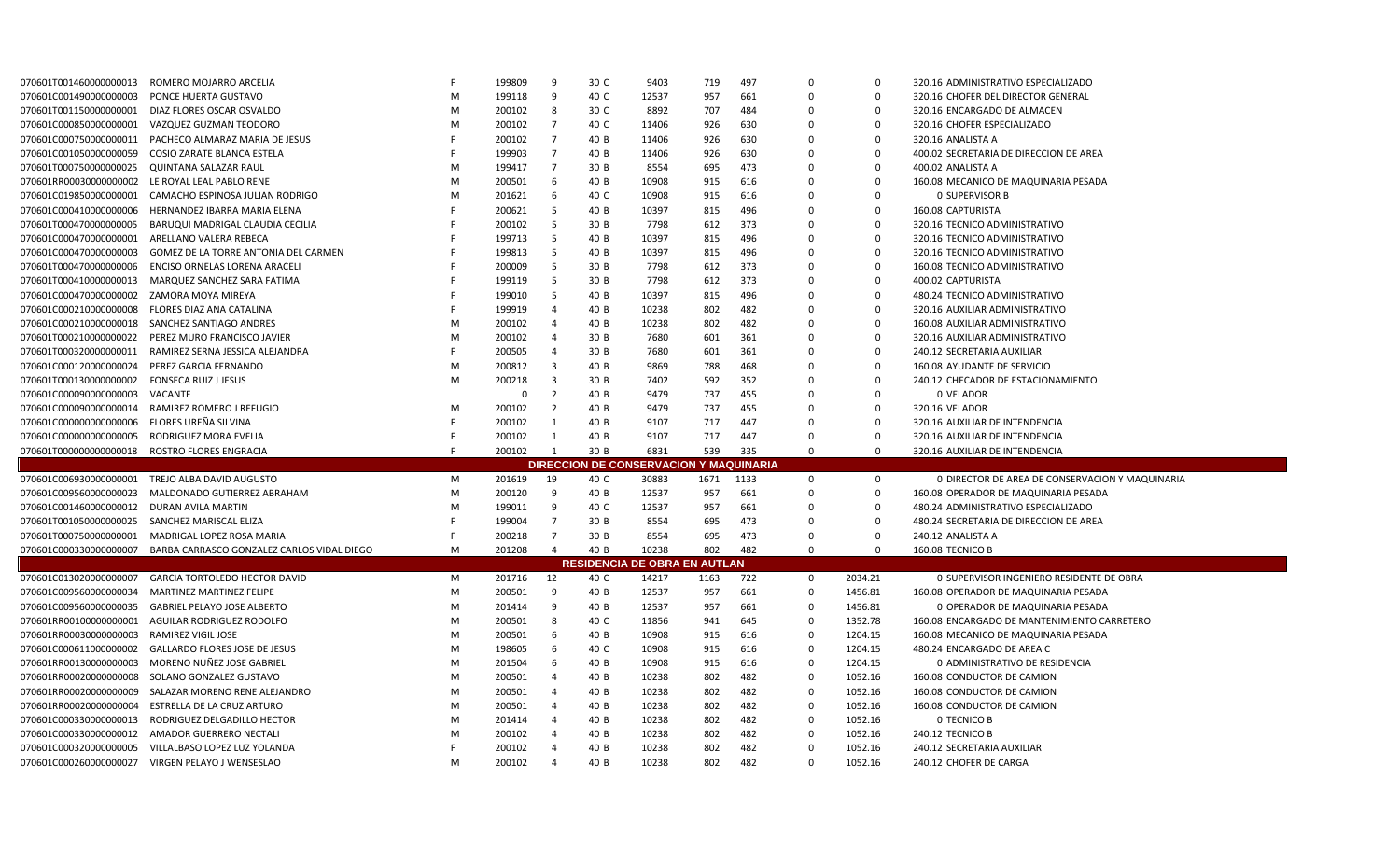| 070601C000260000000026                         | LOPEZ LEONOR MELESIO GUILLERMO                           | M | 200102      | $\overline{4}$ | 40 B | 10238                                    | 802  | 482 | $\Omega$    | 1052.16      | 240.12 CHOFER DE CARGA                        |
|------------------------------------------------|----------------------------------------------------------|---|-------------|----------------|------|------------------------------------------|------|-----|-------------|--------------|-----------------------------------------------|
| 070601RR00120000000008                         | SANCHEZ AGUILAR ANGELICA                                 |   | 200102      | $\overline{4}$ | 40 B | 10238                                    | 802  | 482 | $\mathbf 0$ | 1052.16      | 240.12 AUXILIAR ADMINISTRATIVO DE RESIDENCIA  |
| 070601C0001200000000030                        | NAVARRETE REYES PORFIRIO                                 | M | 200102      | 3              | 40 B | 9869                                     | 788  | 468 | $\Omega$    | 988.16       | 240.12 AYUDANTE DE SERVICIO                   |
| 070601C000120000000029                         | MARTINEZ CASTILLO J REFUGIO                              | M | 200102      | 3              | 40 B | 9869                                     | 788  | 468 | 0           | 988.16       | 240.12 AYUDANTE DE SERVICIO                   |
| 070601C000120000000028                         | <b>VEGA ROMERO EDUARDO</b>                               | M | 201419      | 3              | 40 B | 9869                                     | 788  | 468 | 0           | 988.16       | 0 AYUDANTE DE SERVICIO                        |
| 070601C000120000000027                         | <b>FLORES VENTURA FRANCISCO</b>                          | M | 200102      | $\overline{3}$ | 40 B | 9869                                     | 788  | 468 | $\mathbf 0$ | 988.16       | 240.12 AYUDANTE DE SERVICIO                   |
| 070601C000120000000025                         | <b>BARTOLO ROSALES RODRIGO</b>                           | M | 200102      | $\overline{3}$ | 40 B | 9869                                     | 788  | 468 | 0           | 988.16       | 240.12 AYUDANTE DE SERVICIO                   |
|                                                | 070601C000120000000032 RAMIREZ GUTIERREZ ABEL JAIME      | M | 201720      | $\overline{3}$ | 40 B | 9869                                     | 788  | 468 | $\Omega$    | 988.16       | 0 AYUDANTE DE SERVICIO                        |
| 070601RR00000000000003                         | FLORES VENTURA LUIS ALBINO                               | M | 200501      | 3              | 40 B | 9869                                     | 788  | 468 | 0           | 988.16       | 160.08 PEON                                   |
|                                                | 070601RR000000000000002 LOPEZ LEONOR GILBERTO CONSTANCIO | M | 200501      | $\overline{3}$ | 40 B | 9869                                     | 788  | 468 | $\mathbf 0$ | 988.16       | 160.08 PEON                                   |
|                                                | 070601RR00040000000002 BARTOLO ROSALES ESPIRIDION        | M | 200501      | $\overline{3}$ | 40 B | 9869                                     | 788  | 468 | 0           | 988.16       | 160.08 ALBAÑIL                                |
|                                                | 070601C000120000000026 BENITEZ VELAZQUEZ ALEJANDRO       | M | 200824      | $\overline{3}$ | 40 B | 9869                                     | 788  | 468 | $\Omega$    | 988.16       | 160.08 AYUDANTE DE SERVICIO                   |
|                                                |                                                          |   |             |                |      | RESIDENCIA DE OBRA EN SAN MIGUEL EL ALTO |      |     |             |              |                                               |
| 070601C013020000000006                         | <b>GOMEZ CARLOS RICARDO RENE</b>                         | M | 201318      | 12             | 40 C | 14217                                    | 1163 | 722 | 0           | $\mathbf 0$  | 0 SUPERVISOR INGENIERO RESIDENTE DE OBRA      |
| 070601C009560000000026                         | ARAMBULA GUTIERREZ CARLOS                                | M | 200501      | -9             | 40 B | 12537                                    | 957  | 661 | $\mathbf 0$ | $\mathbf 0$  | 240.12 OPERADOR DE MAQUINARIA PESADA          |
| 070601C009560000000006                         | VACANTE                                                  |   | $\Omega$    | 9              | 40 B | 12537                                    | 957  | 661 | $\Omega$    | $\Omega$     | 0 OPERADOR DE MAQUINARIA PESADA               |
| 070601C009560000000014 PEREZ TRUJILLO MARTIN   |                                                          | M | 200102      | -9             | 40 B | 12537                                    | 957  | 661 | $\Omega$    | $\mathbf 0$  | 320.16 OPERADOR DE MAQUINARIA PESADA          |
| 070601C009560000000013                         | MUÑOZ MARTIN J ESPIRIDION                                | M | 200102      | 9              | 40 B | 12537                                    | 957  | 661 | $\Omega$    | $\Omega$     | 240.12 OPERADOR DE MAQUINARIA PESADA          |
| 070601C009560000000043                         | PEREZ JIMENEZ MARCELO                                    | M | 201313      | -9             | 40 B | 12537                                    | 957  | 661 | $\Omega$    | $\Omega$     | 0 OPERADOR DE MAQUINARIA PESADA               |
| 070601RR00100000000002                         | <b>GONZALEZ JIMENEZ JUAN ALBERTO</b>                     | M | 200501      | 8              | 40 C | 11856                                    | 941  | 645 | $\Omega$    | $\mathbf 0$  | 240.12 ENCARGADO DE MANTENIMIENTO CARRETERO   |
| 070601RR00130000000006                         | ROMAN BARBA J REFUGIO                                    | M | 198919      | -6             | 40 B | 10908                                    | 915  | 616 | $\Omega$    | 0            | 480.24 ADMINISTRATIVO DE RESIDENCIA           |
| 070601C000640000000003                         | <b>VIRGEN RAMIREZ JAVIER</b>                             | M | 198919      | 6              | 40 B | 10908                                    | 915  | 616 | 0           | 0            | 480.24 MECANICO DE MAQUINARIA PESADA          |
| 070601C000260000000002                         | VACANTE                                                  |   | 0           | Δ              | 40 B | 10238                                    | 802  | 482 | $\Omega$    | $\mathbf 0$  | <b>0 CHOFER DE CARGA</b>                      |
| 070601C000330000000006                         | CONGELADA                                                |   | $\Omega$    | $\Delta$       | 40 B | 10238                                    | 802  | 482 | 0           | $\mathbf 0$  | <b>0 TECNICO B</b>                            |
| 070601C000330000000002                         | BECERRA GUTIERREZ RAFAEI                                 | M | 199417      |                | 40 B | 10238                                    | 802  | 482 | $\Omega$    | $\Omega$     | 320.16 TECNICO B                              |
| 070601C000260000000015                         | MERCADO MORENO RODOLFO                                   | M | 200102      | -4             | 40 B | 10238                                    | 802  | 482 | 0           | $\mathbf 0$  | 320.16 CHOFER DE CARGA                        |
| 070601C000260000000014 MORENO CRUZ GERARDO     |                                                          | M | 200102      | $\overline{4}$ | 40 B | 10238                                    | 802  | 482 | $\mathbf 0$ | $\mathbf 0$  | 240.12 CHOFER DE CARGA                        |
|                                                | 070601C000260000000012 VILLEGAS VARGAS JOSE LUIS         | M | 200102      | 4              | 40 B | 10238                                    | 802  | 482 | 0           | $\mathbf 0$  | 320.16 CHOFER DE CARGA                        |
| 070601C0002600000000030                        | <b>GARCIA RODRIGUEZ JUAN ENEPAMUCENO</b>                 | M | 199417      | $\overline{4}$ | 40 B | 10238                                    | 802  | 482 | 0           | $\mathbf 0$  | 320.16 CHOFER DE CARGA                        |
| 070601RR00090000000009                         | <b>GARCIA LOPEZ JOSE DE JESUS</b>                        | M | 200501      | $\overline{4}$ | 40 B | 10238                                    | 802  | 482 | 0           | 0            | 240.12 ENCARGADO DE CUADRILLA                 |
| 070601C000260000000004                         | VARGAS GUZMAN HUGO                                       | M | 200601      | 4              | 40 B | 10238                                    | 802  | 482 | $\Omega$    | 0            | 160.08 CHOFER DE CARGA                        |
| 070601C0003200000000003                        | RAMIREZ ROMO DORA LUZ                                    |   | 200503      | $\overline{4}$ | 40 B | 10238                                    | 802  | 482 | 0           | $\mathbf 0$  | 240.12 SECRETARIA AUXILIAR                    |
| 070601RR00120000000002                         | <b>LOPEZ PAEZ GRICELDA</b>                               |   | 200716      | $\overline{a}$ | 40 B | 10238                                    | 802  | 482 | $\mathbf 0$ | $\mathbf 0$  | 160.08 AUXILIAR ADMINISTRATIVO DE RESIDENCIA  |
| 070601C0003200000000004                        | DURAN VALENZUELA LUZ ELVIRA                              |   | 201716      | $\overline{a}$ | 40 B | 10238                                    | 802  | 482 | $\Omega$    | $\Omega$     | 0 SECRETARIA AUXILIAR                         |
| 070601C000120000000035                         | CAMPOS GONZALEZ MARA                                     |   | 201720      | 3              | 40 B | 9869                                     | 788  | 468 | $\Omega$    | 0            | 0 AYUDANTE DE SERVICIO                        |
| 070601C000120000000010                         | VILLA MORALES RAFAEL                                     | M | 200102      | $\overline{3}$ | 40 B | 9869                                     | 788  | 468 | 0           | $\mathbf 0$  | 320.16 AYUDANTE DE SERVICIO                   |
| 070601C000120000000009                         | ROMAN MUÑOZ CESAR NAVAD                                  | M | 200612      | 3              | 40 B | 9869                                     | 788  | 468 | $\Omega$    | $\mathbf 0$  | 160.08 AYUDANTE DE SERVICIO                   |
| 070601RR00070000000002                         | JIMENEZ GUTIERREZ MANUEL                                 | M | 200501      | 3              | 40 B | 9869                                     | 788  | 468 | $\Omega$    | $\Omega$     | 240.12 CABO                                   |
| 070601RR00000000000007                         | VALADEZ CENTENO LEOBARDO                                 | M | 200501      | 3              | 40 B | 9869                                     | 788  | 468 | $\Omega$    | $\Omega$     | 240.12 PEON                                   |
| 070601RR00000000000006                         | CONGELADA                                                |   | 0           | 3              | 40 B | 9869                                     | 788  | 468 | $\Omega$    | $\Omega$     | 0 PEON                                        |
| 070601RR00000000000004                         | VALLE ALVIZO JOSE DANIEL                                 | M | 200501      | $\overline{3}$ | 40 B | 9869                                     | 788  | 468 | $\Omega$    | $\mathbf 0$  | 240.12 PEON                                   |
| 070601C0000900000000009                        | HERNANDEZ MARQUEZ ISIDRO                                 | M | 200102      | 2              | 40 B | 9479                                     | 737  | 455 | $\mathbf 0$ | $\Omega$     | 320.16 VELADOR                                |
|                                                |                                                          |   |             |                |      | <b>RESIDENCIA DE OBRA EN SAYULA</b>      |      |     |             |              |                                               |
| 070601C013020000000003                         | AVILA CHAVEZ JORGE IGOR                                  | M | 199417      | 12             | 40 C | 14217                                    | 1163 | 722 | 0           | $\mathbf{0}$ | 240.12 SUPERVISOR INGENIERO RESIDENTE DE OBRA |
| 070601C009560000000002                         | CONGELADA                                                |   | $\mathbf 0$ | 9              | 40 B | 12537                                    | 957  | 661 | $\mathbf 0$ | 0            | 0 OPERADOR DE MAQUINARIA PESADA               |
| 070601C009560000000004 MARTINEZ TORRES JUAN    |                                                          | M | 198919      | 9              | 40 B | 12537                                    | 957  | 661 | 0           | $\mathbf 0$  | 400.02 OPERADOR DE MAQUINARIA PESADA          |
| 070601C009560000000029                         | <b>VELASCO LARIOS VICTOR</b>                             | M | 200102      | -9             | 40 B | 12537                                    | 957  | 661 | $\Omega$    | 0            | 320.16 OPERADOR DE MAQUINARIA PESADA          |
| 070601C009560000000021 MEZA VARGAS JAVIER      |                                                          | M | 200102      | 9              | 40 B | 12537                                    | 957  | 661 | $\Omega$    | $\Omega$     | 240.12 OPERADOR DE MAQUINARIA PESADA          |
| 070601C009560000000028 VELASCO LARIOS GAMALIEL |                                                          | M | 200501      | q              | 40 B | 12537                                    | 957  | 661 | $\Omega$    | $\Omega$     | 160.08 OPERADOR DE MAQUINARIA PESADA          |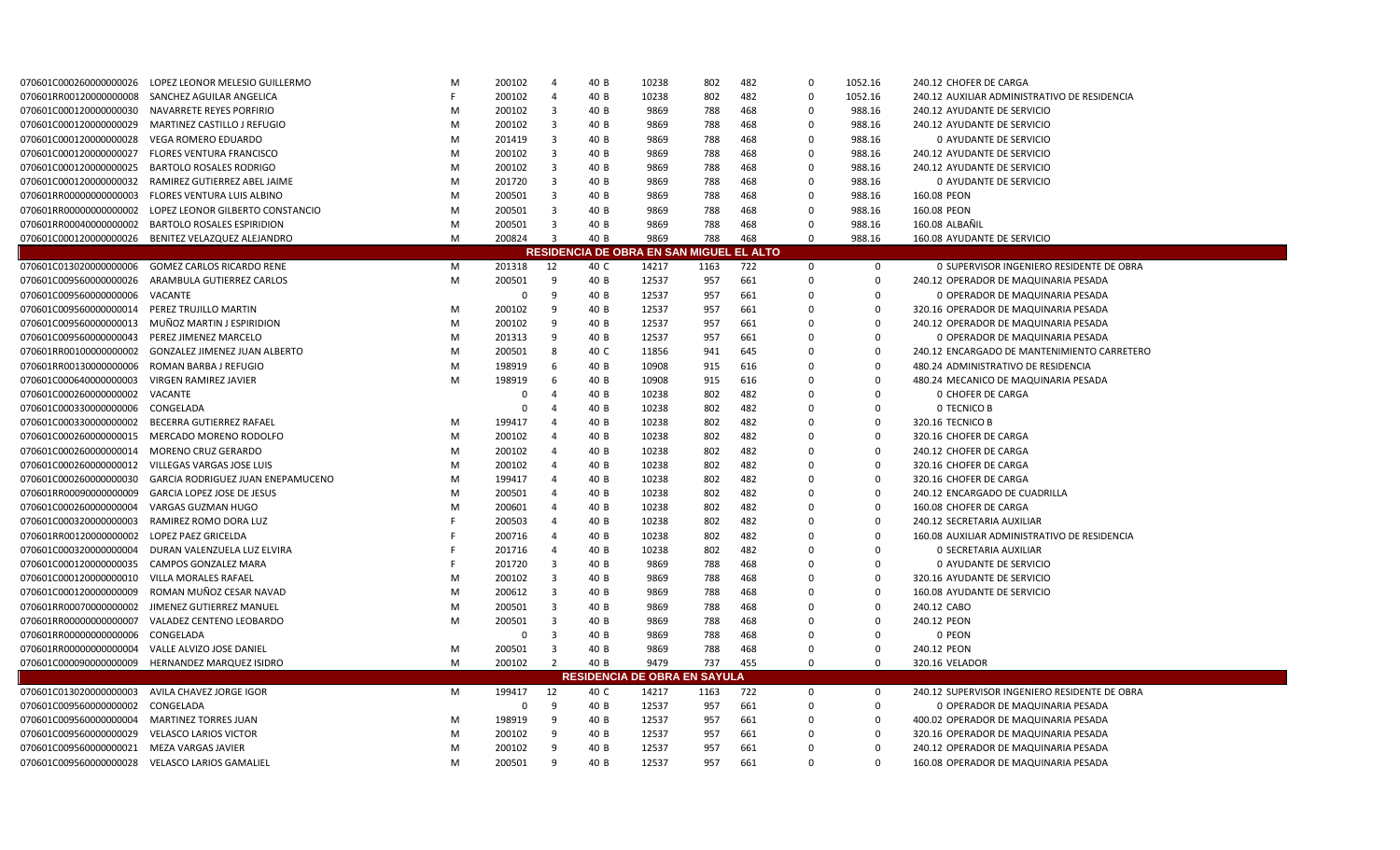| 070601C009560000000027                        | BERNABE HERNANDEZ JOSE DE JESUS                   | M | 200501      | -9                      | 40 B | 12537                                    | 957  | 661 | $\Omega$    | $\mathbf 0$ | 160.08 OPERADOR DE MAQUINARIA PESADA          |
|-----------------------------------------------|---------------------------------------------------|---|-------------|-------------------------|------|------------------------------------------|------|-----|-------------|-------------|-----------------------------------------------|
| 070601C0095600000000016                       | LARIOS CORONA HUMBERTO                            | M | 200501      | 9                       | 40 B | 12537                                    | 957  | 661 | $\mathbf 0$ | $\mathbf 0$ | 160.08 OPERADOR DE MAQUINARIA PESADA          |
| 070601C009560000000030                        | AYALA EUSEBIO JOSE GUADALUPE                      | M | 200501      | 9                       | 40 B | 12537                                    | 957  | 661 | 0           | $\mathbf 0$ | 240.12 OPERADOR DE MAQUINARIA PESADA          |
| 070601C009560000000031                        | MEDINA RAYAS IVAN                                 | M | 200501      | 9                       | 40 B | 12537                                    | 957  | 661 | 0           | $\mathbf 0$ | 240.12 OPERADOR DE MAQUINARIA PESADA          |
| 070601RR00100000000003                        | RAMIREZ NUÑO J LUIS                               | M | 200501      | 8                       | 40 C | 11856                                    | 941  | 645 | 0           | $\Omega$    | 240.12 ENCARGADO DE MANTENIMIENTO CARRETERO   |
| 070601RR00100000000009                        | <b>FLORES GARCIA JOSE DE JESUS</b>                | M | 199711      | 8                       | 40 C | 11856                                    | 941  | 645 | $\Omega$    | $\mathbf 0$ | 400.02 ENCARGADO DE MANTENIMIENTO CARRETERO   |
| 070601C000600000000001                        | ALDANA BENITES EDUARDO                            | M | 199705      | 6                       | 40 B | 10908                                    | 915  | 616 | $\Omega$    | 0           | 400.02 DIBUJANTE                              |
| 070601RR00130000000004                        | VELASCO LARIOS GUILLERMO BERNARDINO               | M | 198919      | 6                       | 40 B | 10908                                    | 915  | 616 | $\Omega$    | $\Omega$    | 480.24 ADMINISTRATIVO DE RESIDENCIA           |
| 070601C000640000000002                        | VILLA JIMENEZ JOSE DE JESUS                       | M | 201719      | 6                       | 40 B | 10908                                    | 915  | 616 | 0           | $\Omega$    | 0 MECANICO DE MAQUINARIA PESADA               |
| 070601C000460000000001                        | TRINIDAD HERNANDEZ APOLONIO                       | M | 200021      | - 5                     | 40 B | 10397                                    | 815  | 496 | $\Omega$    | $\Omega$    | 320.16 TECNICO A                              |
| 070601C000410000000001                        | MEDINA RAYAS LILIA                                | F | 200102      | -5                      | 40 B | 10397                                    | 815  | 496 | O           | 0           | 320.16 CAPTURISTA                             |
| 070601RR00090000000008                        | HERRERA REYES AQUINO                              | M | 200102      | $\overline{4}$          | 40 B | 10238                                    | 802  | 482 | $\Omega$    | $\Omega$    | 160.08 ENCARGADO DE CUADRILLA                 |
| 070601RR00120000000003                        | HERRERA RODRIGUEZ DANELIA GUADALUPE               | F | 200501      | $\overline{4}$          | 40 B | 10238                                    | 802  | 482 | $\Omega$    | 0           | 240.12 AUXILIAR ADMINISTRATIVO DE RESIDENCIA  |
|                                               | 070601RR00090000000005 LOPEZ NUÑEZ ALFONSO MARTIN | M | 200102      | $\overline{4}$          | 40 B | 10238                                    | 802  | 482 | $\Omega$    | $\Omega$    | 320.16 ENCARGADO DE CUADRILLA                 |
|                                               | 070601C000260000000017 GONZALEZ SANCHEZ ESTEBAN   | M | 201720      | $\overline{4}$          | 40 B | 10238                                    | 802  | 482 | $\Omega$    | 0           | <b>0 CHOFER DE CARGA</b>                      |
| 070601C000260000000016 VELIZ CUEVAS JUAN      |                                                   | M | 200102      | $\overline{4}$          | 40 B | 10238                                    | 802  | 482 | $\mathbf 0$ | 0           | <b>0 CHOFER DE CARGA</b>                      |
| 070601C000330000000009                        | <b>GONZALEZ OROPEZA LUZ PERLA</b>                 | F | 201714      | $\overline{4}$          | 40 B | 10238                                    | 802  | 482 | 0           | 0           | <b>0 TECNICO B</b>                            |
| 070601C000330000000008                        | RAYAS CANO FLORENCIO                              | M | 200102      | $\overline{4}$          | 40 B | 10238                                    | 802  | 482 | $\mathbf 0$ | 0           | 240.12 TECNICO B                              |
| 070601C000260000000022                        | VILLA AGUILAR J JESUS                             | M | 200102      | $\overline{4}$          | 40 B | 10238                                    | 802  | 482 | 0           | $\mathbf 0$ | 240.12 CHOFER DE CARGA                        |
| 070601C000260000000021                        | RODRIGUEZ GONZALEZ GREGORIO                       | M | 200102      | $\overline{4}$          | 40 B | 10238                                    | 802  | 482 | 0           | $\Omega$    | 320.16 CHOFER DE CARGA                        |
| 070601C000260000000020                        | MARTINEZ DE LA ROSA DANIEL                        | M | 200102      | $\overline{4}$          | 40 B | 10238                                    | 802  | 482 | 0           | 0           | 160.08 CHOFER DE CARGA                        |
| 070601C000320000000001                        | <b>GARCIA CUEVAS MARIA DE JESUS</b>               | F | 199705      | $\overline{4}$          | 40 B | 10238                                    | 802  | 482 | 0           | $\mathbf 0$ | 400.02 SECRETARIA AUXILIAR                    |
| 070601RR000200000000012                       | BERNABE GARCIA JOSE MARTIN                        | M | 199919      | $\overline{4}$          | 40 B | 10238                                    | 802  | 482 | 0           | 0           | 320.16 CONDUCTOR DE CAMION                    |
| 070601C000280000000002                        | RODRIGUEZ ESCALANTE RAMON SALVADOR                | M | 198919      | $\overline{4}$          | 40 B | 10238                                    | 802  | 482 | $\Omega$    | 0           | 400.02 MECANICO                               |
| 070601C000280000000001                        | LOPEZ ROJAS J GUADALUPE                           | M | 198919      | $\overline{4}$          | 40 B | 10238                                    | 802  | 482 | 0           | 0           | 400.02 MECANICO                               |
| 070601RR00090000000007                        | CONGELADA                                         |   | $\mathbf 0$ | $\overline{4}$          | 40 B | 10238                                    | 802  | 482 | $\Omega$    | 0           | 0 ENCARGADO DE CUADRILLA                      |
| 070601C000140000000001                        | VILLA AGUILAR JOSE                                | M | 200102      | - 3                     | 40 B | 9869                                     | 788  | 468 | $\Omega$    | 0           | 160.08 CHOFER                                 |
| 070601C000120000000020                        | SANCHEZ GONZALEZ RICARDO                          | M | 200102      | $\overline{3}$          | 40 B | 9869                                     | 788  | 468 | $\Omega$    | $\Omega$    | 160.08 AYUDANTE DE SERVICIO                   |
| 070601C000120000000017                        | ESPARZA GARCIA MANUEL                             | M | 200102      | 3                       | 40 B | 9869                                     | 788  | 468 | 0           | $\mathbf 0$ | 240.12 AYUDANTE DE SERVICIO                   |
| 070601C000120000000015                        | VILLALVAZO FLORES JOSE GUADALUPE                  | M | 200102      | $\overline{\mathbf{3}}$ | 40 B | 9869                                     | 788  | 468 | 0           | $\mathbf 0$ | 240.12 AYUDANTE DE SERVICIO                   |
| 070601RR00000000000009                        | HERRERA RODRIGUEZ JORGE ARMANDO                   | M | 200501      | $\overline{3}$          | 40 B | 9869                                     | 788  | 468 | 0           | $\mathbf 0$ | 240.12 PEON                                   |
|                                               | 070601C000120000000011 HERNANDEZ CALVARIO MARIO   | M | 200102      | $\overline{\mathbf{3}}$ | 40 B | 9869                                     | 788  | 468 | 0           | $\mathbf 0$ | 160.08 AYUDANTE DE SERVICIO                   |
|                                               |                                                   |   |             |                         |      | <b>RESIDENCIA DE OBRA EN TEOCALTICHE</b> |      |     |             |             |                                               |
| 070601C013020000000004                        | OROZCO NAVARRO RODRIGO                            | M | 200102      | 12                      | 40 C | 14217                                    | 1163 | 722 | $\mathbf 0$ | 2034.21     | 320.16 SUPERVISOR INGENIERO RESIDENTE DE OBRA |
| 070601C013020000000001                        | PEÑA SANDOVAL FRANCISCO SALVADOR                  | M | 199119      | 12                      | 40 C | 14217                                    | 1163 | 722 | $\mathbf 0$ | 2034.21     | 400.02 SUPERVISOR INGENIERO RESIDENTE DE OBRA |
| 070601C013510000000004                        | MORENO CORNEJO JOSE ASUNCION                      | M | 199003      | 11                      | 40 C | 13633                                    | 1093 | 679 | 121.48      | 1670.05     | 480.24 SUPERVISOR DE OBRA PUBLICA A           |
| 070601C002520000000004                        | ORTEGA LOZA DAVID                                 | M | 201717      | 11                      | 40 C | 13633                                    | 1093 | 679 | $\mathbf 0$ | 1670.05     | 0 SUPERVISOR DE OPERACION                     |
| 070601C0095600000000012                       | <b>GUZMAN MORA SAUL</b>                           | M | 200102      | 9                       | 40 B | 12537                                    | 957  | 661 | 0           | 1456.81     | 320.16 OPERADOR DE MAQUINARIA PESADA          |
| 070601C009560000000011                        | JIMENEZ VELAZCO IGNACIO                           | M | 200102      | 9                       | 40 B | 12537                                    | 957  | 661 | $\mathbf 0$ | 1456.81     | 320.16 OPERADOR DE MAQUINARIA PESADA          |
| 070601C0095600000000010                       | MORA VALDIVIA EDUARDO                             | M | 200102      | 9                       | 40 B | 12537                                    | 957  | 661 | $\Omega$    | 1456.81     | 320.16 OPERADOR DE MAQUINARIA PESADA          |
| 070601C009560000000009 GUZMAN MORA LIONSO     |                                                   | M | 200102      | -9                      | 40 B | 12537                                    | 957  | 661 | $\mathbf 0$ | 1456.81     | 320.16 OPERADOR DE MAQUINARIA PESADA          |
| 070601C009560000000008                        | CONTRERAS TOSCANO EDGAR IRALDO                    | M | 201712      | 9                       | 40 B | 12537                                    | 957  | 661 | $\mathbf 0$ | 1456.81     | 0 OPERADOR DE MAQUINARIA PESADA               |
| 070601C0095600000000001 CAMPA RODRIGUEZ OSCAR |                                                   | M | 199417      | 9                       | 40 B | 12537                                    | 957  | 661 | $\mathbf 0$ | 1456.81     | 400.02 OPERADOR DE MAQUINARIA PESADA          |
| 070601C009560000000005                        | GUZMAN MONTES MIGUEL ANGEL                        | M | 201620      | 9                       | 40 B | 12537                                    | 957  | 661 | 0           | 1456.81     | 0 OPERADOR DE MAQUINARIA PESADA               |
| 070601C009560000000037                        | <b>GARCIA DELGADILLO SEBASTIAN</b>                | M | 200501      | 9                       | 40 B | 12537                                    | 957  | 661 | $\mathbf 0$ | 1456.81     | 240.12 OPERADOR DE MAQUINARIA PESADA          |
| 070601C009560000000036 SERNA PADILLA BENJAMIN |                                                   | M | 200501      | 9                       | 40 B | 12537                                    | 957  | 661 | 0           | 1456.81     | 240.12 OPERADOR DE MAQUINARIA PESADA          |
| 070601RR00130000000002                        | CAMPA MINERO ANTONIO                              | M | 199015      | 6                       | 40 B | 10908                                    | 915  | 616 | $\mathbf 0$ | 1204.15     | 480.24 ADMINISTRATIVO DE RESIDENCIA           |
| 070601C000611000000003                        | SANDOVAL LIZARDI FAUSTINO                         | M | 200102      | 6                       | 40 C | 10908                                    | 915  | 616 | $\mathbf 0$ | 1204.15     | 240.12 ENCARGADO DE AREA C                    |
| 070601C000260000000010 MORA BARRIOS GENARO    |                                                   | M | 200102      | $\overline{4}$          | 40 B | 10238                                    | 802  | 482 | $\mathbf 0$ | 1052.16     | 320.16 CHOFER DE CARGA                        |
|                                               |                                                   |   |             |                         |      |                                          |      |     |             |             |                                               |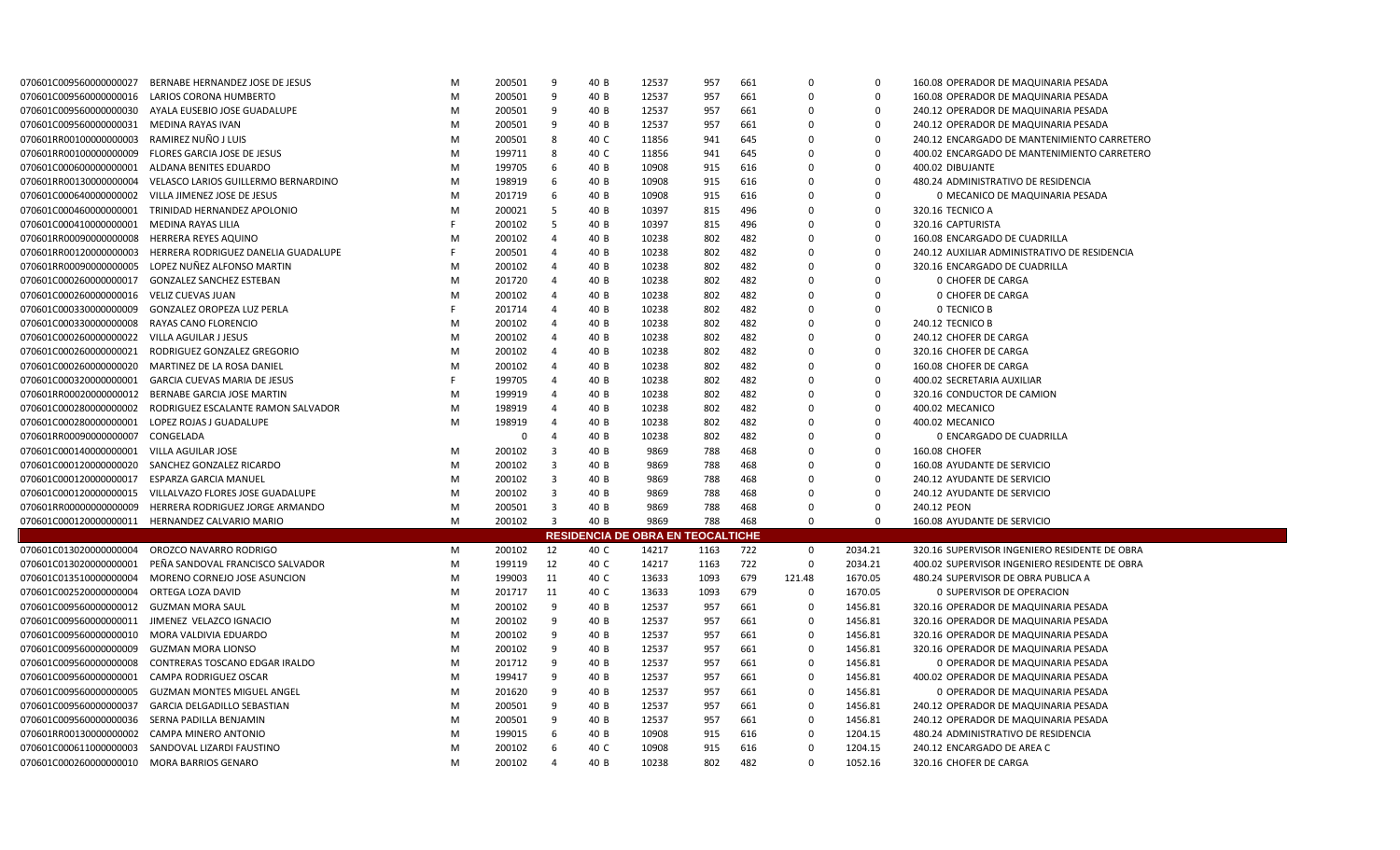| 070601C000260000000009               | CAMPA RODRIGUEZ AARON                                                                 | M      | 200102 | 4                   | 40 B | 10238                                       | 802        | 482 | $\mathbf 0$    | 1052.16                 | 320.16 CHOFER DE CARGA                       |
|--------------------------------------|---------------------------------------------------------------------------------------|--------|--------|---------------------|------|---------------------------------------------|------------|-----|----------------|-------------------------|----------------------------------------------|
| 070601T000320000000054               | HERNANDEZ GARCIA VERONICA                                                             | F      | 200103 | $\overline{4}$      | 30 B | 7680                                        | 601        | 361 | $\mathbf 0$    | 789.27                  | 320.16 SECRETARIA AUXILIAR                   |
| 070601RR00020000000002               | DE LA CRUZ AGUILERA JUAN MANUEL                                                       | M      | 200501 | $\overline{4}$      | 40 B | 10238                                       | 802        | 482 | $\overline{0}$ | 1052.16                 | 240.12 CONDUCTOR DE CAMION                   |
| 070601RR00020000000006               | MARTINEZ ALVARADO FRANCISCO JAVIER                                                    | M      | 200501 | 4                   | 40 B | 10238                                       | 802        | 482 | $\Omega$       | 1052.16                 | 240.12 CONDUCTOR DE CAMION                   |
| 070601RR00020000000007               | <b>MORA RUIZ RIGOBERTO</b>                                                            | M      | 201313 | $\overline{a}$      | 40 B | 10238                                       | 802        | 482 | $\mathbf 0$    | 1052.16                 | 0 CONDUCTOR DE CAMION                        |
| 070601RR00120000000004               | HERNANDEZ SEDANO FERNANDO                                                             | M      | 200501 | $\overline{a}$      | 40 B | 10238                                       | 802        | 482 | 0              | 1052.16                 | 240.12 AUXILIAR ADMINISTRATIVO DE RESIDENCIA |
| 070601C000260000000011               | AMADOR SIGALA JOSE                                                                    | M      | 200703 | $\overline{4}$      | 40 B | 10238                                       | 802        | 482 | $\mathbf 0$    | 1052.16                 | 160.08 CHOFER DE CARGA                       |
| 070601RR00070000000005               | MARISCAL ESTRADA OSCAR LORENZO                                                        | M      | 201720 | $\overline{3}$      | 40 B | 9869                                        | 788        | 468 | $\mathbf 0$    | 988.16                  | 0 CABO                                       |
| 070601RR00070000000004               | MARIN IBARRA BENJAMIN                                                                 | M      | 200501 | $\overline{3}$      | 40 B | 9869                                        | 788        | 468 | $\mathbf 0$    | 988.16                  | 240.12 CABO                                  |
| 070601RR00070000000003               | NAVARRO ORDORICA J SANTOS                                                             | M      | 200501 | $\overline{3}$      | 40 B | 9869                                        | 788        | 468 | $\mathbf 0$    | 988.16                  | 240.12 CABO                                  |
| 070601C000120000000007               | <b>VELAZCO CHAVEZ CELSO</b>                                                           | M      | 200102 | $\overline{3}$      | 40 B | 9869                                        | 788        | 468 | $\mathbf 0$    | 988.16                  | 320.16 AYUDANTE DE SERVICIO                  |
| 070601C000090000000007               | <b>VELASCO DE LUNA ROBERTO</b>                                                        | M      | 200615 | 2                   | 40 B | 9479                                        | 737        | 455 | $\mathbf 0$    | 928.59                  | 160.08 VELADOR                               |
| 070601T000000000000020               | NAVARRO ORDORICA MARCELINA                                                            | F      | 200102 | - 1                 | 30 B | 6831                                        | 539        | 335 | $\mathbf 0$    | 653.94                  | 320.16 AUXILIAR DE INTENDENCIA               |
|                                      |                                                                                       |        |        |                     |      | <b>RESIDENCIA DE OBRA EN VILLA GUERRERO</b> |            |     |                |                         |                                              |
| 070601C013020000000005               | VAZQUEZ LOPEZ ALBERTO                                                                 | M      | 201721 | 12                  | 40 C | 14217                                       | 1163       | 722 | $\mathbf 0$    | 2034.21                 | 0 SUPERVISOR INGENIERO RESIDENTE DE OBRA     |
| 070601C009560000000041               | <b>RENDON CARRILLO JESUS</b>                                                          | M      | 200501 | 9                   | 40 B | 12537                                       | 957        | 661 | $\mathbf 0$    | 1456.81                 | 160.08 OPERADOR DE MAQUINARIA PESADA         |
| 070601C009560000000040               | <b>GUTIERREZ ANTOLIN MARCO ANTONIO</b>                                                | M      | 201620 | 9                   | 40 B | 12537                                       | 957        | 661 | $\overline{0}$ | 1456.81                 | 0 OPERADOR DE MAQUINARIA PESADA              |
| 070601C009560000000039               | <b>GAMBOA ARELLANO JOSE ALONSO</b>                                                    | M      | 200501 | 9                   | 40 B | 12537                                       | 957        | 661 | $\mathbf 0$    | 1456.81                 | 160.08 OPERADOR DE MAQUINARIA PESADA         |
| 070601C009560000000038               | NUÑEZ NAVARRO J GUADALUPE                                                             | M      | 200501 | 9                   | 40 B | 12537                                       | 957        | 661 | $\overline{0}$ | 1456.81                 | 160.08 OPERADOR DE MAQUINARIA PESADA         |
| 070601C009560000000042               | AGUILAR VELA EMILIO                                                                   | M      | 200501 | 9                   | 40 B | 12537                                       | 957        | 661 | $\mathbf 0$    | 1456.81                 | 160.08 OPERADOR DE MAQUINARIA PESADA         |
| 070601RR00130000000001               | <b>GUTIERREZ ORTIZ FELICIANO</b>                                                      | M      | 200102 | 6                   | 40 B | 10908                                       | 915        | 616 | $\overline{0}$ | 1204.15                 | 160.08 ADMINISTRATIVO DE RESIDENCIA          |
| 070601C000611000000007               | ALVARADO LUIS HUMBERTO                                                                | M      | 200102 | 6                   | 40 C | 10908                                       | 915        | 616 | $\mathbf 0$    | 1204.15                 | 240.12 ENCARGADO DE AREA C                   |
| 070601T0003200000000058              | <b>GUTIERREZ ORTIZ TERESA DE JESUS</b>                                                | F      | 200102 | $\overline{a}$      | 30 B | 7680                                        | 601        | 361 | $\overline{0}$ | 789.27                  | 320.16 SECRETARIA AUXILIAR                   |
| 070601RR00120000000005               | MARTINEZ SIGALA ADRIANA                                                               | F      | 200501 | $\overline{4}$      | 40 B | 10238                                       | 802        | 482 | $\Omega$       | 1052.16                 | 160.08 AUXILIAR ADMINISTRATIVO DE RESIDENCIA |
|                                      |                                                                                       |        |        | $\overline{3}$      |      |                                             |            |     | $\overline{0}$ | 988.16                  |                                              |
| 070601RR00060000000002               | MUÑOZ LEDESMA ALBERTO                                                                 | M      | 200501 |                     | 40 B | 9869                                        | 788        | 468 |                |                         | 160.08 SOBRESTANTE                           |
| 070601RR00010000000006               | <b>ORTIZ ORTIZ REMBERTO</b>                                                           | M      | 200501 | $\overline{2}$      | 40 B | 9479                                        | 737        | 455 | $\overline{0}$ | 928.59                  | 160.08 VISOR DE CAMPAMENTO                   |
| 070601RR00010000000005 REYES OCTAVIO |                                                                                       | M      | 200501 | $\overline{2}$      | 40 B | 9479                                        | 737        | 455 | $\Omega$       | 928.59                  | 160.08 VISOR DE CAMPAMENTO                   |
|                                      |                                                                                       |        |        |                     |      | <b>RESIDENCIA DE OBRA EN AHUALULCO</b>      |            |     |                |                         |                                              |
| 070601C013020000000002               | ZEPEDA VILLALVAZO AGUSTIN                                                             | M      | 201315 | 12                  | 40 C | 14217                                       | 1163       | 722 | 0              | 0                       | 0 SUPERVISOR INGENIERO RESIDENTE DE OBRA     |
| 070601C002520000000007               | <b>AGUIAR JOSE MANUEL</b>                                                             | M      | 200102 | 11                  | 40 C | 13633                                       | 1093       | 679 | 81             | $\Omega$                | 160.08 SUPERVISOR DE OPERACION               |
| 070601C002520000000006               | ALVAREZ PATIÑO J TRINIDAD                                                             | M      | 200102 | 11                  | 40 C | 13633                                       | 1093       | 679 | 81             | $\Omega$                | 160.08 SUPERVISOR DE OPERACION               |
| 070601C002520000000005               | REYES CHAVEZ LUIS ANGEL                                                               | M      | 201720 | 11                  | 40 C | 13633                                       | 1093       | 679 | 0              | 0                       | 0 SUPERVISOR DE OPERACION                    |
| 070601C009560000000033               | JIMENEZ MARTINEZ JOSE DE JESUS                                                        | M      | 200501 | 9                   | 40 B | 12537                                       | 957        | 661 | $\overline{0}$ | $\mathbf 0$             | 240.12 OPERADOR DE MAQUINARIA PESADA         |
| 070601C009560000000032               | BAUTISTA SANTIAGO JOSE JUAN                                                           | M      | 200501 | 9                   | 40 B | 12537                                       | 957        | 661 | 0              | $\mathbf 0$             | 240.12 OPERADOR DE MAQUINARIA PESADA         |
| 070601C0095600000000018              | ROBLES ORTEGA LAZARO                                                                  | M      | 200102 | 9                   | 40 B | 12537                                       | 957        | 661 | $\overline{0}$ | $\mathbf 0$             | 160.08 OPERADOR DE MAQUINARIA PESADA         |
| 070601C009560000000017               | GOMEZ YAÑEZ GENARO                                                                    | M      | 200102 | 9                   | 40 B | 12537                                       | 957        | 661 | $\Omega$       | $\Omega$                | 160.08 OPERADOR DE MAQUINARIA PESADA         |
| 070601C000640000000004               | MOCTEZUMA LOPEZ OSCAR                                                                 | M      | 201720 | 6                   | 40 B | 10908                                       | 915        | 616 | $\Omega$       | $\Omega$                | 0 MECANICO DE MAQUINARIA PESADA              |
| 070601RR00130000000005               | ZEPEDA CARVAJAL RICARDO                                                               | M      | 200501 | 6                   | 40 B | 10908                                       | 915        | 616 | 0              | 0                       | 240.12 ADMINISTRATIVO DE RESIDENCIA          |
| 070601C000611000000001               | ALVAREZ PATIÑO MAGDALENO                                                              | M      | 199019 | 6                   | 40 C | 10908                                       | 915        | 616 | $\Omega$       | $\Omega$                | 480.24 ENCARGADO DE AREA C                   |
| 070601RR00020000000010               | <b>GOMEZ SANCHEZ JAVIER</b>                                                           | M      | 200501 | 4                   | 40 B | 10238                                       | 802        | 482 | 0              | $\mathbf 0$             | 240.12 CONDUCTOR DE CAMION                   |
| 070601RR00120000000006               | FIGUEROA CARBAJAL VERONICA                                                            | F      | 200501 | $\overline{4}$      | 40 B | 10238                                       | 802        | 482 | $\mathbf 0$    | $\mathbf 0$             | 240.12 AUXILIAR ADMINISTRATIVO DE RESIDENCIA |
| 070601RR00020000000001               | GIL AGUILAR JUAN CARLOS                                                               | M      | 201219 | $\overline{4}$      | 40 B | 10238                                       | 802        | 482 | 0              | $\mathbf 0$             | 0 CONDUCTOR DE CAMION                        |
| 070601T0003200000000056              | CHAVEZ DOMINGUEZ DALIA YADIRA                                                         | F      | 200102 | 4                   | 30 B | 7680                                        | 601        | 361 | $\Omega$       | $\Omega$                | 160.08 SECRETARIA AUXILIAR                   |
| 070601C000120000000023               | ALVAREZ VAZQUEZ SERVANDO                                                              | M      | 200102 | $\overline{3}$      | 40 B | 9869                                        | 788        | 468 | $\Omega$       | $\Omega$                | 160.08 AYUDANTE DE SERVICIO                  |
| 070601C000120000000022               | ROBLES CHAVEZ ISMAEL                                                                  | M      | 200102 | $\overline{3}$      | 40 B | 9869                                        | 788        | 468 | $\mathbf 0$    | $\Omega$                | 160.08 AYUDANTE DE SERVICIO                  |
| 070601C000120000000021               | MORENO ORTIZ ABRAHAM FELIPE                                                           | M      | 201720 | $\overline{3}$      | 40 B | 9869                                        | 788        | 468 | $\Omega$       | $\Omega$                | <b>0 AYUDANTE DE SERVICIO</b>                |
| 070601RR00040000000001               | ZEPEDA VALDEZ JOSE ASCENCION                                                          | M      | 200501 | $\overline{3}$      | 40 B | 9869                                        | 788        | 468 | $\Omega$       | $\Omega$                | 240.12 ALBAÑIL                               |
| 070601RR00060000000001               | <b>GARCIA RODRIGUEZ JOSE AMADO</b><br>070601RR00010000000001 HERNANDEZ SANCHEZ CARLOS | M<br>M | 200501 | 3<br>$\overline{2}$ | 40 B | 9869<br>9479                                | 788<br>737 | 468 | $\Omega$       | $\mathbf 0$<br>$\Omega$ | 240.12 SOBRESTANTE                           |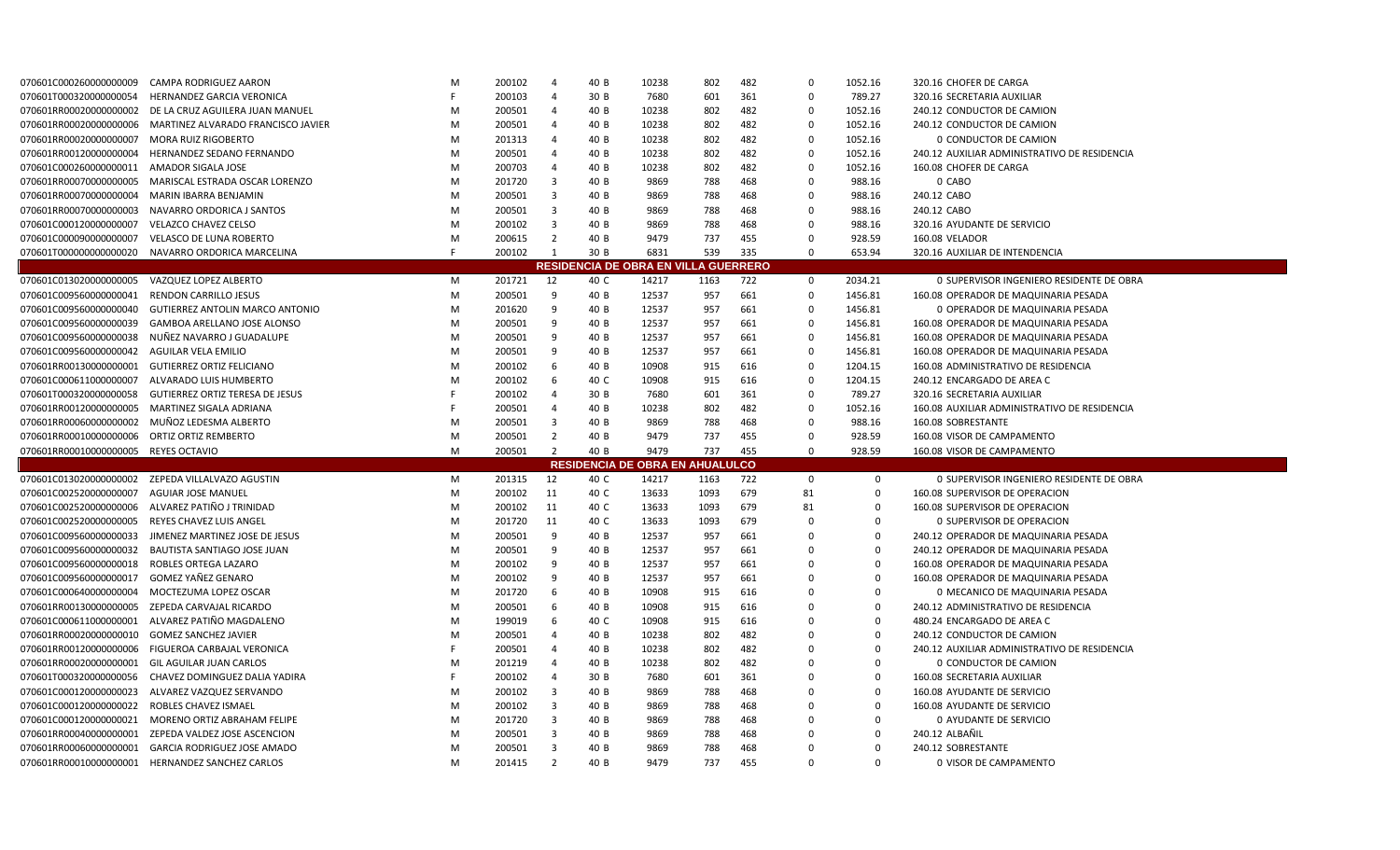| 070601RR00010000000003 ESCATEL ESCATEL ANTONIO |                                                        | M  | 200505 | $\overline{2}$ | 40 B | 9479                                                  | 737  | 455  | $\mathbf 0$                                               | $\Omega$    | 160.08 VISOR DE CAMPAMENTO                                     |
|------------------------------------------------|--------------------------------------------------------|----|--------|----------------|------|-------------------------------------------------------|------|------|-----------------------------------------------------------|-------------|----------------------------------------------------------------|
|                                                |                                                        |    |        |                |      | <b>RESIDENCIA DE OBRA EN GUADALAJARA</b>              |      |      |                                                           |             |                                                                |
|                                                | 070601C002010000000037 SANCHEZ JAUREGUI JUAN JOSE      | м  | 200621 | 10             | 40 C | 12905                                                 | 1046 | 666  | $\mathbf 0$                                               | $\mathbf 0$ | 160.08 SUPERVISOR DE OBRA PUBLICA B                            |
| 070601C009560000000025                         | <b>GIL LIZAOLA ENRIQUE</b>                             | M  | 201219 | q              | 40 B | 12537                                                 | 957  | 661  | $\mathbf 0$                                               | 0           | 0 OPERADOR DE MAQUINARIA PESADA                                |
| 070601C0095600000000019                        | PRECIADO LOPEZ TOMAS                                   | M  | 201719 | q              | 40 B | 12537                                                 | 957  | 661  | $\Omega$                                                  | $\Omega$    | 0 OPERADOR DE MAQUINARIA PESADA                                |
| 070601C009560000000007                         | SEPULVEDA CURIEL RAMIRO                                | M  | 200102 | 9              | 40 B | 12537                                                 | 957  | 661  | $\Omega$                                                  | $\Omega$    | 320.16 OPERADOR DE MAQUINARIA PESADA                           |
| 070601RR00100000000008                         | RODRIGUEZ RODRIGUEZ RAUL                               | M  | 201221 | 8              | 40 C | 11856                                                 | 941  | 645  | $\Omega$                                                  | $\Omega$    | 0 ENCARGADO DE MANTENIMIENTO CARRETERO                         |
| 070601C000750000000002                         | PRECIADO ANGUIANO SERGIO                               | M  | 201621 | $\overline{7}$ | 40 B | 11406                                                 | 926  | 630  | 0                                                         | $\mathbf 0$ | 0 ANALISTA A                                                   |
| 070601C000700000000001                         | RIVERA MORALES JOSE ANTONIO                            | M  | 200102 | -6             | 40 B | 10908                                                 | 915  | 616  | $\Omega$                                                  | $\Omega$    | 320.16 TECNICO ESPECIALISTA                                    |
| 070601C000260000000007                         | VECERRA ACEVEZ JUAN MANUEL                             | M  | 200102 | $\overline{a}$ | 40 B | 10238                                                 | 802  | 482  | $\Omega$                                                  | $\Omega$    | 320.16 CHOFER DE CARGA                                         |
| 070601T000210000000026                         | TIBURCIO PRECIADO ANTONIA                              |    | 200621 | $\overline{4}$ | 30 B | 7680                                                  | 601  | 361  | $\Omega$                                                  | $\Omega$    | 160.08 AUXILIAR ADMINISTRATIVO                                 |
| 070601C000210000000022                         | RODRIGUEZ RODRIGUEZ ARACELI                            |    | 200622 | -4             | 40 B | 10238                                                 | 802  | 482  | $\mathbf 0$                                               | $\Omega$    | 160.08 AUXILIAR ADMINISTRATIVO                                 |
| 070601RR00020000000005                         | PIÑA SEGOVIA SEFERINO                                  | м  | 200501 | $\overline{a}$ | 40 B | 10238                                                 | 802  | 482  | 0                                                         | $\Omega$    | 240.12 CONDUCTOR DE CAMION                                     |
| 070601RR00120000000001                         | BUENROSTRO RAMIREZ MA GUADALUPE                        |    | 200501 | $\overline{a}$ | 40 B | 10238                                                 | 802  | 482  | $\Omega$                                                  | $\Omega$    | 240.12 AUXILIAR ADMINISTRATIVO DE RESIDENCIA                   |
| 070601RR00070000000006                         | LIRA RAMIREZ ALFREDO                                   | м  | 200501 | 3              | 40 B | 9869                                                  | 788  | 468  | 0                                                         | $\Omega$    | 240.12 CABO                                                    |
| 070601RR00040000000003                         | ARREY MORA J GUADALUPE                                 | M  | 200501 | 3              | 40 B | 9869                                                  | 788  | 468  | $\Omega$                                                  | $\Omega$    | 240.12 ALBAÑIL                                                 |
| 070601RR00000000000001                         | BAUTISTA DURAN CHRISTIAN GIOVANNY                      | M  | 200501 | 3              | 40 B | 9869                                                  | 788  | 468  | $\Omega$                                                  | $\Omega$    | 240.12 PEON                                                    |
| 070601RR00000000000008                         | SAUCEDO MIGUEL JESUS                                   | M  | 200509 | 3              | 40 B | 9869                                                  | 788  | 468  | $\Omega$                                                  | $\Omega$    | 240.12 PEON                                                    |
| 070601C000120000000036                         | RAMIREZ VAZQUEZ MIGUEL                                 | M  | 200102 | $\overline{3}$ | 40 B | 9869                                                  | 788  | 468  | $\Omega$                                                  | $\Omega$    | 240.12 AYUDANTE DE SERVICIO                                    |
| 070601C0000900000000016 FIERROS MOTA JESUS     |                                                        | M  | 200102 | 2              | 40 B | 9479                                                  | 737  | 455  | $\Omega$                                                  | $\Omega$    | 160.08 VELADOR                                                 |
| 070601C0000900000000015 MONTOYA LOPEZ NOE      |                                                        | M  | 200102 | 2              | 40 B | 9479                                                  | 737  | 455  | $\mathbf 0$                                               | $\Omega$    | 320.16 VELADOR                                                 |
|                                                |                                                        |    |        |                |      | <b>DIRECCION DE INGENIERIA</b>                        |      |      |                                                           |             |                                                                |
| 070601C006510000000001                         | CERMEÑO LOPEZ JUAN FRANCISCO                           | M  | 201621 | 18             | 40 C | 27627                                                 | 1664 | 1119 | $\mathbf 0$                                               | $\Omega$    | 0 DIRECTOR DE AREA DE INGENIERIA                               |
| 070601RR00090000000004                         | ORTIZ CASILLAS FLORENTINO                              | M  | 200501 | $\overline{4}$ | 40 B | 10238                                                 | 802  | 482  | $\Omega$                                                  | $\Omega$    | 0 ENCARGADO DE CUADRILLA                                       |
| 070601RR00090000000002                         | <b>GONZALEZ FLORES JOSE ANTONIO</b>                    | M  | 200501 | $\overline{4}$ | 40 B | 10238                                                 | 802  | 482  | 0                                                         | $\mathbf 0$ | 240.12 ENCARGADO DE CUADRILLA                                  |
| 070601RR00090000000003                         | <b>CAMACHO SOLIS J INES</b>                            | M  | 199701 | $\overline{4}$ | 40 B | 10238                                                 | 802  | 482  | 0                                                         | $\mathbf 0$ | 240.12 ENCARGADO DE CUADRILLA                                  |
|                                                | 070601C000140000000004 GUITRON PONCE MARCELINO         | M  | 199417 | $\mathbf{R}$   | 40 B | 9869                                                  | 788  | 468  | $\Omega$                                                  | $\Omega$    | 240.12 CHOFER                                                  |
|                                                |                                                        |    |        |                |      | DIRECCION TECNICA DE EVALUACION SEGUIM Y CONCERTACION |      |      |                                                           |             |                                                                |
|                                                | 070601C0066500000000001 PROCESO ADMINISTRATIVO         | M  | 200716 | 18             | 40 C | 27627                                                 | 1664 | 1119 | $\mathbf 0$                                               | $\mathbf 0$ | 240.12 DIRECTOR DE AREA TECNICA DE EVALUACION SEGUIM Y CONCERT |
|                                                |                                                        |    |        |                |      |                                                       |      |      | DIRECCION DE CONSTRUCCION DE CARRETERAS E INFRAESTRUCTURA |             |                                                                |
| 070601C007050000000001                         | <b>BOYAS SEGURA OMAR</b>                               | м  | 201702 | 19             | 40 C | 30883                                                 | 1671 | 1133 | $\mathbf 0$                                               | $\mathbf 0$ | 0 DIRECTOR DE AREA DE CONSTRUCC DE CARRETERAS E INFRAESTRUC    |
| 070601C002830000000060                         | HERNANDEZ LOPEZ ARTURO RUBEN                           | M  | 201522 | 12             | 40 C | 14217                                                 | 1163 | 722  | $\Omega$                                                  | $\Omega$    | 0 COORDINADOR A                                                |
| 070601C013510000000016                         | RAYAS CANO DONATO                                      | M  | 200102 | 11             | 40 C | 13633                                                 | 1093 | 679  | 81                                                        | $\Omega$    | 240.12 SUPERVISOR DE OBRA PUBLICA A                            |
| 070601C013510000000006                         | DIAZ ZAMBRANO FRANCISCO JAVIER                         | M  | 199623 | 11             | 40 C | 13633                                                 | 1093 | 679  | 81                                                        | $\Omega$    | 400.02 SUPERVISOR DE OBRA PUBLICA A                            |
| 070601C013510000000025                         | PEÑA RIOS HUMBERTO                                     | M  | 201109 | 11             | 40 C | 13633                                                 | 1093 | 679  | 81                                                        | $\Omega$    | 160.08 SUPERVISOR DE OBRA PUBLICA A                            |
| 070601C002570000000014                         | RAYGOZA CURIEL LUIS OCTAVIO                            | M  | 199218 | 11             | 40 C | 13633                                                 | 1093 | 679  | 140                                                       | $\Omega$    | 400.02 COORDINADOR B                                           |
| 070601C002570000000010                         | URIBE ROBLEDO PEDRO                                    | M  | 198918 | 11             | 40 C | 13633                                                 | 1093 | 679  | 140                                                       | $\Omega$    | 480.24 COORDINADOR B                                           |
| 070601C013510000000012                         | ZARAGOZA RAMOS JORGE OCTAVIO                           | M  | 200619 | 11             | 40 C | 13633                                                 | 1093 | 679  | 81                                                        | $\mathbf 0$ | 0 SUPERVISOR DE OBRA PUBLICA A                                 |
| 070601C013510000000005                         | CRUZ ACEVES MAGDALENO                                  | M  | 200619 | 11             | 40 C | 13633                                                 | 1093 | 679  | 81                                                        | $\Omega$    | 160.08 SUPERVISOR DE OBRA PUBLICA A                            |
| 070601C002010000000038                         | <b>GONZALEZ MALDONADO VICTOR DAVID</b>                 | M  | 200111 | 10             | 40 C | 12905                                                 | 1046 | 666  | $\Omega$                                                  | $\Omega$    | 320.16 SUPERVISOR DE OBRA PUBLICA B                            |
| 070601C0020200000000008                        | <b>FRANCO MARIA ARACELI</b>                            |    | 200020 | 10             | 40 B | 12905                                                 | 1046 | 666  | $\Omega$                                                  | $\Omega$    | 320.16 TECNICO ESPECIALIZADO A                                 |
| 070601T001050000000005                         | CONGELADA                                              |    | 0      | 7              | 30 B | 8554                                                  | 695  | 473  | 0                                                         | 0           | O SECRETARIA DE DIRECCION DE AREA                              |
| 070601T001050000000020                         | REGALADO DURAN JUANA                                   |    | 198919 | $\overline{7}$ | 30 B | 8554                                                  | 695  | 473  | $\Omega$                                                  | $\Omega$    | 480.24 SECRETARIA DE DIRECCION DE AREA                         |
| 070601C001050000000060                         | VILLALPANDO BECERRA ANA LAURA                          |    | 200217 | $\overline{7}$ | 40 B | 11406                                                 | 926  | 630  | $\Omega$                                                  | $\Omega$    | 240.12 SECRETARIA DE DIRECCION DE AREA                         |
| 070601C000500000000007                         | <b>GARCIA MACIAS CARMEN</b>                            |    | 200703 | 6              | 40 B | 10908                                                 | 915  | 616  | $\Omega$                                                  | $\Omega$    | 240.12 ANALISTA B                                              |
| 070601T000320000000003                         | FIERROS MOTA FRANCISCA                                 |    | 200020 | 4              | 30 B | 7680                                                  | 601  | 361  | $\mathbf 0$                                               | $\Omega$    | 240.12 SECRETARIA AUXILIAR                                     |
|                                                |                                                        |    |        |                |      | <b>DIRECCION GENERAL SECTORIAL</b>                    |      |      |                                                           |             |                                                                |
| 070601C008960000000001                         | DE LA O CAMPOS JACINTO                                 | м  | 198803 | 25             | 40 C | 58759                                                 | 2288 | 1617 | $\mathbf 0$                                               | $\mathbf 0$ | 160.08 DIRECTOR GENERAL SECTORIAL                              |
|                                                | 070601C001650000000017 VAZQUEZ VELAZQUEZ BERTHA ALICIA | F. | 201720 | 9              | 40 C | 12537                                                 | 957  | 661  | $\Omega$                                                  | $\mathbf 0$ | O SECRETARIA DE DIRECCION GENERAL                              |
|                                                |                                                        |    |        |                |      |                                                       |      |      |                                                           |             |                                                                |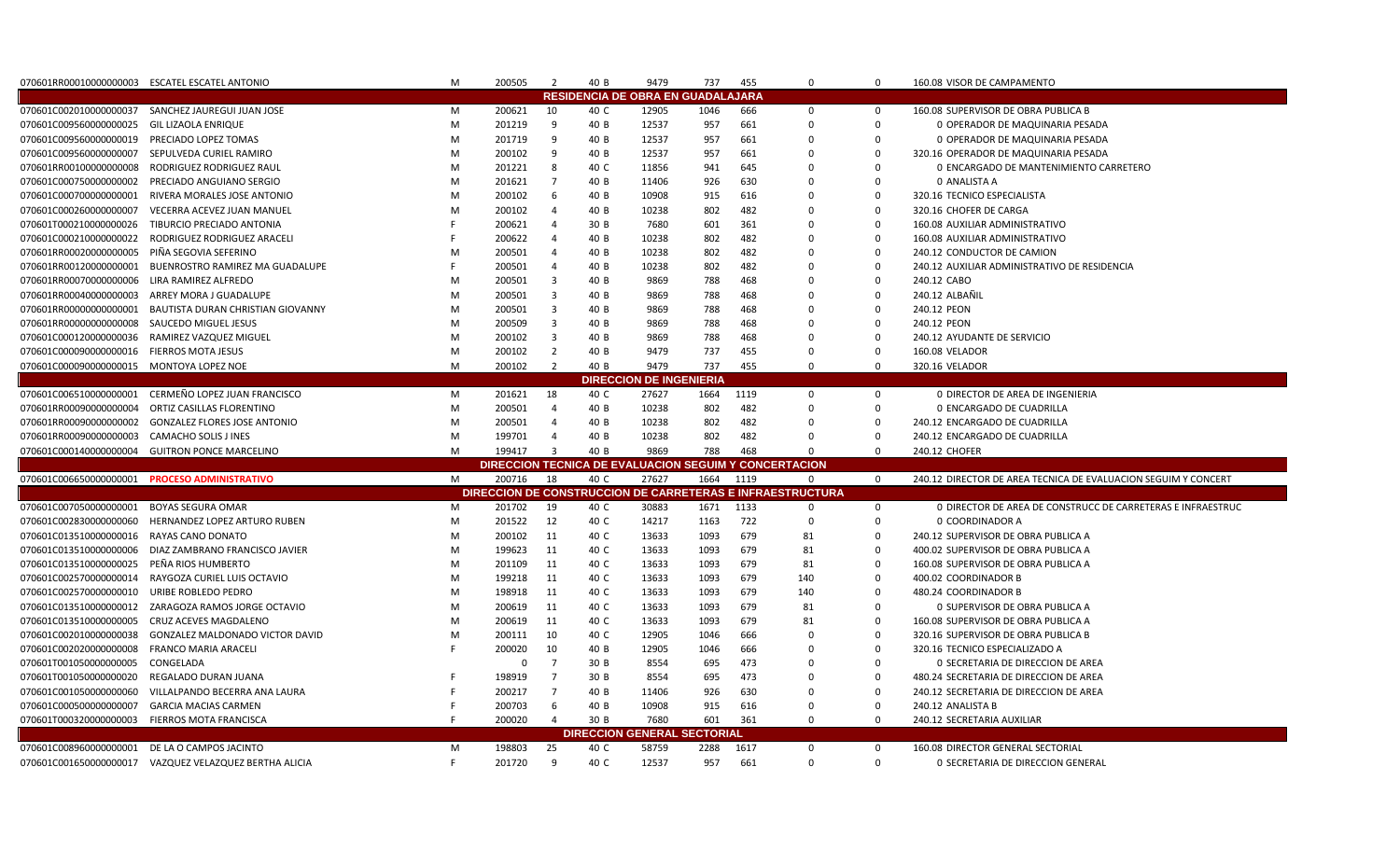| 070601T001050000000010                     | ALVARADO MIRANDA MARICELA                                  |   | 200102                            | $\overline{7}$          | 30 B | 8554                                                  | 695  | 473  | $\Omega$                                                  | $\Omega$    | 240.12 SECRETARIA DE DIRECCION DE AREA                      |
|--------------------------------------------|------------------------------------------------------------|---|-----------------------------------|-------------------------|------|-------------------------------------------------------|------|------|-----------------------------------------------------------|-------------|-------------------------------------------------------------|
| 070601C000750000000009                     | ESQUIVEL MACIAS FRANCISCO                                  | M | 199007                            | $\overline{7}$          | 40 B | 11406                                                 | 926  | 630  | $\Omega$                                                  | $\mathbf 0$ | 480.24 ANALISTA A                                           |
|                                            |                                                            |   |                                   |                         |      | <b>DIRECCION DE ARQUITECTURA Y URBANISMO</b>          |      |      |                                                           |             |                                                             |
|                                            | 070601C015510000000001 VALDIVIA CERVANTES GERARDO DE JESUS | M | 201705                            | 20                      | 40 C | 34487                                                 | 1680 | 1191 | $\mathbf 0$                                               | $\mathbf 0$ | 0 DIRECTOR DE AREA DE ARQUITECTURA Y URBANISMO              |
|                                            |                                                            |   |                                   |                         |      |                                                       |      |      | DIRECCION DE PROMOCION DE PROYECTOS Y VINCULACION SOCIAL  |             |                                                             |
|                                            | 070601C015520000000001 OCHOA CASILLAS JOSE DANIEL          | M | 201621                            | 18                      | 40 C | 27627                                                 | 1664 | 1119 | $\mathbf 0$                                               | $\mathbf 0$ | 0 DIRECTOR DE AREA DE PROMOC DE PROYECTOS Y VINCULAC SOCIAL |
|                                            |                                                            |   |                                   |                         |      | DIRECCION GENERAL DE INFRAESTRUCTURA RURAL            |      |      |                                                           |             |                                                             |
| 070601C008570000000001                     | FERNANDEZ MORAN JUAN PABLO TERCERO                         | M | 201621                            | 25                      | 40 C | 58759                                                 | 2288 | 1617 | $\mathbf 0$                                               | $\mathbf 0$ | O DIRECTOR GENERAL DE INFRAESTRUCTURA RURAL                 |
| 070601C001650000000001                     | ROJO NAVARRO MORAYMA                                       | F | 200110                            | 9                       | 40 C | 12537                                                 | 957  | 661  | $\Omega$                                                  | $\mathbf 0$ | 160.08 SECRETARIA DE DIRECCION GENERAL                      |
|                                            |                                                            |   |                                   |                         |      | DIRECCION DE CONSTRUCCION RURAL Y SUPERVISION         |      |      |                                                           |             |                                                             |
| 070601C007520000000001                     | MENDOZA DIAZ JUVENTINO HUMBERTO                            | M | 201621                            | 20                      | 40 C | 34487                                                 | 1680 | 1191 | 0                                                         | 0           | 0 DIRECTOR DE AREA DE CONSTRUCCION RURAL Y SUPERVISION      |
| 070601C003950000000002                     | GUTIERREZ HERNANDEZ ALFA CITLALLI MONTSERRAT               | F | 201621                            | 16                      | 40 C | 22186                                                 | 1465 | 987  | $\mathbf 0$                                               | $\Omega$    | 0 COORDINADOR ESPECIALIZADO A                               |
| 070601C018950000000001                     | HIGUERA NAVARRO JUAN CARLOS                                | M | 201615                            | 13                      | 40 C | 15675                                                 | 1206 | 755  | $\mathbf 0$                                               | $\mathbf 0$ | 0 COORDINADOR DE INFRAESTRUCTURA RURAL                      |
| 070601C018950000000002                     | PEREZ AVILA RENATO                                         | M | 198911                            | 13                      | 40 C | 15675                                                 | 1206 | 755  | $\mathbf 0$                                               | $\mathbf 0$ | 400.02 COORDINADOR DE INFRAESTRUCTURA RURAL                 |
| 070601C002830000000062                     | LOPEZ AMARO JOSE                                           | M | 200504                            | 12                      | 40 C | 14217                                                 | 1163 | 722  | $\mathbf 0$                                               | $\mathbf 0$ | 160.08 COORDINADOR A                                        |
| 070601C013510000000047                     | LEON SANCHEZ JORGE ROBERTO                                 | M | 200424                            | 11                      | 40 C | 13633                                                 | 1093 | 679  | 140                                                       | $\Omega$    | 240.12 SUPERVISOR DE OBRA PUBLICA A                         |
| 070601C000320000000006                     | RUBIO MARTINEZ ELIZABETH                                   |   | 200407                            | $\overline{4}$          | 40 B | 10238                                                 | 802  | 482  | $\Omega$                                                  | $\mathbf 0$ | 240.12 SECRETARIA AUXILIAR                                  |
| 070601C000260000000028                     | MANDUJANO HERNANDEZ GABRIEL                                | M | 200302                            | $\overline{4}$          | 40 B | 10238                                                 | 802  | 482  | $\Omega$                                                  | $\mathbf 0$ | 320.16 CHOFER DE CARGA                                      |
| 070601C000330000000015                     | VALLE ARTEAGA JOSE LUIS                                    | M | 199220                            | $\overline{a}$          | 40 B | 10238                                                 | 802  | 482  | $\Omega$                                                  | $\mathbf 0$ | 400.02 TECNICO B                                            |
|                                            |                                                            |   |                                   |                         |      | DIRECCION DE ADMINISTRACION Y VALIDACION DE PROYECTOS |      |      |                                                           |             |                                                             |
| 070601C007600000000001                     | TORRES MONCAYO CECILIA LIZETTE                             | F | 201524                            | 20                      | 40 C | 34487                                                 | 1680 | 1191 | $\mathbf 0$                                               | $\mathbf 0$ | 0 DIRECTOR DE AREA DE ADMON Y VALIDACION DE PROYECTOS       |
| 070601C018950000000004                     | MATA VALENCIA HERNANDO ALFONSO                             | M | 200904                            | 13                      | 40 C | 15675                                                 | 1206 | 755  | $\mathbf 0$                                               | $\mathbf 0$ | 160.08 COORDINADOR DE INFRAESTRUCTURA RURAL                 |
| 070601C002830000000061                     | NUÑO GOMEZ HELIA                                           | F | 199720                            | 12                      | 40 C | 14217                                                 | 1163 | 722  | $\mathbf 0$                                               | $\mathbf 0$ | 320.16 COORDINADOR A                                        |
| 070601C004460000000002                     | MORALES SOLANO HECTOR                                      | M | 201319                            | 11                      | 40 C | 13633                                                 | 1093 | 679  | 140                                                       | $\Omega$    | 0 TECNICO ESPECIALIZADO                                     |
| 070601C002510000000004                     | RIVERA ARREGUIN HECTOR DE JESUS                            | M | 199719                            | 11                      | 40 C | 13633                                                 | 1093 | 679  | 81                                                        | $\Omega$    | 320.16 SUPERVISOR DE AREA TECNICA                           |
| 070601C002510000000005                     | RIZO BECERRA JORGE ANGEL                                   | M | 199801                            | 11                      | 40 C | 13633                                                 | 1093 | 679  | 81                                                        | $\Omega$    | 320.16 SUPERVISOR DE AREA TECNICA                           |
| 070601C013510000000045                     | PONCE GONZALEZ HEDER DE JESUS                              | M | 201710                            | 11                      | 40 C | 13633                                                 | 1093 | 679  | $\Omega$                                                  | $\Omega$    | 0 SUPERVISOR DE OBRA PUBLICA A                              |
| 070601C001460000000038                     | AVILA ESPIRITU GUILLERMO                                   | M | 199801                            | -9                      | 40 C | 12537                                                 | 957  | 661  | $\Omega$                                                  | $\mathbf 0$ | 320.16 ADMINISTRATIVO ESPECIALIZADO                         |
| 070601C001520000000001                     | NAVARRO RAMOS SERGIO                                       | M | 200114                            | 9                       | 40 C | 12537                                                 | 957  | 661  | $\Omega$                                                  | $\mathbf 0$ | 320.16 ENCARGADO DE AREA A                                  |
| 070601C000750000000012                     | PEREZ ESTRADA EMILIA                                       | F | 199721                            | $\overline{7}$          | 40 B | 11406                                                 | 926  | 630  | $\mathbf 0$                                               | $\mathsf 0$ | 320.16 ANALISTA A                                           |
| 070601C000500000000008                     | ESTRADA GARABITO KARLA MARCELA                             |   | 199919                            | 6                       | 40 B | 10908                                                 | 915  | 616  | $\mathbf 0$                                               | $\mathbf 0$ | 320.16 ANALISTA B                                           |
|                                            | 070601C000210000000025 VELAZQUEZ NEVARES PAULINA DHAMARA   |   | 201719                            | $\overline{4}$          | 40 B | 10238                                                 | 802  | 482  | $\Omega$                                                  | $\Omega$    | 0 AUXILIAR ADMINISTRATIVO                                   |
|                                            |                                                            |   |                                   |                         |      | <b>DIRECCION DE PROYECTOS HIDRAULICOS</b>             |      |      |                                                           |             |                                                             |
| 070601C006110000000001                     | <b>FIGUEROA MORALES MARTIN</b>                             | M | 201308                            | 18                      | 40 C | 27627                                                 | 1664 | 1119 | 0                                                         | $\mathbf 0$ | O DIRECTOR DE AREA DE PROYECTOS HIDRAULICOS                 |
| 070601C013350000000001                     | BAUTISTA ARAMBULA OSCAR                                    | M | 201522                            | 16                      | 40 C | 22186                                                 | 1465 | 987  | $\Omega$                                                  | $\Omega$    | 0 COORDINADOR DE UNIDAD DE RIEGO                            |
| 070601C018950000000006                     | <b>BARRIOS ARIAS PEDRO</b>                                 | M | 198811                            | 13                      | 40 C | 15675                                                 | 1206 | 755  | 0                                                         | 0           | 480.24 COORDINADOR DE INFRAESTRUCTURA RURAL                 |
| 070601C018950000000007                     | FLORES GARCIA MONICA PAULINA                               |   | 201617                            | 13                      | 40 C | 15675                                                 | 1206 | 755  | $\mathbf 0$                                               | $\mathbf 0$ | 0 COORDINADOR DE INFRAESTRUCTURA RURAL                      |
| 070601C018950000000005                     | GARCIA GONZALEZ RAFAEL ARTURO                              | M | 199101                            | 13                      | 40 C | 15675                                                 | 1206 | 755  | $\mathbf 0$                                               | $\mathbf 0$ | 400.02 COORDINADOR DE INFRAESTRUCTURA RURAL                 |
| 070601C002520000000010                     | <b>GRANILLO RAMIREZ ANGEL</b>                              | M | 199109                            | 11                      | 40 C | 13633                                                 | 1093 | 679  | 81                                                        | $\mathbf 0$ | 400.02 SUPERVISOR DE OPERACION                              |
| 070601C000330000000014                     | DIAZ MENDOZA MARIA GUADALUPE                               |   | 201117                            | $\overline{4}$          | 40 B | 10238                                                 | 802  | 482  | $\mathbf 0$                                               | $\mathbf 0$ | O TECNICO B                                                 |
| 070601T000120000000037                     | <b>PROCESO ADMINISTRATIVO</b>                              |   | 199917                            | $\overline{\mathbf{3}}$ | 30 B | 7402                                                  | 592  | 352  | $\Omega$                                                  | $\mathbf 0$ | 240.12 AYUDANTE DE SERVICIO                                 |
|                                            |                                                            |   |                                   |                         |      |                                                       |      |      | DIRECCION GENERAL DE GESTION Y FOMENTO DE INFRAESTRUCTURA |             |                                                             |
| 070601C013860000000001                     | AGUIRRE NUNGARAY EDUARDO                                   | M | 201322                            | 25                      | 40 C | 58759                                                 | 2288 | 1617 | $\mathbf 0$                                               | 0           | 0 DIRECTOR GENERAL DE GESTION Y FOMENTO DE INFRAESTRUC      |
| 070601C016760000000004                     | GUADALAJARA GUTIERREZ PATRICIA                             |   | 201405                            | 18                      | 40 C | 27627                                                 | 1664 | 1119 | $\Omega$                                                  | $\Omega$    | 0 COORDINADOR DE PROYECTOS ESTRATEGICOS                     |
| 070601C001650000000015                     | MERCADO CALDERA NORMA ANGELICA                             |   | 200710                            | 9                       | 40 C | 12537                                                 | 957  | 661  | $\Omega$                                                  | $\Omega$    | 160.08 SECRETARIA DE DIRECCION GENERAL                      |
| 070601T000750000000021                     | VILLANUEVA CASTELLANOS FRANCISCO JAVIER                    | M | 200102                            | $\overline{7}$          | 30 B | 8554                                                  | 695  | 473  | $\Omega$                                                  | $\mathbf 0$ | 320.16 ANALISTA A                                           |
|                                            |                                                            |   | <b>DIRECCION DE VINCULACION Y</b> |                         |      |                                                       |      |      | <b>PROMOCION DE INFRAESTRUCTURA</b>                       |             |                                                             |
| 070601C006640000000001                     | SEGURA CERVANTES JORGE ALBERTO                             | M | 201702                            | 20                      | 40 C | 34487                                                 | 1680 | 1191 | $\Omega$                                                  | $\mathbf 0$ | 0 DIRECTOR DE AREA DE VINCULACION Y PROMOCION DE INFRAEST   |
| 070601C013880000000001 LEIJA CORDERO JESUS |                                                            | M | 200713                            | 15                      | 40 C | 19532                                                 | 1286 | 857  | $\Omega$                                                  | $\Omega$    | 0 ESPECIALISTA EN GESTION Y FOMENTO DE INFRAESTRUCTURA      |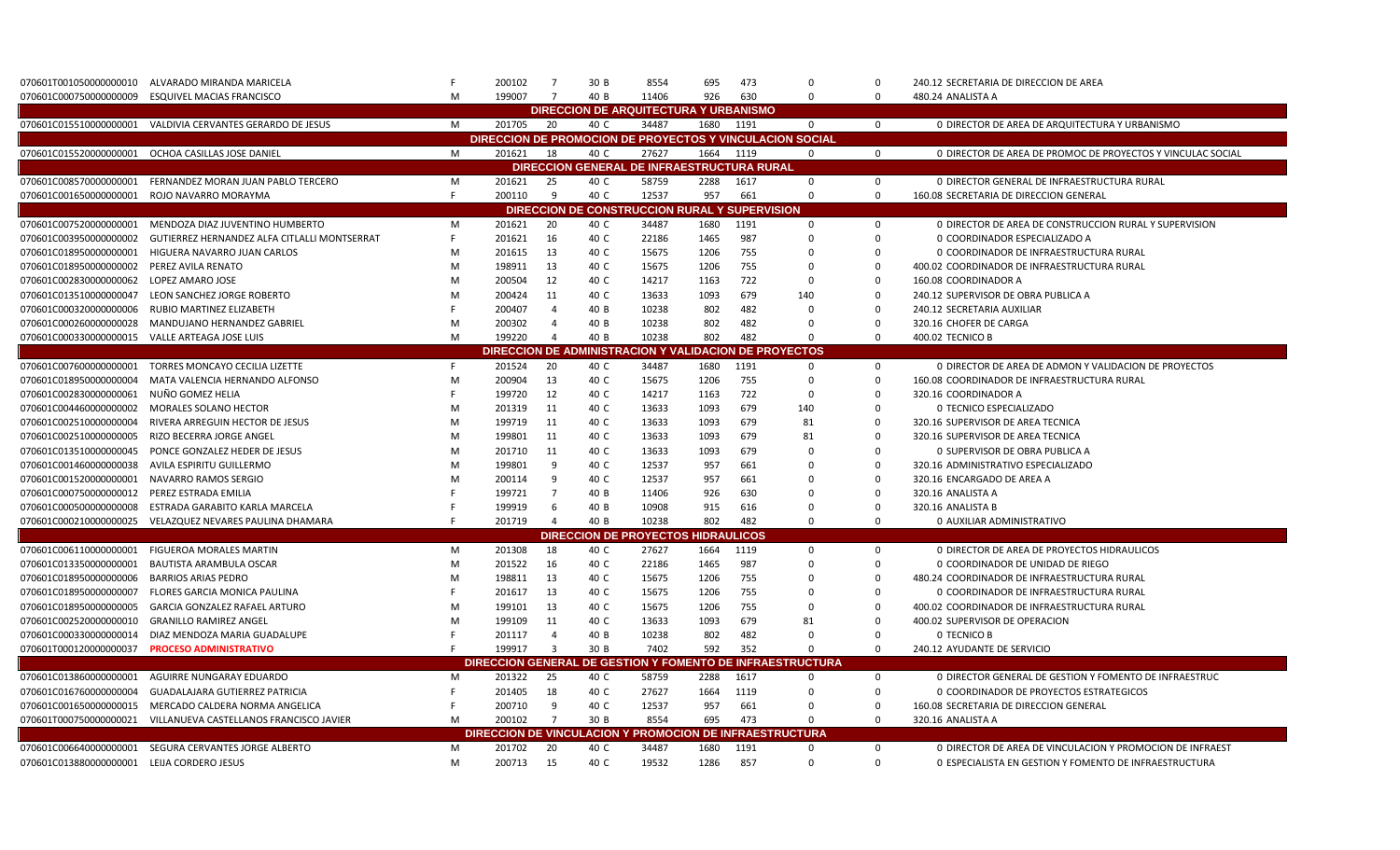| 070601C002830000000008                      | <b>EGUIARTE MARTINEZ RODOLFO</b>                       | M | 200220 | 12                      | 40 C | 14217                                            | 1163 | 722  | $\Omega$             | $\Omega$             | 320.16 COORDINADOR A                                   |
|---------------------------------------------|--------------------------------------------------------|---|--------|-------------------------|------|--------------------------------------------------|------|------|----------------------|----------------------|--------------------------------------------------------|
| 070601C013510000000001                      | MEJIA AQUINO GRACIELA JUDITH                           |   | 200115 | 11                      | 40 C | 13633                                            | 1093 | 679  | 81                   | $\Omega$             | 240.12 SUPERVISOR DE OBRA PUBLICA A                    |
| 070601C000750000000008                      | SERRANO PEREZ GENOVEVA                                 | F | 199801 | $\overline{7}$          | 40 B | 11406                                            | 926  | 630  | $\Omega$             | $\Omega$             | 400.02 ANALISTA A                                      |
| 070601C001050000000057                      | MARQUEZ VARGAS MARIA TERESA                            |   | 199211 | $\overline{7}$          | 40 B | 11406                                            | 926  | 630  | $\Omega$             | $\mathbf 0$          | 400.02 SECRETARIA DE DIRECCION DE AREA                 |
|                                             |                                                        |   |        |                         |      | <b>DIRECCION GENERAL ADMINISTRATIVA</b>          |      |      |                      |                      |                                                        |
| 070601C008530000000001                      | HERNANDEZ SANTIAGO MONICA                              | F | 201410 | 25                      | 40 C | 58759                                            | 2288 | 1617 | 0                    | $\mathbf 0$          | 0 DIRECTOR GENERAL ADMINISTRATIVO DE INFRAESTRUCTURA   |
| 070601C002830000000067                      | NAVARRO MEZA LILIA RAQUEL                              |   | 200111 | 12                      | 40 C | 14217                                            | 1163 | 722  | $\Omega$             | 0                    | 160.08 COORDINADOR A                                   |
| 070601C002090000000001                      | COLLADO GONZALEZ ROSA GABRIELA                         |   | 200102 | 11                      | 40 B | 13633                                            | 1093 | 679  | $\Omega$             | $\Omega$             | 320.16 ANALISTA ESPECIALIZADO                          |
| 070601C001460000000039                      | <b>ISABEL SANTIAGO JUANA</b>                           |   | 201321 | 9                       | 40 C | 12537                                            | 957  | 661  | $\Omega$             | $\Omega$             | 0 ADMINISTRATIVO ESPECIALIZADO                         |
| 070601T001050000000003                      | AMBRIZ TORRES MARIA ESTHER                             |   | 199301 | $\overline{7}$          | 30 B | 8554                                             | 695  | 473  | 2258.27              | $\Omega$             | 320.16 SECRETARIA DE DIRECCION DE AREA                 |
| 070601C000140000000016                      | RODRIGUEZ LOPEZ LUIS MANUEL                            | M | 201214 | $\overline{\mathbf{3}}$ | 40 B | 9869                                             | 788  | 468  | $\Omega$             | $\mathbf 0$          | 0 CHOFER                                               |
|                                             |                                                        |   |        |                         |      | <b>DIRECCION DE RECURSOS HUMANOS</b>             |      |      |                      |                      |                                                        |
|                                             | 070601C006690000000001 ALDRETE CALVILLO CARLOS ALBERTO | M | 201422 | 20                      | 40 C | 34487                                            | 1680 | 1191 | $\mathbf 0$          | $\mathbf 0$          | 0 DIRECTOR DE AREA DE RECURSOS HUMANOS DE INFRAESTRUCT |
| 070601C004470000000001                      | SANCHEZ JIMENEZ YENI GUADALUPE                         |   | 201706 | 15                      | 40 C | 19532                                            | 1286 | 857  | $\Omega$             | $\mathbf 0$          | 0 COORDINADOR ADMINISTRATIVO A                         |
| 070601C014090000000001                      | BERACOECHEA HERNANDEZ LAURA JOSEFINA                   | F | 199801 | 15                      | 40 C | 19532                                            | 1286 | 857  | 0                    | $\mathbf 0$          | 320.16 COORDINADOR ESPECIALIZADO B                     |
| 070601C016910000000001                      | PEREZ VERA JOSE MANUEL                                 | M | 199314 | 13                      | 40 B | 15675                                            | 1206 | 755  | $\Omega$             | $\Omega$             | 400.02 TECNICO EN DESARROLLO SOCIAL Y CULTURAL B       |
| 070601C002830000000068                      | DELGADO MEDRANO LOURDES PATRICIA                       | F | 200102 | 12                      | 40 C | 14217                                            | 1163 | 722  | 0                    | $\mathbf 0$          | 160.08 COORDINADOR A                                   |
| 070601C002830000000070                      | SANCHEZ GONZALEZ ADRIANA LIZETTE                       |   | 201621 | 12                      | 40 C | 14217                                            | 1163 | 722  | $\Omega$             | $\Omega$             | 0 COORDINADOR A                                        |
| 070601C002091000000018                      | <b>GOMEZ MARTIN RICARDO</b>                            | M | 200116 | 11                      | 40 C | 13633                                            | 1093 | 679  | 0                    | $\mathbf 0$          | 320.16 ANALISTA ESPECIALIZADO                          |
| 070601T004460000000001                      | DE ANDA BECERRA MANUEL ALEJANDRO                       | M | 201609 | 11                      | 30 C | 10224                                            | 820  | 510  | 0                    | $\mathbf 0$          | 0 TECNICO ESPECIALIZADO                                |
| 070601C0020910000000017                     | ALCARAZ GOMEZ BEATRIZ                                  |   | 199917 | 11                      | 40 C | 13633                                            | 1093 | 679  | $\mathbf 0$          | $\mathbf 0$          | 320.16 ANALISTA ESPECIALIZADO                          |
| 070601C004460000000003                      | SILVA MARTINEZ LAURA ELENA                             |   | 199905 | 11                      | 40 C | 13633                                            | 1093 | 679  | 140                  | $\mathbf 0$          | 320.16 TECNICO ESPECIALIZADO                           |
| 070601C002091000000004                      | NUÑEZ GOMEZ VERONICA                                   |   | 199305 | 11                      | 40 C | 13633                                            | 1093 | 679  | $\mathbf 0$          | $\mathbf 0$          | 400.02 ANALISTA ESPECIALIZADO                          |
| 070601T001460000000006                      | NAVARRO BARBA HECTOR MANUEL                            | M | 199305 | 9                       | 30 C | 9403                                             | 719  | 497  | 3901.72              | $\mathbf 0$          | 400.02 ADMINISTRATIVO ESPECIALIZADO                    |
| 070601C001460000000036                      | <b>VERGARA MENDEZ CARLOS</b>                           | M | 200102 | 9                       | 40 C | 12537                                            | 957  | 661  | 0                    | $\mathbf 0$          | 160.08 ADMINISTRATIVO ESPECIALIZADO                    |
| 070601C001460000000043                      | CURIEL ROSALES GABRIELA MARIA                          |   | 199813 | 9                       | 40 C | 12537                                            | 957  | 661  | $\Omega$             | $\Omega$             | 240.12 ADMINISTRATIVO ESPECIALIZADO                    |
| 070601C000750000000013                      | ZAVALZA LOPEZ MARIA EDUVIGES                           |   | 201012 | $\overline{7}$          | 40 B | 11406                                            | 926  | 630  | $\Omega$             | $\mathbf 0$          | 160.08 ANALISTA A                                      |
| 070601C000780000000001                      | ENCISO GONZALEZ ROSA MARIA JUDITH                      |   | 199305 | $\overline{7}$          | 40 C | 11406                                            | 926  | 630  | $\Omega$             | $\Omega$             | 400.02 ANALISTA DE RECURSOS HUMANOS Y FINANCIEROS      |
| 070601C000760000000002                      | <b>OCAMPO TORRES EDITH</b>                             |   | 200011 | 7                       | 40 B | 11406                                            | 926  | 630  | $\Omega$             | $\Omega$             | 240.12 ANALISTA ADMINISTRATIVO                         |
| 070601C000890000000001                      | VACA MADRIGAL ALEJANDRO                                | M | 201120 | 7<br>6                  | 40 B | 11406                                            | 926  | 630  | $\Omega$<br>$\Omega$ | $\Omega$<br>$\Omega$ | 160.08 ESPECIALISTA C                                  |
| 070601C0005000000000002 SALAZAR GOMEZ RUBEN |                                                        | M | 200102 |                         | 40 B | 10908<br><b>DIRECCION DE RECURSOS MATERIALES</b> | 915  | 616  |                      |                      | 320.16 ANALISTA B                                      |
|                                             | 070601C0067000000000001 MADERA ARZOLA LUZ ARGELIA      | F | 200707 | 18                      | 40 C | 27627                                            | 1664 | 1119 | $\mathbf 0$          | $\mathbf 0$          | 0 DIRECTOR DE AREA DE RECURSOS MATERIALES              |
| 070601C004470000000002                      | MACIAS JIMENEZ ERIKA                                   | F | 201702 | 15                      | 40 C | 19532                                            | 1286 | 857  | $\mathbf 0$          | $\mathbf 0$          | 0 COORDINADOR ADMINISTRATIVO A                         |
| 070601C002830000000009                      | MARISCAL DELGADO VICTOR OSVALDO                        | M | 201716 | 12                      | 40 C | 14217                                            | 1163 | 722  | 0                    | $\mathbf 0$          | 0 COORDINADOR A                                        |
| 070601C002830000000018                      | OROZCO GALLEGOS PEDRO DAMIAN                           | M | 201704 | 12                      | 40 C | 14217                                            | 1163 | 722  | 0                    | $\mathbf 0$          | 0 COORDINADOR A                                        |
| 070601C0028300000000011                     | MURILLO RAMIREZ LUIS ARMANDO                           | M | 199217 | 12                      | 40 C | 14217                                            | 1163 | 722  | $\Omega$             | $\Omega$             | 320.16 COORDINADOR A                                   |
| 070601C009571000000006                      | <b>GOMEZ MORENO MIRIAM</b>                             | F | 200102 | 11                      | 40 C | 13633                                            | 1093 | 679  | $\Omega$             | $\mathbf 0$          | 160.08 SOPORTE TECNICO EN SISTEMAS                     |
| 070601C0024000000000050                     | TOVAR PELAYO SERGIO ARMANDO                            | M | 200102 | 11                      | 40 C | 13633                                            | 1093 | 679  | 81                   | $\mathbf 0$          | 240.12 COORDINADOR C                                   |
| 070601C002400000000014                      | ZEPEDA PELAYO ELOY ALBERTO                             | M | 200601 | 11                      | 40 C | 13633                                            | 1093 | 679  | 81                   | $\mathsf 0$          | 160.08 COORDINADOR C                                   |
| 070601C001521000000001                      | OROZCO PLASCENCIA JOSE DE JESUS                        | M | 200102 | 9                       | 40 B | 12537                                            | 957  | 661  | $\Omega$             | $\Omega$             | 240.12 ENCARGADO DE AREA A                             |
| 070601C001460000000037                      | ZARAGOZA ARVIZO MINERVA GUADALUPE                      |   | 201320 | -9                      | 40 C | 12537                                            | 957  | 661  | $\mathbf 0$          | $\mathbf 0$          | 0 ADMINISTRATIVO ESPECIALIZADO                         |
| 070601T000760000000002                      | <b>GONZALEZ LOPEZ MARIANA ELIZABETH</b>                |   | 201511 | $\overline{7}$          | 30 B | 8554                                             | 695  | 473  | $\mathbf 0$          | $\mathbf 0$          | 0 ANALISTA ADMINISTRATIVO                              |
| 070601C001050000000002                      | ROMERO GUTIERREZ ANA LUCRECIA                          |   | 198909 | $\overline{7}$          | 40 B | 11406                                            | 926  | 630  | $\mathbf 0$          | $\mathbf 0$          | 480.24 SECRETARIA DE DIRECCION DE AREA                 |
| 070601C000750000000010                      | LOPEZ REYNAGA DANIEL ALFREDO                           | M | 199301 | $\overline{7}$          | 40 B | 11406                                            | 926  | 630  | 0                    | $\mathbf 0$          | 320.16 ANALISTA A                                      |
| 070601T001050000000029                      | ZAVALA DE LA TORRE AURORA                              |   | 199109 | $\overline{7}$          | 30 B | 8554                                             | 695  | 473  | 267.5                | $\mathbf 0$          | 400.02 SECRETARIA DE DIRECCION DE AREA                 |
| 070601T000750000000024                      | ALCOCER CALLEJA YADIRA JUDITH                          |   | 200102 | $\overline{7}$          | 30 B | 8554                                             | 695  | 473  | $\Omega$             | $\Omega$             | 320.16 ANALISTA A                                      |
| 070601C000750000000006                      | HERRERA PAQUE FELIPE DE JESUS                          | M | 200607 | $\overline{7}$          | 40 B | 11406                                            | 926  | 630  | $\Omega$             | $\Omega$             | 160.08 ANALISTA A                                      |
| 070601T000750000000014                      | CEDILLO TAPIA INES CRISTINA                            | F | 200619 | $\overline{7}$          | 30 B | 8554                                             | 695  | 473  | $\Omega$             | $\Omega$             | 160.08 ANALISTA A                                      |
|                                             |                                                        |   |        |                         |      |                                                  |      |      |                      |                      |                                                        |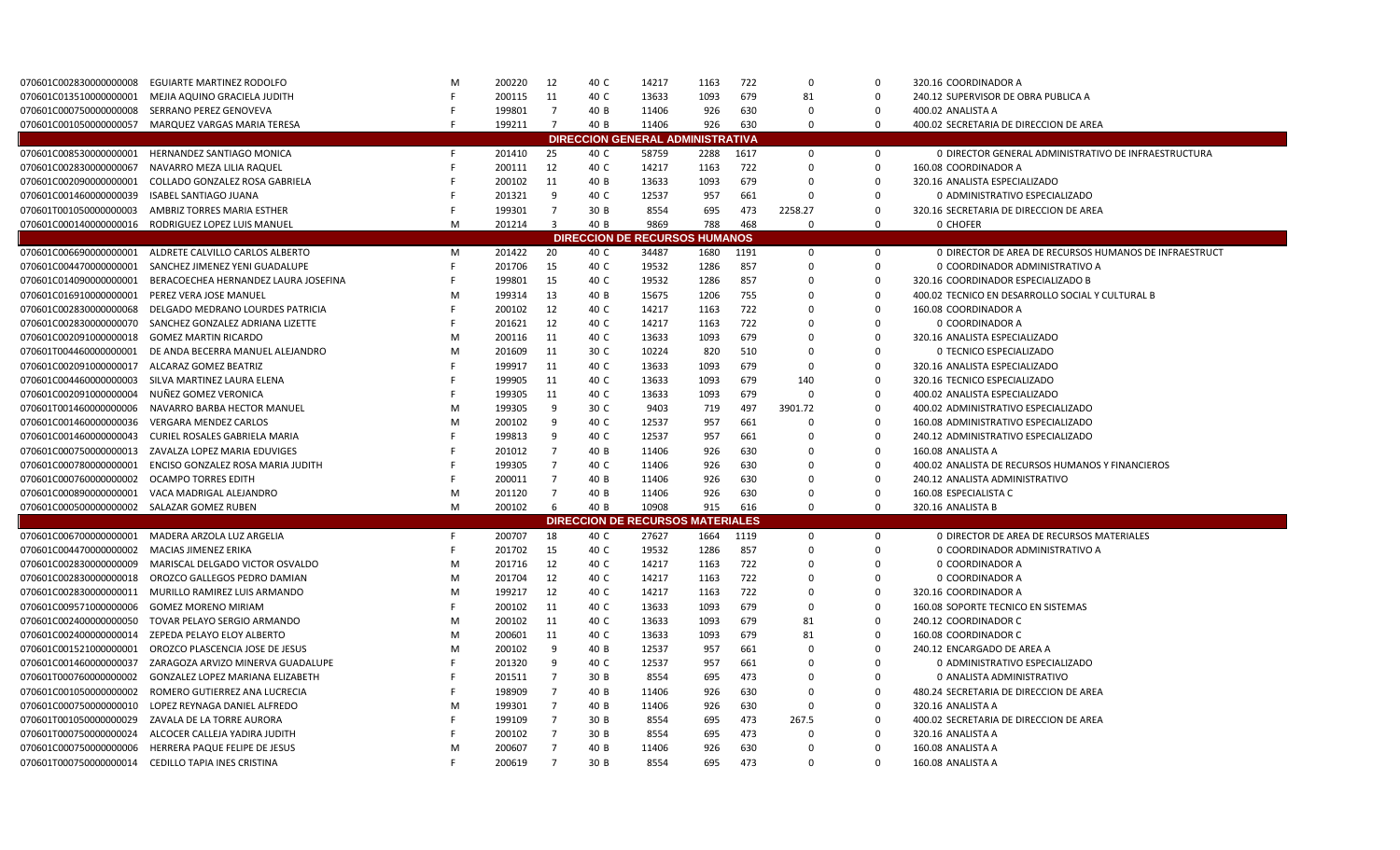| 070601C0005000000000009                          | MALDONADO BARROSO MARTHA LETICIA                   |    | 199109           | -6             | 40 B | 10908                                                       | 915  | 616  | $\Omega$ | $\Omega$       | 400.02 ANALISTA B                                        |
|--------------------------------------------------|----------------------------------------------------|----|------------------|----------------|------|-------------------------------------------------------------|------|------|----------|----------------|----------------------------------------------------------|
| 070601T000500000000004                           | <b>GARCIA GALINDO JUAN CARLOS</b>                  | M  | 199207           | -6             | 30 B | 8181                                                        | 687  | 462  | $\Omega$ | $\mathbf 0$    | 480.24 ANALISTA B                                        |
| 070601T000410000000014                           | MARIN CARRILLO LORENZA                             | -F | 200102           | 5              | 30 B | 7798                                                        | 612  | 373  | 0        | $\mathbf 0$    | 240.12 CAPTURISTA                                        |
| 070601C000410000000008                           | ECHEVERRIA LOPEZ BENJAMIN                          | M  | 200511           | -5             | 40 B | 10397                                                       | 815  | 496  | 0        | $\mathbf 0$    | 160.08 CAPTURISTA                                        |
| 070601T000210000000010                           | AGUIRRE GARCIA ANA ROSA                            | -F | 201002           | $\overline{4}$ | 30 B | 7680                                                        | 601  | 361  | 0        | $\overline{0}$ | 160.08 AUXILIAR ADMINISTRATIVO                           |
| 070601C000330000000011                           | RAMIREZ DELGADILLO JOSE FRANCISCO                  | M  | 200307           | $\overline{4}$ | 40 B | 10238                                                       | 802  | 482  | 0        | $\mathbf 0$    | 240.12 TECNICO B                                         |
| 070601T000330000000001                           | PEREZ LOERA OSCAR EDUARDO                          | M  | 200102           | $\overline{4}$ | 30 B | 7680                                                        | 601  | 361  | 0        | $\mathbf 0$    | 240.12 TECNICO B                                         |
| 070601T0003200000000010                          | CASILLAS JIMENEZ SANDRA CAROLINA                   |    | 199109           | $\overline{4}$ | 30 B | 7680                                                        | 601  | 361  | 0        | $\mathbf 0$    | 480.24 SECRETARIA AUXILIAR                               |
| 070601C000320000000009                           | ESTRADA ESTRADA MARIA DE JESUS                     |    | 199109           | $\overline{a}$ | 40 B | 10238                                                       | 802  | 482  | 0        | $\overline{0}$ | 320.16 SECRETARIA AUXILIAR                               |
| 070601C000330000000010                           | MAGALLON MARTINEZ JUAN MANUEL                      | M  | 199414           | $\overline{4}$ | 40 B | 10238                                                       | 802  | 482  | 0        | $\mathbf 0$    | 400.02 TECNICO B                                         |
| 070601C000120000000033                           | AVILA BECERRA SUSANA                               | -F | 200824           | 3              | 40 B | 9869                                                        | 788  | 468  | 0        | $\mathbf 0$    | 160.08 AYUDANTE DE SERVICIO                              |
| 070601C000120000000018                           | GARCIA RODRIGUEZ EVA                               | E  | 200102           | $\overline{3}$ | 40 B | 9869                                                        | 788  | 468  | 0        | $\mathbf 0$    | 240.12 AYUDANTE DE SERVICIO                              |
| 070601C000120000000037                           | AGUILAR VARGAS CLEMENTE                            | M  | 200508           | $\overline{3}$ | 40 B | 9869                                                        | 788  | 468  | 0        | $\mathbf 0$    | 160.08 AYUDANTE DE SERVICIO                              |
| 070601RR00010000000008                           | GARCIA HERNANDEZ ADRIAN RODOLFO                    | M  | 200610           | $\overline{2}$ | 40 B | 9479                                                        | 737  | 455  | 0        | 0              | 240.12 VISOR DE CAMPAMENTO                               |
| 070601RR00010000000007                           | FERNANDEZ VENEGAS HECTOR RAMON                     | M  | 200501           | $\overline{2}$ | 40 B | 9479                                                        | 737  | 455  | 0        | $\overline{0}$ | 240.12 VISOR DE CAMPAMENTO                               |
| 070601C000090000000013                           | LOPEZ ORTEGA LUIS FERNANDO                         | M  | 200703           | $\overline{2}$ | 40 B | 9479                                                        | 737  | 455  | 0        | $\Omega$       | 160.08 VELADOR                                           |
| 070601C000090000000012                           | <b>ESCOBEDO ALVAREZ MANUEL</b>                     | M  | 200716           | $\overline{2}$ | 40 B | 9479                                                        | 737  | 455  | 0        | $\mathbf 0$    | 160.08 VELADOR                                           |
| 070601C000090000000010                           | ROMO MONTAÑEZ SERGIO                               | M  | 200102           | $\overline{2}$ | 40 B | 9479                                                        | 737  | 455  | 0        | $\overline{0}$ | 240.12 VELADOR                                           |
| 070601C0000900000000017                          | ADAME GARCIA LEANDRO                               | M  | 201423           | $\overline{2}$ | 40 B | 9479                                                        | 737  | 455  | 0        | $\Omega$       | 240.12 VELADOR                                           |
| 070601C000090000000002                           | LEAL TORRES JESUS RAMIRO                           | M  | 201716           | $\overline{2}$ | 40 B | 9479                                                        | 737  | 455  | 0        | $\mathbf 0$    | 0 VELADOR                                                |
| 070601C000000000000010                           | <b>GOMEZ LOPEZ MOISES</b>                          | M  | 200102           | 1              | 40 B | 9107                                                        | 717  | 447  | 0        | $\overline{0}$ | 240.12 AUXILIAR DE INTENDENCIA                           |
| 070601T000000000000006                           | <b>LOPEZ GARAY VIRIDIANA</b>                       |    | 201720           | 1              | 30 B | 6831                                                        | 539  | 335  | 0        | $\mathbf 0$    | 0 AUXILIAR DE INTENDENCIA                                |
| 070601C000000000000001                           | PEÑA LOPEZ TERESITA                                |    | 201206           | 1              | 40 B | 9107                                                        | 717  | 447  | 0        | $\mathbf 0$    | 0 AUXILIAR DE INTENDENCIA                                |
| 070601C000000000000004                           | SALDAÑA TOPETE NORMA ANGELICA                      |    | 200307           | $\mathbf{1}$   | 40 B | 9107                                                        | 717  | 447  | $\Omega$ | $\mathbf 0$    | 160.08 AUXILIAR DE INTENDENCIA                           |
| 070601T000000000000017                           | RAZON BARAJAS CLAUDIA                              |    | 200307           | 1              | 30 B | 6831                                                        | 539  | 335  | $\Omega$ | $\mathbf 0$    | 160.08 AUXILIAR DE INTENDENCIA                           |
| 070601T000000000000003                           | PACHECO DIAZ MARIA DEL SOCORRO                     |    | 200818           | 1              | 30 B | 6831                                                        | 539  | 335  | 0        | $\mathbf 0$    | 0 AUXILIAR DE INTENDENCIA                                |
| 070601T000000000000023                           | LARA CASTELLANOS DANIEL                            | M  | 200703           | 1              | 30 B | 6831                                                        | 539  | 335  | $\Omega$ | $\mathbf 0$    | 240.12 AUXILIAR DE INTENDENCIA                           |
| 070601C000000000000007                           | IÑIGUEZ GARCIA NORA ELIZABETH                      |    | 200703           | 1              | 40 B | 9107                                                        | 717  | 447  | $\Omega$ | $\mathbf 0$    | 160.08 AUXILIAR DE INTENDENCIA                           |
| 070601T0000000000000013                          | <b>HERRERA VEGA GRACIELA</b>                       |    | 200621           | $\mathbf{1}$   | 30 B | 6831                                                        | 539  | 335  | 0        | $\overline{0}$ | 160.08 AUXILIAR DE INTENDENCIA                           |
| 070601T000000000000011                           | ROCHA ROBLEDO MA TERESA                            | E  | 200612           | $\overline{1}$ | 30 B | 6831                                                        | 539  | 335  | $\Omega$ | $\mathbf 0$    | 160.08 AUXILIAR DE INTENDENCIA                           |
|                                                  |                                                    |    |                  |                |      | <b>DIRECCION DE RECURSOS FINANCIEROS</b>                    |      |      |          |                |                                                          |
| 070601C010580000000001                           | PALACIOS RODRIGUEZ MARTIN RAMON                    | M  | 201621           | 18             | 40 C | 27627                                                       | 1664 | 1119 | 0        | $\mathbf 0$    | O DIRECTOR DE AREA DE REC FINANCIEROS DE INFRAESTRUCTURA |
| 070601C003270000000001                           | LEDEZMA RODRIGUEZ FELIPE TADEO                     | M  | 201717           | 13             | 40 C | 15675                                                       | 1206 | 755  | $\Omega$ | $\Omega$       | O COORDINADOR DE RECURSOS FINANCIEROS                    |
| 070601C002830000000016                           | ANGUIANO LOMELI JORGE FRANCISCO                    | M  | 201715           | 12             | 40 C | 14217                                                       | 1163 | 722  | $\Omega$ | $\mathbf 0$    | 0 COORDINADOR A                                          |
| 070601C015100000000001                           | SANCHEZ GARCIA LAURA                               | -F | 201413           | 12             | 40 C | 14217                                                       | 1163 | 722  | 0        | $\mathbf 0$    | 0 ANALISTA FINANCIERO                                    |
| 070601C002400000000051                           | VICENTE ROMO LIZ ANEL                              | -F | 200620           | 11             | 40 C | 13633                                                       | 1093 | 679  | 81       | $\mathbf 0$    | 240.12 COORDINADOR C                                     |
| 070601C0020200000000010                          | PADILLA JIMENEZ CARLOS EDUARDO                     | M  | 200102           | 10             | 40 B | 12905                                                       | 1046 | 666  | 0        | $\mathbf 0$    | 240.12 TECNICO ESPECIALIZADO A                           |
| 070601C0020200000000009                          | RAMIREZ RIOS SILVIA                                |    | 200102           | 10             | 40 B | 12905                                                       | 1046 | 666  | 0        | $\overline{0}$ | 320.16 TECNICO ESPECIALIZADO A                           |
| 070601T001460000000016                           | RODRIGUEZ SANCHEZ MARIA EUGENIA                    | F  | 199113           | 9              | 30 C | 9403                                                        | 719  | 497  | 293.23   | $\overline{0}$ | 480.24 ADMINISTRATIVO ESPECIALIZADO                      |
| 070601C001460000000045                           | <b>FLORES SEVILLA SOCORRO</b>                      | F  | 199105           | 9              | 40 C | 12537                                                       | 957  | 661  | 0        | $\overline{0}$ | 480.24 ADMINISTRATIVO ESPECIALIZADO                      |
| 070601C001460000000044                           | CORTES ORTEGA ARNULFO JAVIER                       | M  | 201723           | 9              | 40 C | 12537                                                       | 957  | 661  | 0        | $\mathbf 0$    | 0 ADMINISTRATIVO ESPECIALIZADO                           |
| 070601C001460000000048                           | ROMERO ORNELAS IRMA LETICIA                        |    | 200610           | 9              | 40 C | 12537                                                       | 957  | 661  | 0        | $\Omega$       | 240.12 ADMINISTRATIVO ESPECIALIZADO                      |
| 070601C0005000000000010                          | RAMIREZ MARTINEZ VERONICA                          | -F | 199806           | 6              | 40 B | 10908                                                       | 915  | 616  | $\Omega$ | $\mathbf 0$    | 480.24 ANALISTA B                                        |
|                                                  |                                                    |    |                  |                |      | <b>DIRECCION DE INFORMATICA Y SISTEMAS ORGANIZACIONALES</b> |      |      |          |                |                                                          |
| 070601C010090000000001                           | SALAZAR GALLEGOS JOSE DE JESUS                     | M  | 201721           | 18             | 40 C | 27627                                                       | 1664 | 1119 | $\Omega$ | $\mathbf 0$    | 0 COORDINADOR ESPECIALIZADO EN INFORMATICA               |
|                                                  |                                                    | M  |                  | 18             | 40 C | 27627                                                       | 1664 | 1119 | $\Omega$ | $\mathbf 0$    | 0 DIRECTOR DE AREA DE INFORMATICA Y SISTEMAS ORGANIZAC   |
| 070601C006490000000001<br>070601C002540000000006 | DE LA ROSA SILVA JESUS<br>MONTERO COVARRUBIAS LUIS | M  | 201621<br>200703 | 14             | 40 C | 17213                                                       | 1247 | 779  | $\Omega$ | $\mathbf 0$    | 160.08 ANALISTA DE SISTEMAS A                            |
| 070601C002540000000003                           | SOLIS MARTINEZ ABDIEL JARIB                        | M  | 201621           | 14             | 40 C | 17213                                                       | 1247 | 779  | $\Omega$ | $\mathbf 0$    | 0 ANALISTA DE SISTEMAS A                                 |
| 070601C002540000000001                           | LEAL MENDOZA RICARDO                               | M  | 200615           | 14             | 40 C | 17213                                                       | 1247 | 779  | $\Omega$ | $\Omega$       | 160.08 ANALISTA DE SISTEMAS A                            |
|                                                  |                                                    |    |                  |                |      |                                                             |      |      |          |                |                                                          |